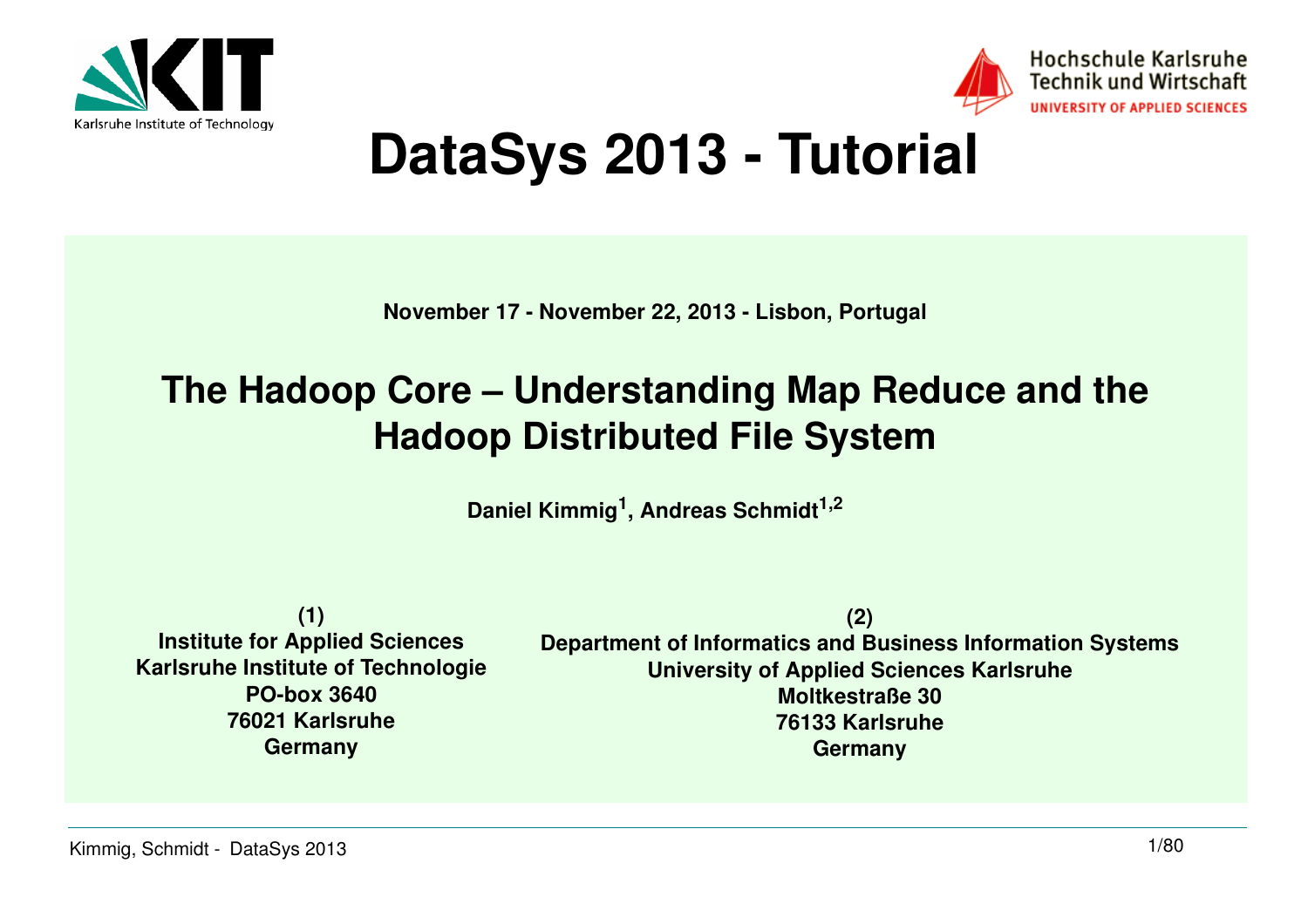



#### **Outline**

- Motivation
- What is Hadoop ?
- Hadoop Core Components
	- •Hadoop Distributed File System (HDFS)
	- •MapReduce Framework
- Hadoop Extensions
	- •**Hive**
	- $\bullet$ Pig
	- Further extensions

#### + three practical exercises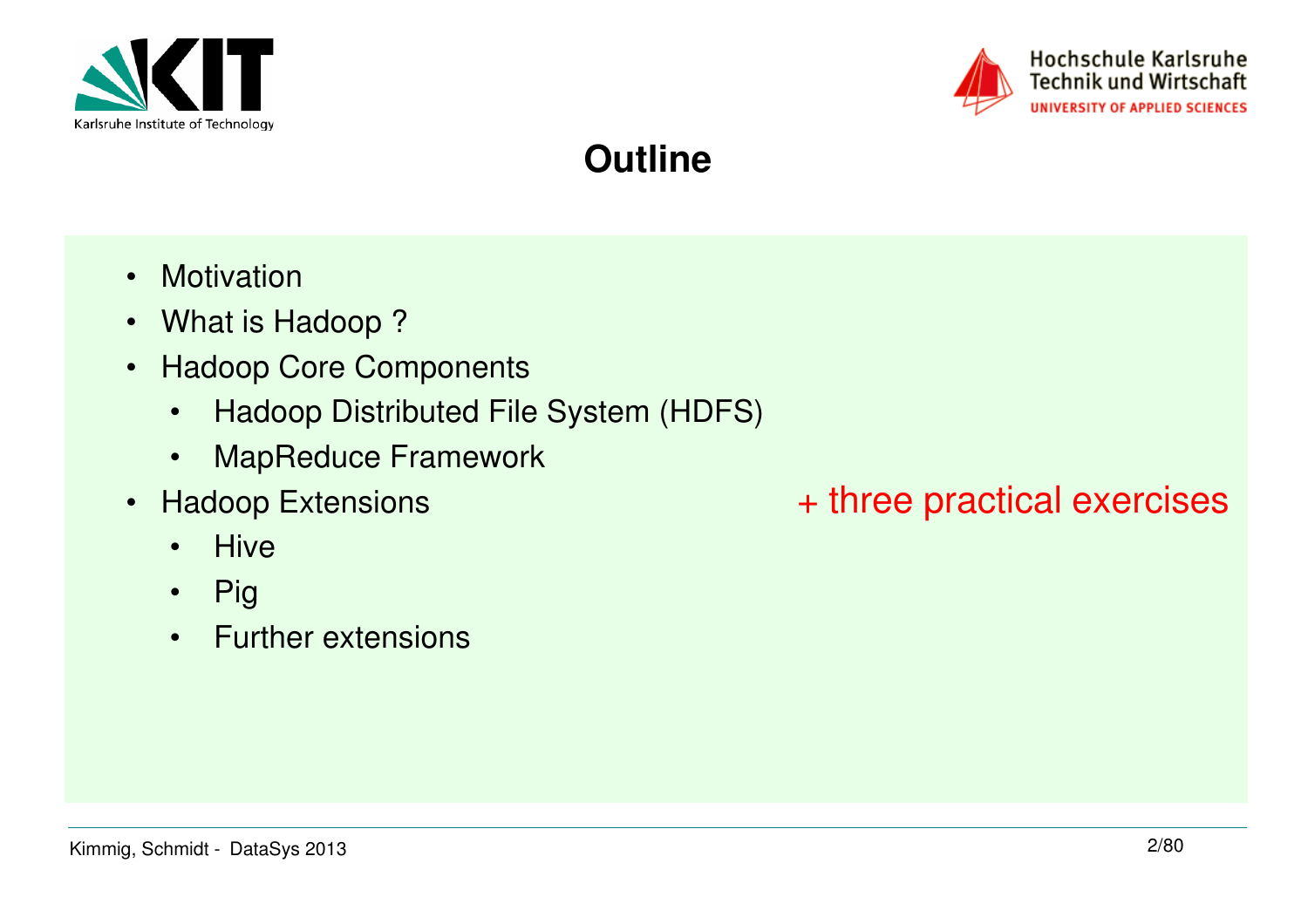



#### Hochschule Karlsruhe **Technik und Wirtschaft UNIVERSITY OF APPLIED SCIENCES**

#### **Motivation**

- •2010: 1.2 Zetabyte of available data  $(1.2 * 10^{21})$ <sup>1</sup>
- • $2011: 1.8 * 10^{21}$
- •2020: Expected 40  $*$  10<sup>21</sup> of data
- •actually we generate 2.5  $*$  10<sup>18</sup> bytes of data daily<sup>2</sup>
- 90% of all available data was generated in the last two years

<sup>1.</sup> IDC-Study ("Extracting value from Chaos")

<sup>2.</sup> IBM-Study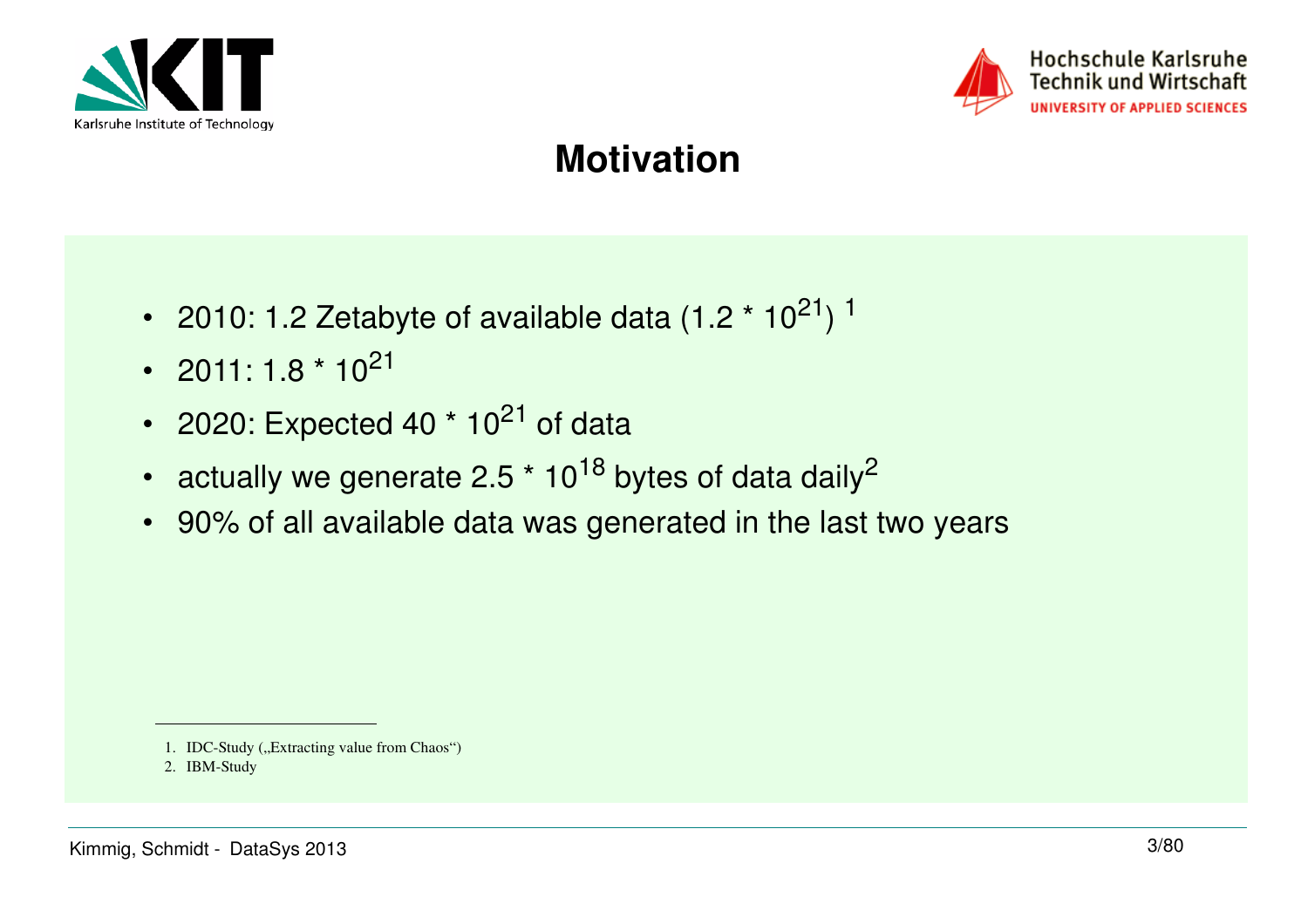



#### **Scale Out vs. Scale Up**

- • Scale-Up (scale vertically):
	- •Add resources to computer (CPU, RAM, Disks)
	- $\bullet$ Buy a more powerful computer
	- •grow in performance is not linear in price
	- •Moore's law can't compete with grow of data
- • Scale-Out (scale horizonally)
	- •Add more computers to cluster
	- •Software layer can handle the addition or removal of nodes from cluser
	- •grow of performance is linear to price
	- •Cloud computing - rent nodes only on demand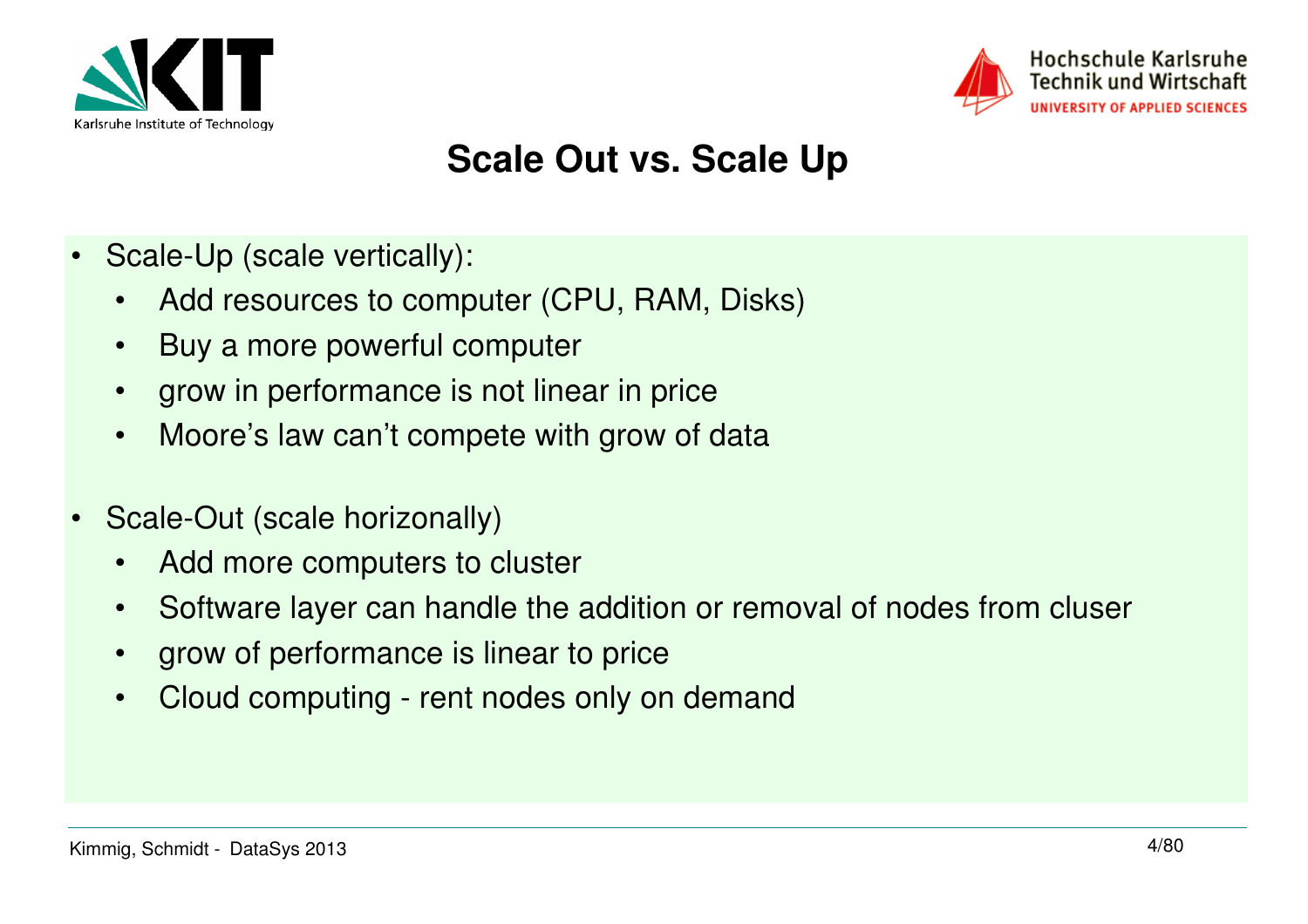



#### **What is Hadoop ?**

- •Platform for distributed storage and computation of massive amount of data
- • Core Components:
	- •HDFS (Hadoop Distributed File System)
		- Fault tolerant
		- •High Troughput
		- Files of arbitrary size
	- • Map Reduce Framework
		- Shared nothing architecture
		- Massive parallelisation of tasks•
		- Basic data structure is Key/value pair •
- •used by: Yahoo, Facebook, Amazon, eBay, Twitter, Rackspace, AOL, LinkedIn, ...
- •currently largest cluster: over 40000 machines by Yahoo!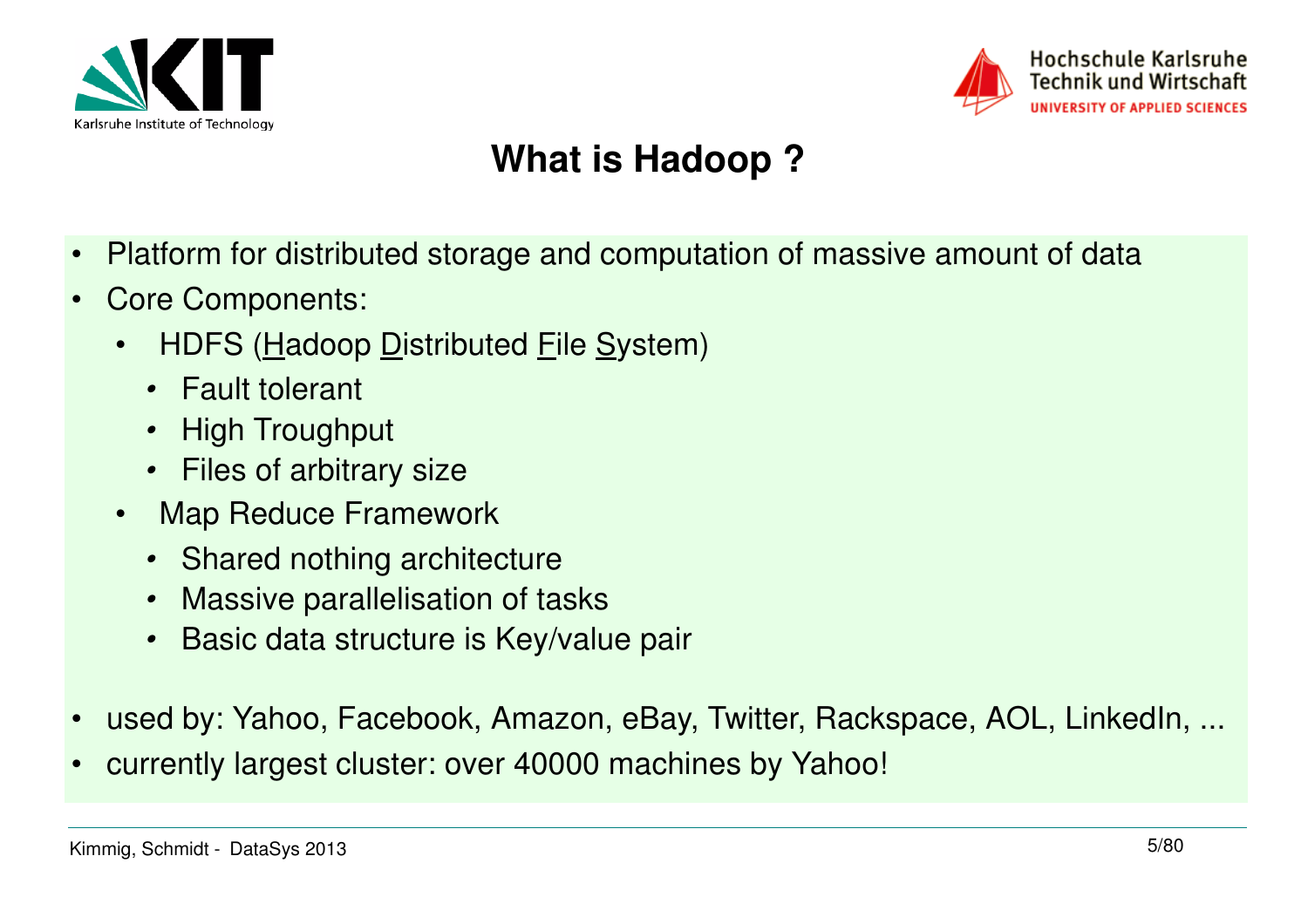



#### **Hadoop at Yahoo!**



**Source:** http://developer.yahoo.com/blogs/ydn/hadoop-yahoo-more-ever-54421.html (Feb 2013)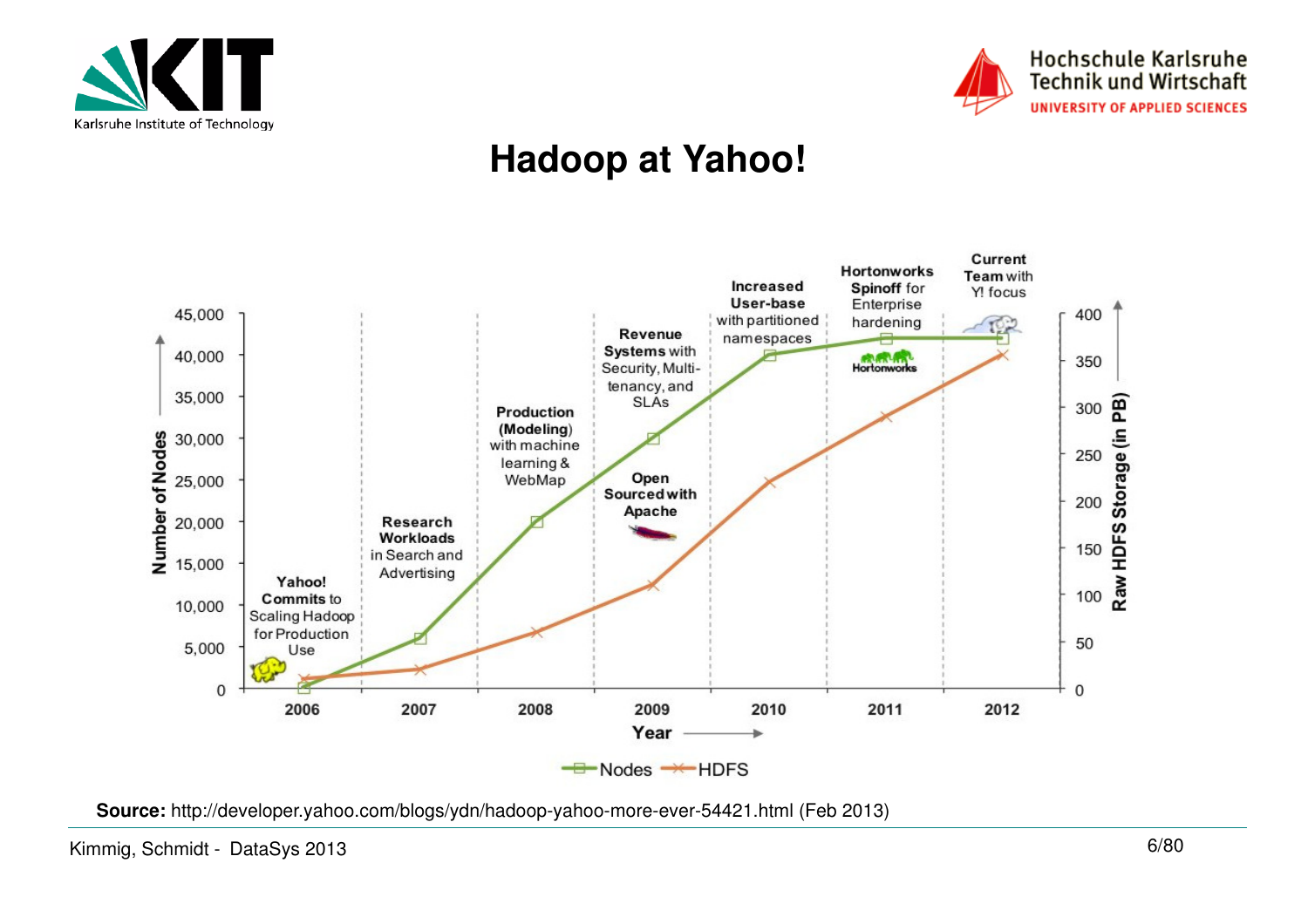



## **What is Hadoop**

- • Key Features
	- • Accessible - Runs on large cluster off commodity hardware or cloud computingservices
	- $\bullet$ Robust - can handle most of hardware malfunctions
	- •Scalable - Scales linearly by adding more nodes
	- Simple Easy to use
	- •Move code to data philosophy (data locality)
	- •Data is broken into chunks and distributed across cluster
	- $\bullet$ Ideal for offline processing (batch)
	- •Write once - read many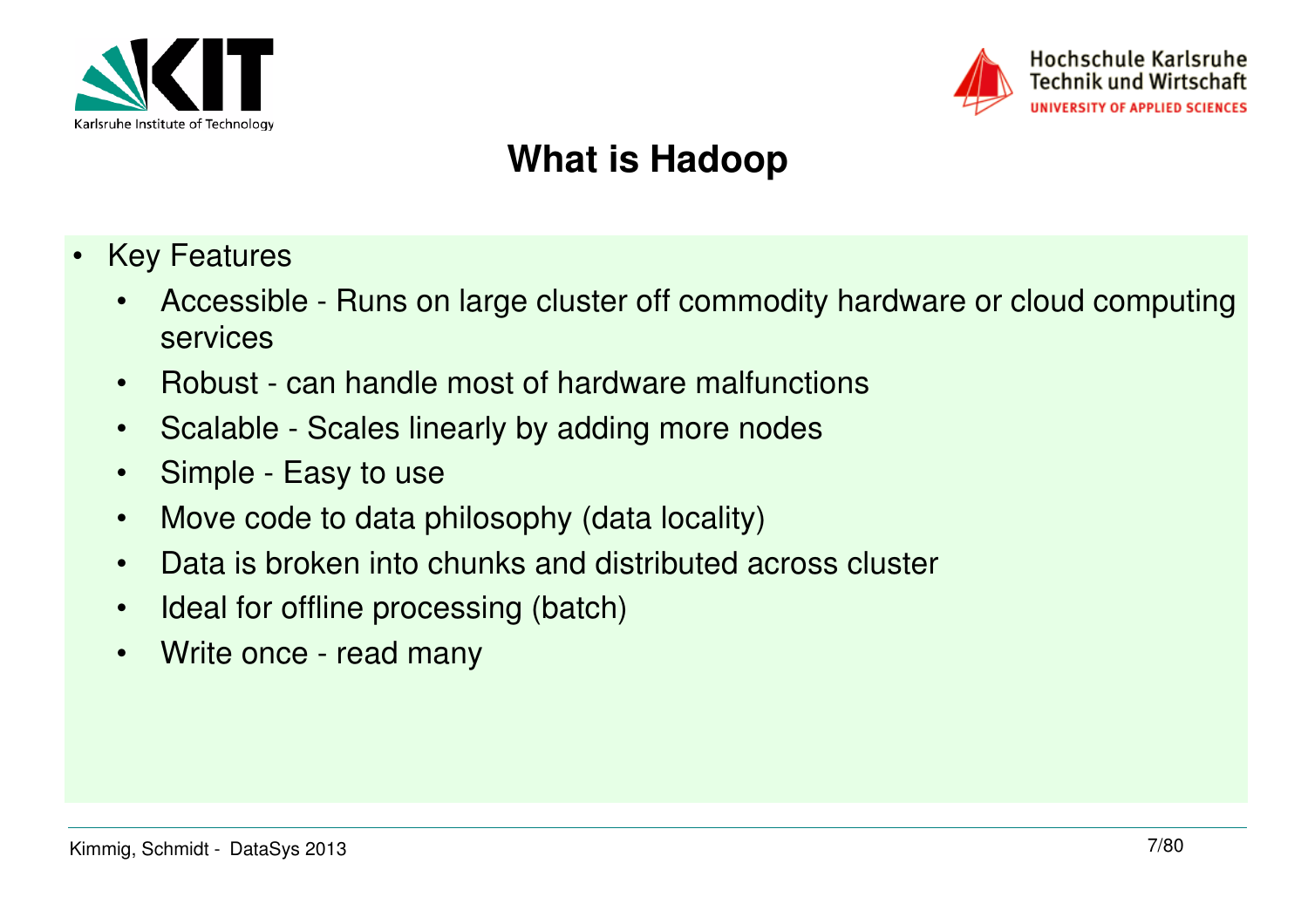



#### Hochschule Karlsruhe **Technik und Wirtschaft** UNIVERSITY OF APPLIED SCIENCES

#### **Hadoop is not for ...**

- random access (i.e. process transactions)
- work that can not be parallelized
- •low latency data access
- •many small files
- •intensive calculation with only little data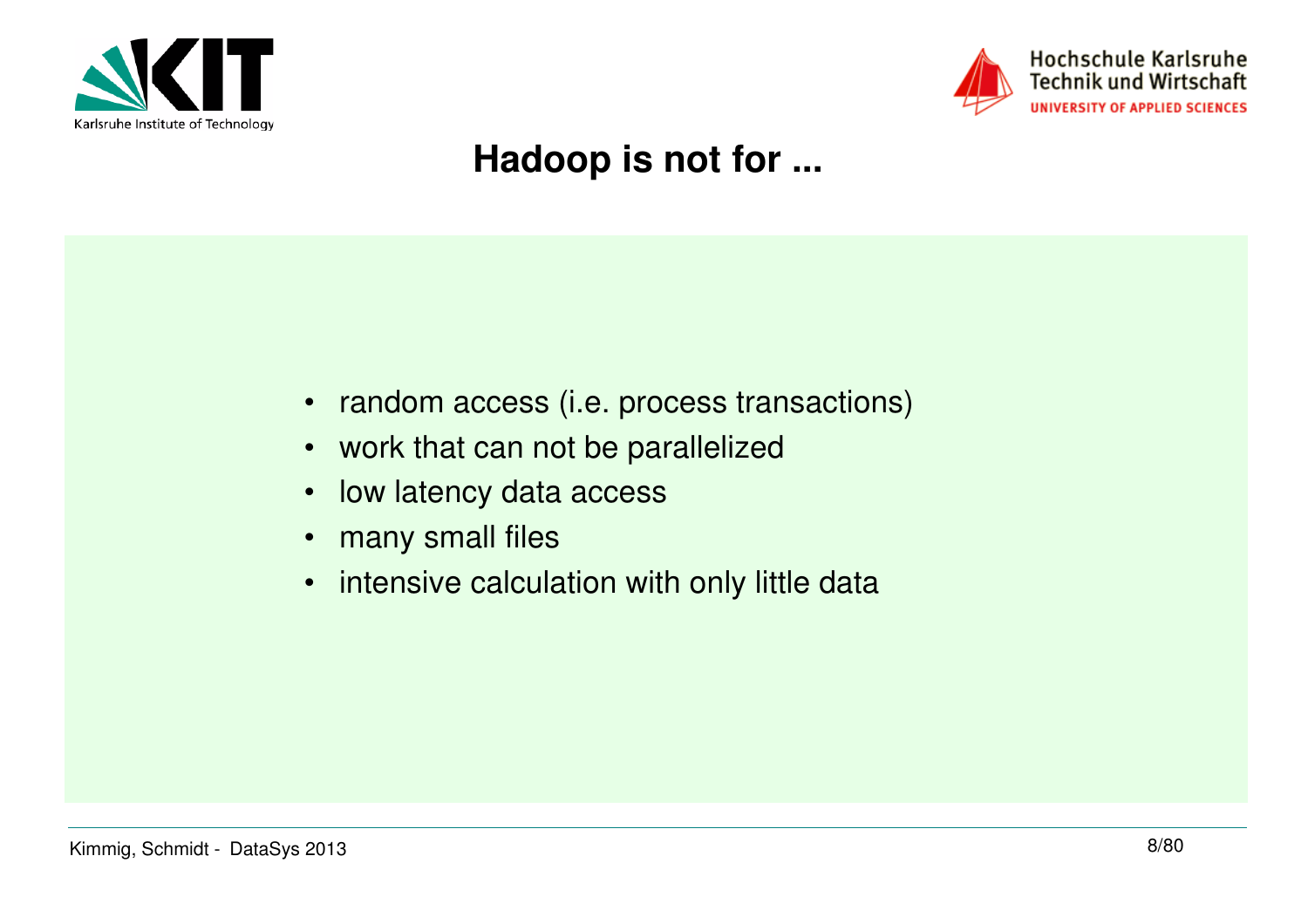



#### Use The Right Tool For The Right Job



Amr Awadallah, Cloudera Inc.

**Source:** http://de.slideshare.net/awadallah/introducing-apache-hadoop-the-modern-data-operating-system-stanford-ee380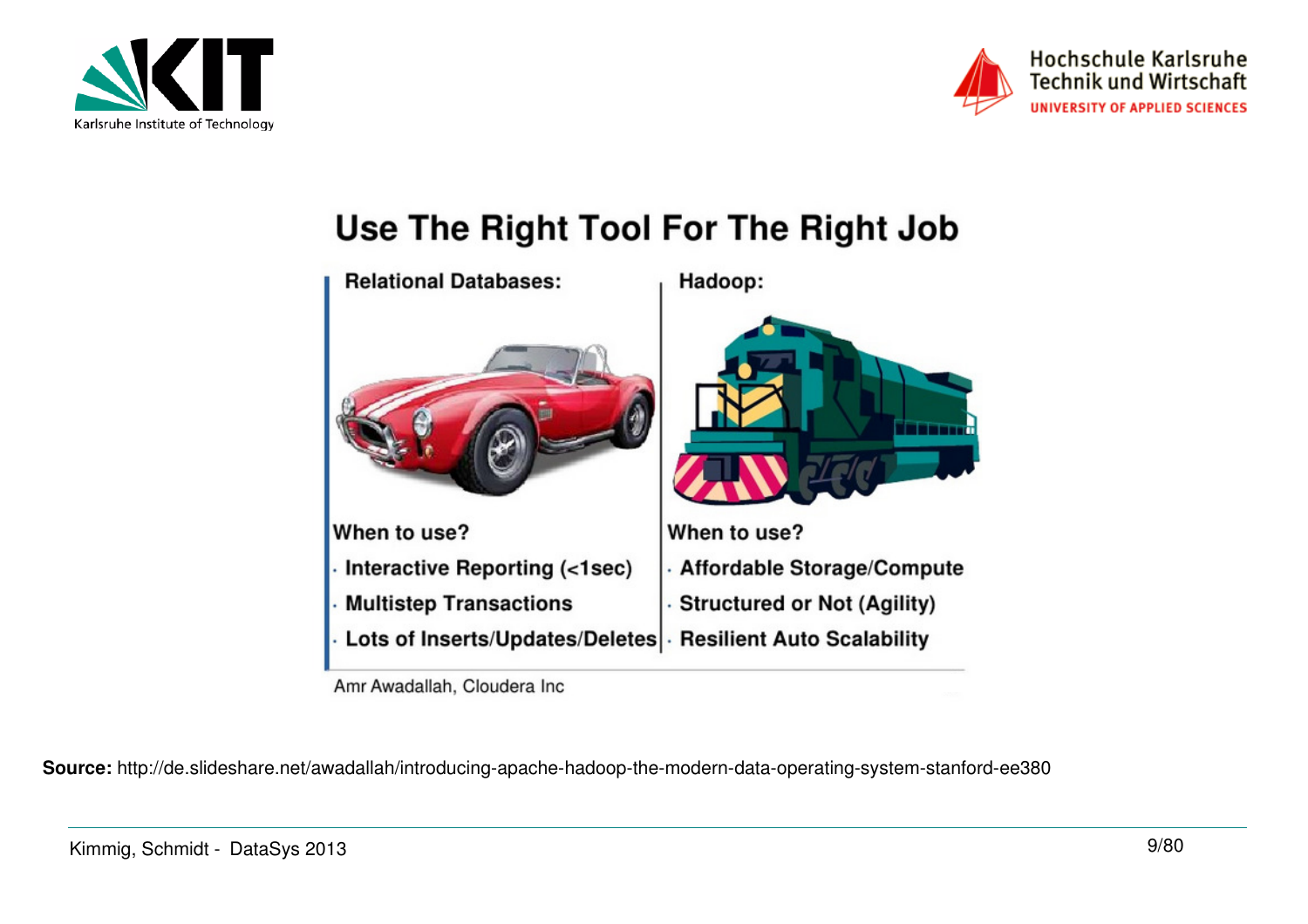



## **Typical Topology (Version 1.x)**

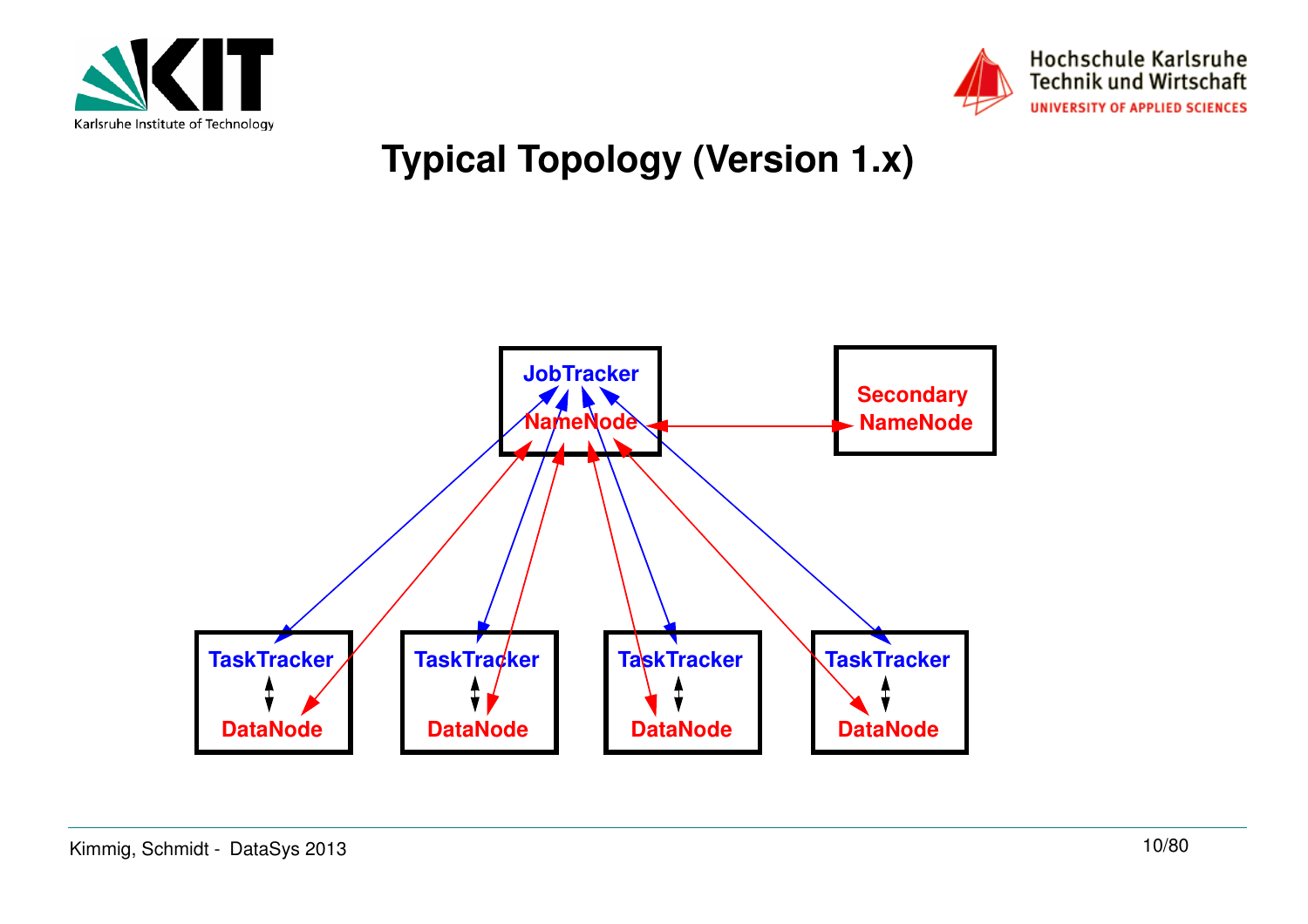



## **Hadoop Distributed File System**

## **HDFS**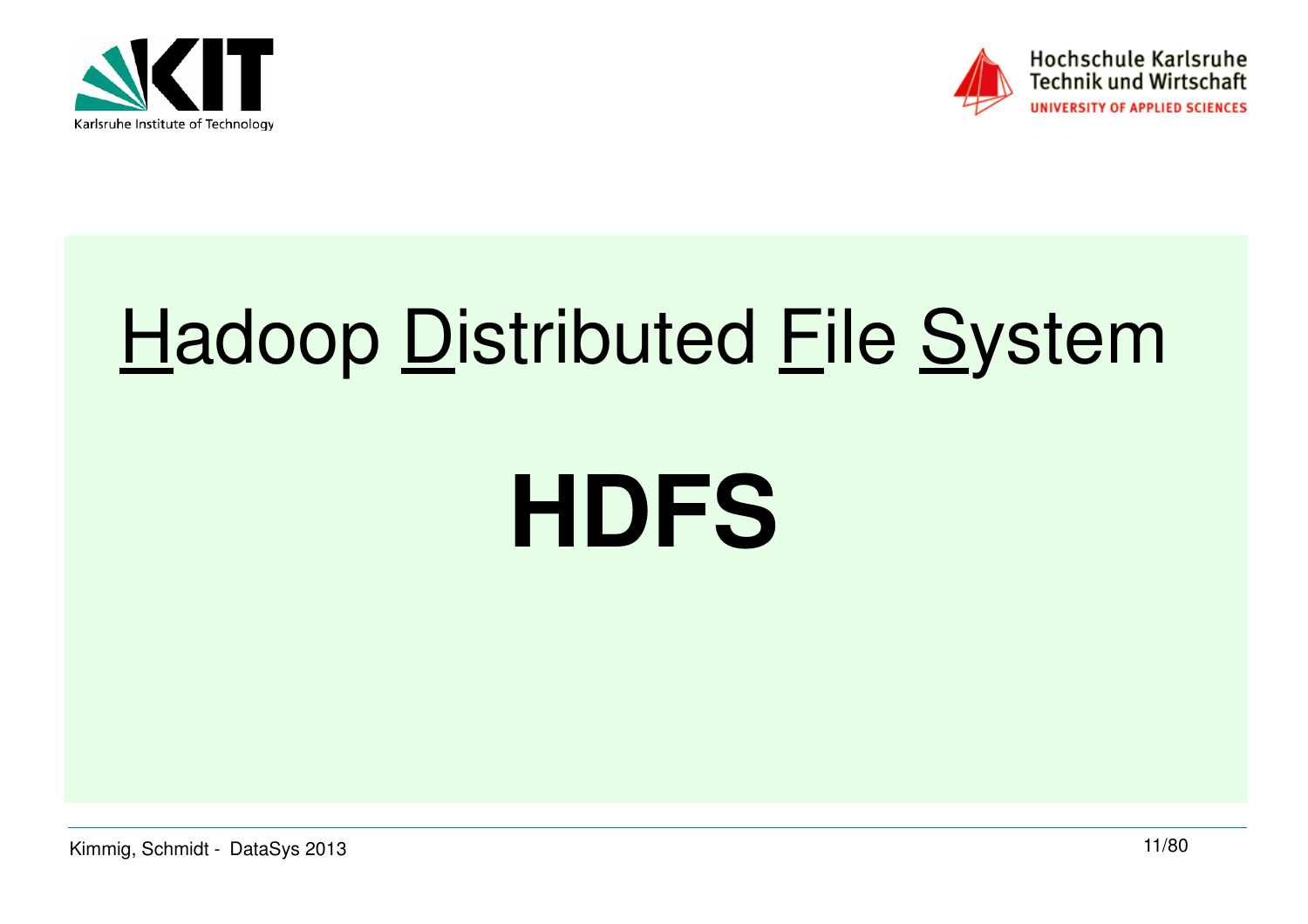



**HDFS**

- $\bullet$ Distributed file system on top of existing OS filesystem
- $\bullet$ Runs on a cluster of commodity hardware
- •Can automatically handle node failures
- $\bullet$ Streaming data access pattern
- •Files are fragmented in blocks
- •Blocksize typically 64/128 MB
- Blocks are unit of replication (default: 3 replicas)•
- Relaxed POSIX standard implementation
	- •Append only write access
	- $\bullet$ Only single writer (but multiple readers)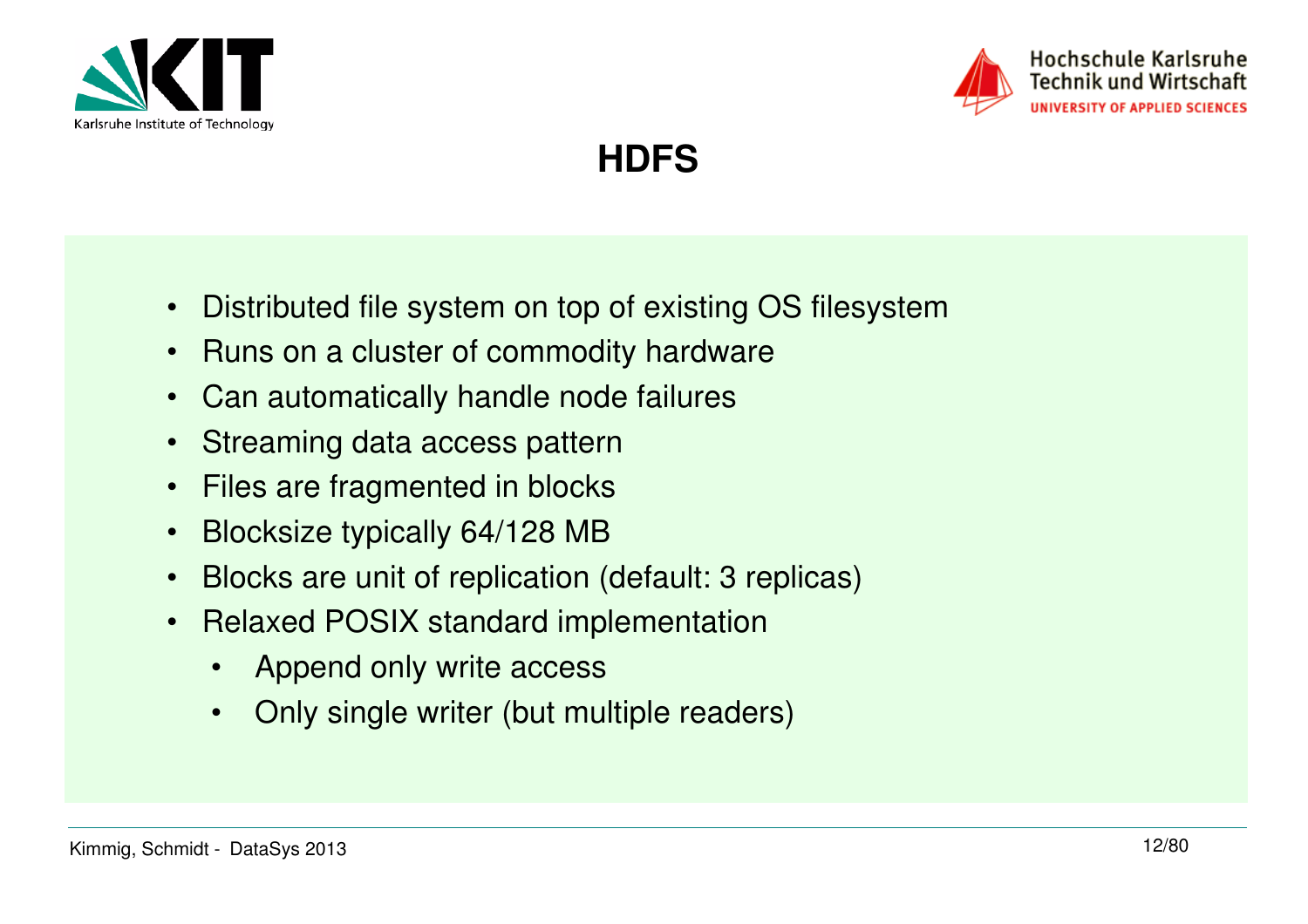



#### **Data Node and Name Nodes**

#### **Name Node:**

- •HDFS master node
- • Controls distribution of files into blocks
- • Controls which nodes store which blocks
- • controls overall health of filesystem
- Responsible for balancing•
- •POSIX like authorization model
- $\bullet$ Single point of failure (Version 1.x)

#### **Data Node:**

- HDFS slave node
- Reads and writes HDFS blocks
- •Direct communication with client
- Report awareness to Name Node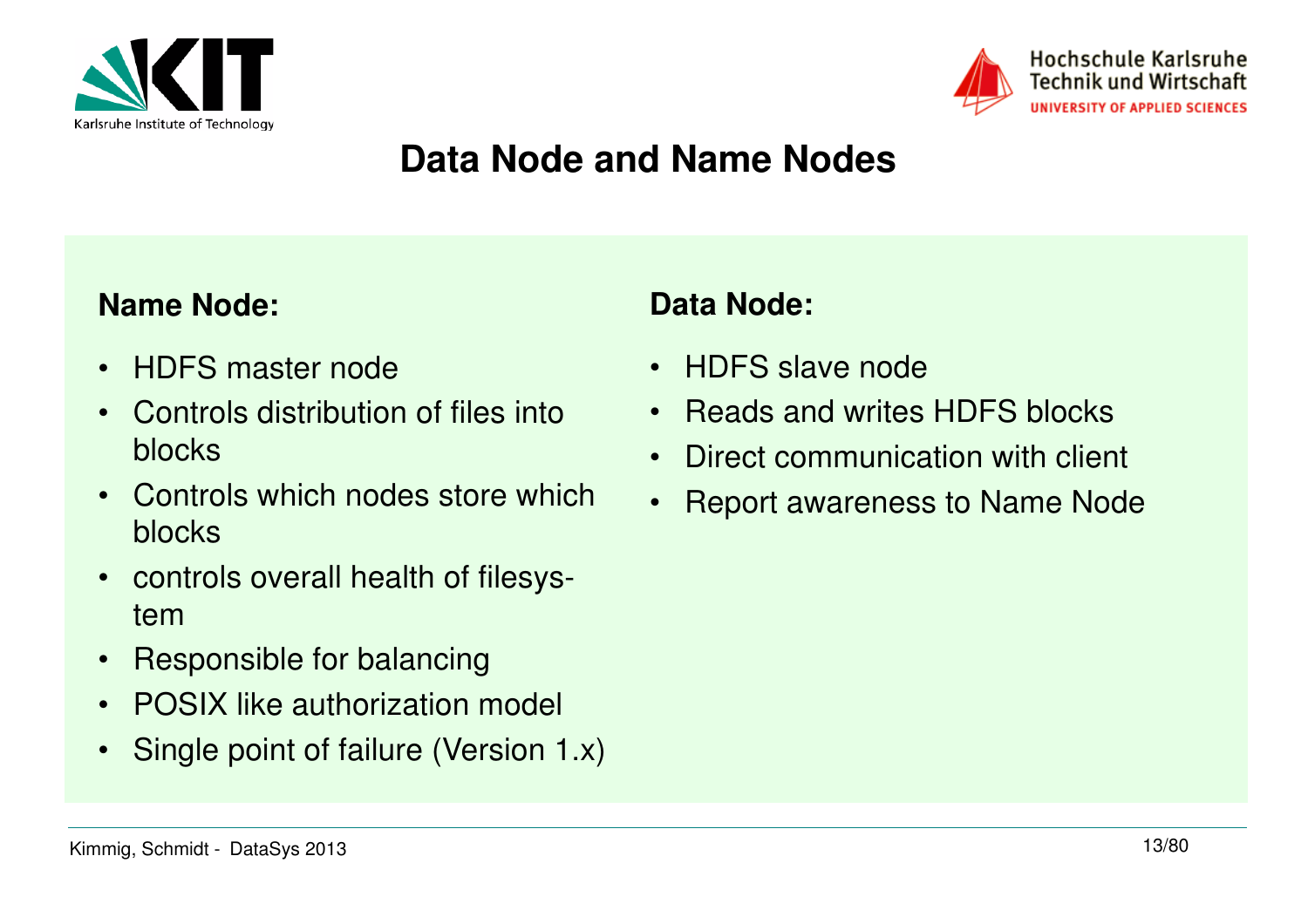



**HDFS**

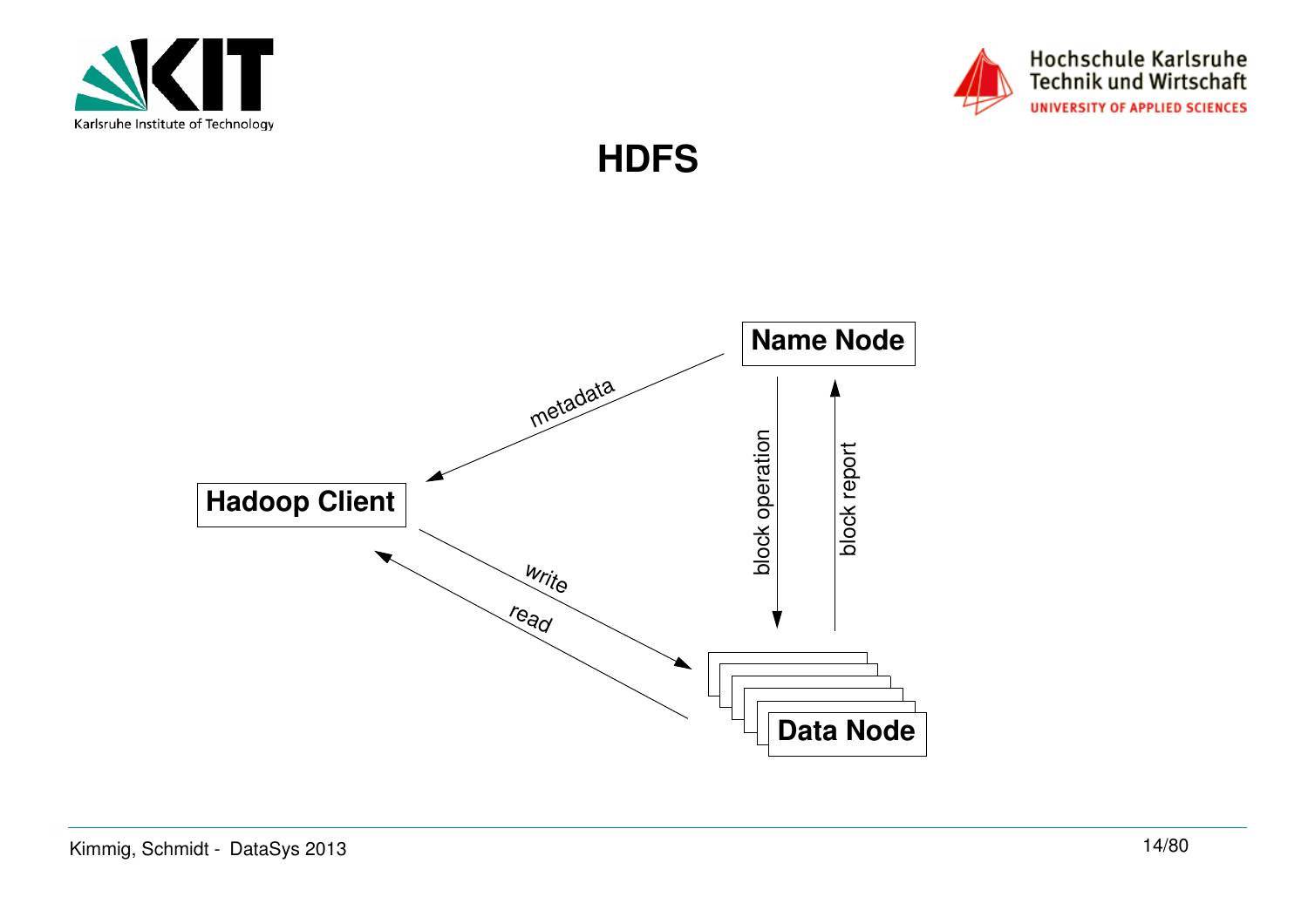



#### **Data Node and Name Nodes**

#### **Name Node**

**/user/smiff/data/b1.dat: (1, 4, 7, 9)/user/idcuser/input/joice-ulysses.txt: (2, 3, 5)block 1: DN1, DN2: DN5 block 2: DN1, DN 3, DN4... block4: DN2, DN4, DN5......**

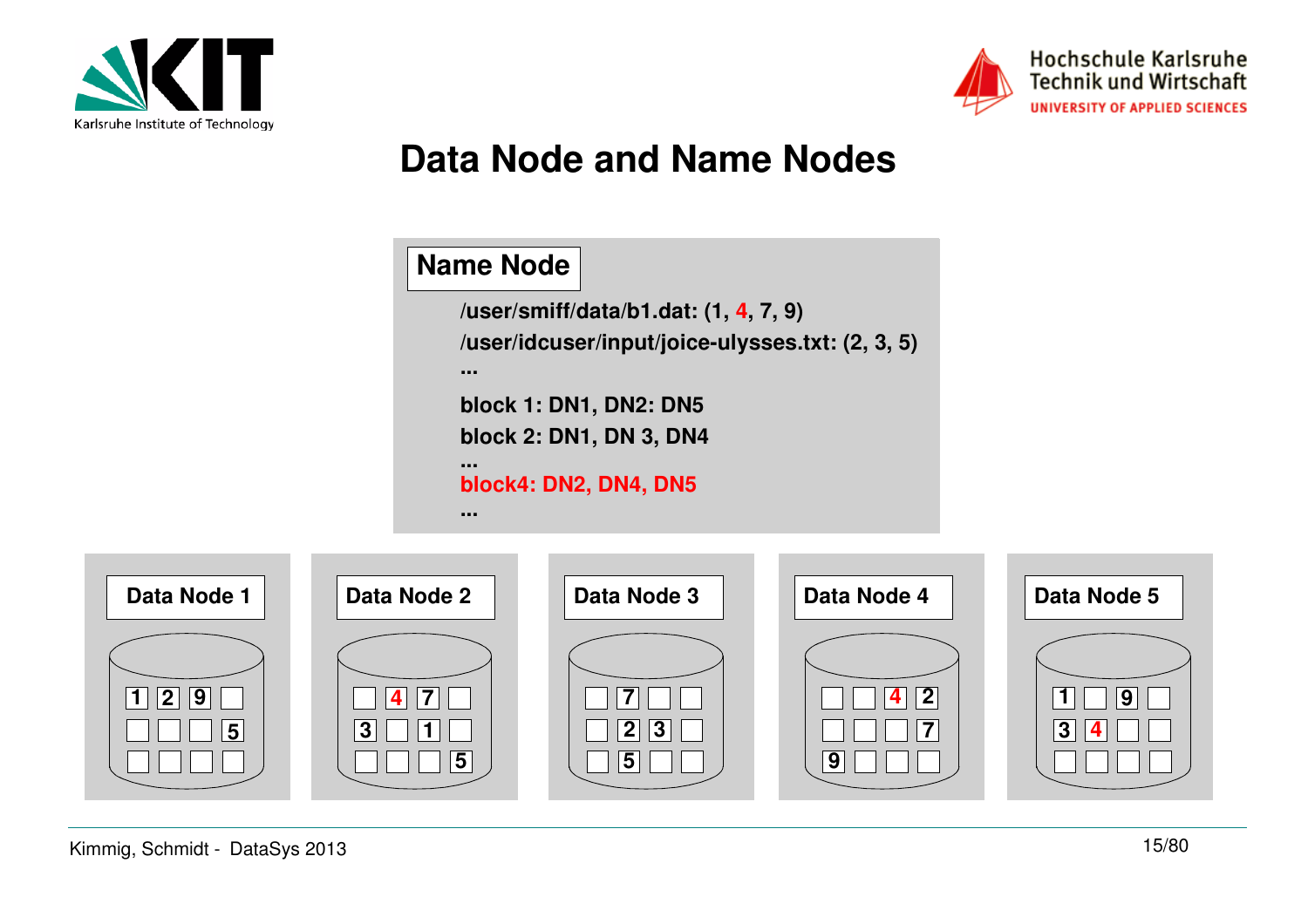



#### **HDFS Interfaces**

- Command Line Interface
- •Java API
- •Web Interface
- •REST Interface (WebHDFS REST API)
- • Mounting HDFS: There exist a number of projects like fuse-dfs, fuse-j-hdfs, hdfsfuse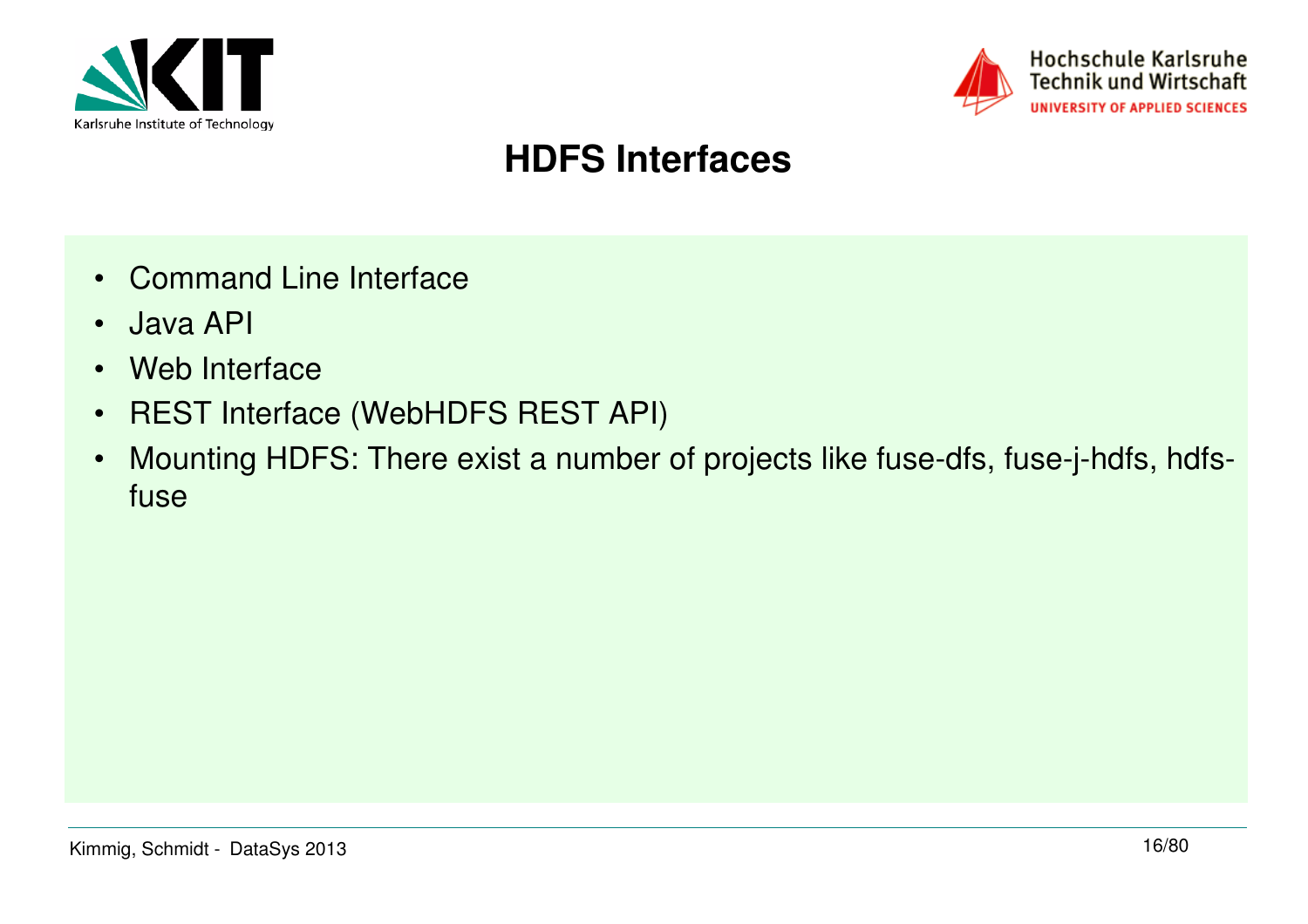



#### **HDFS Command Line Interface**

- Create a directory
	- **\$ hadoop fs -mkdir /user/idcuser/data**
- • Copy a file from the local filesystem to HDFS**\$ hadoop fs -copyFromLocal cit-Patents.txt /user/idcuser/data/.**
- List all files in the HDFS file system
	- **\$ hadoop fs -ls data/\***
- Show the end of the specified HDFS file**\$ hadoop fs -tail /user/idcuser/data/cit-patents-copy.txt**
- • Append multiple files and move them to HDFS (via stdin/pipes)**\$ cat /data/ita13-tutorial/pg\*.txt | hadoop fs -put - data/all\_gutenberg.txt**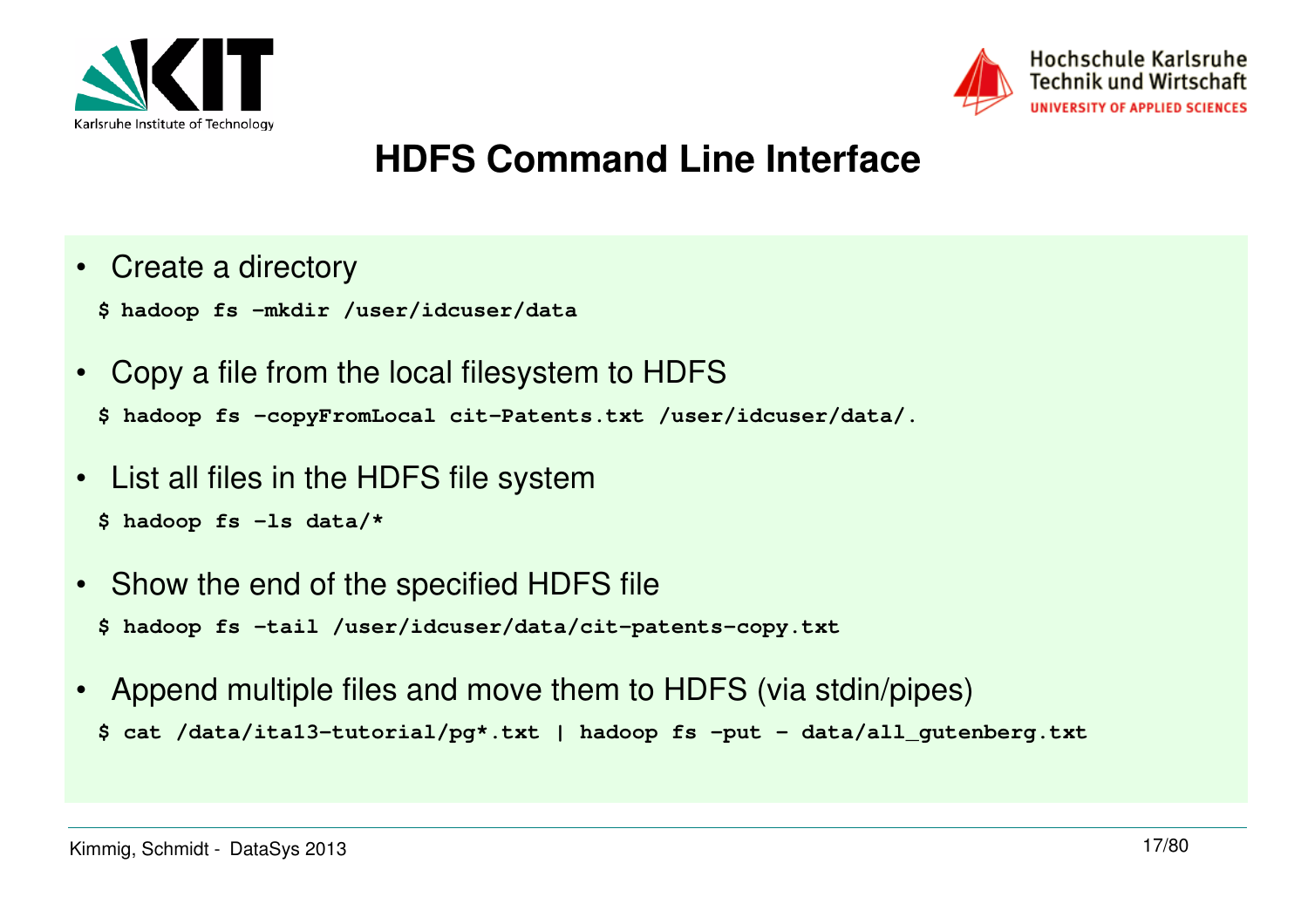



#### **HDFS commands**

• File/Directory Commands:

```
copyFromLocal, copyToLocal, cp, getmerge, ls, lsr (recursive ls), moveFromLocal, moveToLocal, mv, rm, rmr (recursive rm), touchz, mkdir
```
• Status/List/Show Commands:

**stat, tail, cat, test (checks for existence of path, file, zero length files), du, dus**

• Misc Commands:

**setrep, chgrp, chmod, chown, expunge (empties trashfolder)**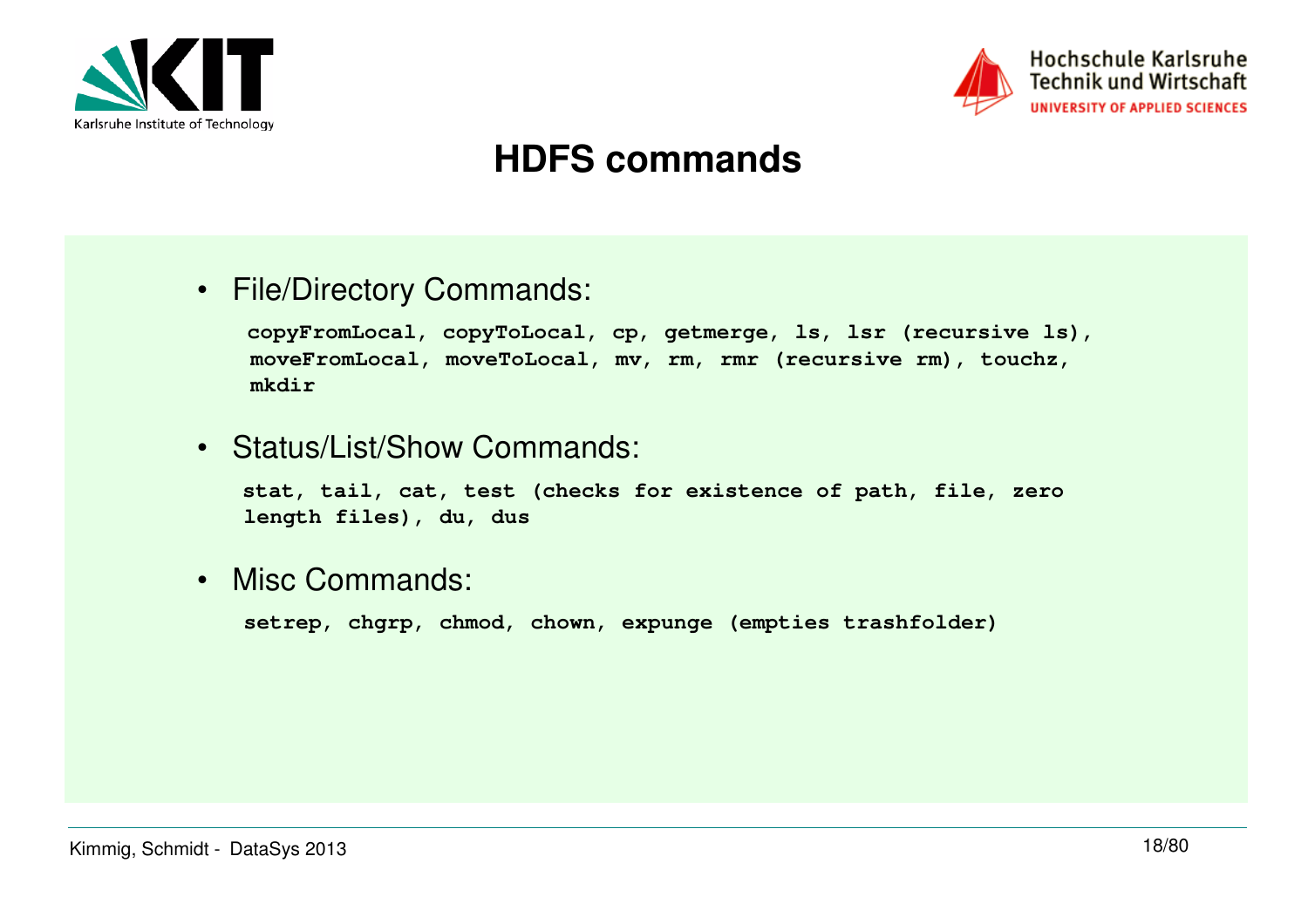



#### **HDFS Java API**

- $\bullet$ Listing files/directories (globbing)
- Open/close inputstream
- Copy bytes (IOUtils)
- Seeking
- Write/append data to files
- $\bullet$ Create/rename/delete files
- $\bullet$ Create/remove directory
- $\bullet$ Reading Data from HDFS

```
org.apache.hadoop.fs.FileSystem (abstract)
org.apache.hadoop.hdfs.DistributedFileSystemorg.apache.hadoop.fs.LocalFileSystem
org.apache.hadoop.fs.s3.S3FileSystem
```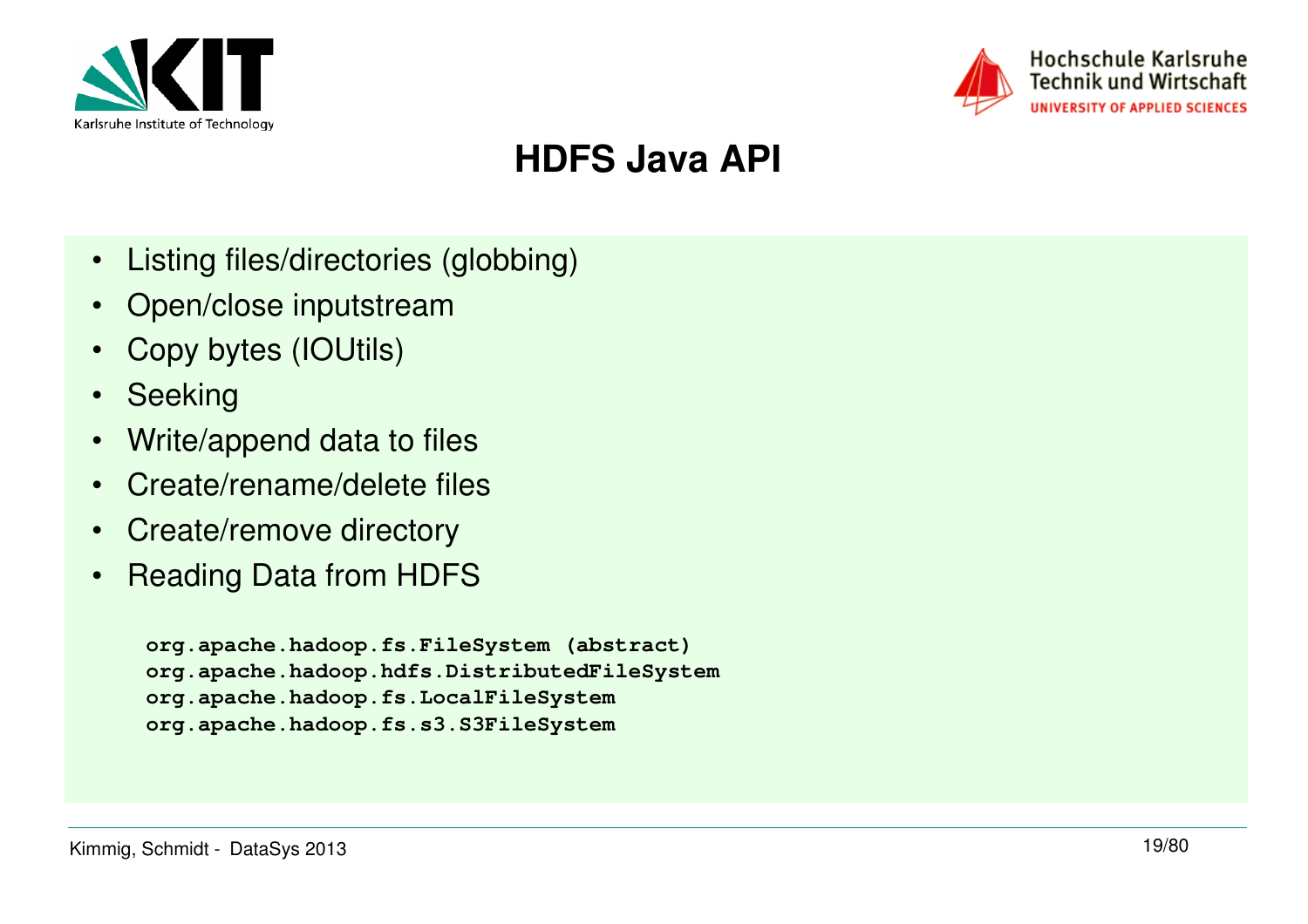



#### **Example: List content of files in HDFS**

```
 public static void main (String [] args) throws Exception{ try {
Path hdfsPath = new Path(args[0]);
 Configuration conf = new Configuration();
FileSystem fs = hdfsPath.getFileSystem(conf);
 FileStatus[] status = fs.listStatus(hdfsPath); for (int i=0;i<status.length;i++){
 BufferedReader br = new BufferedReader(
 new InputStreamReader(fs.open(status[i].getPath()))); String line;
line = br.readLine();
 while (line != null){System.out.println(line);
               line = br.readLine(); } }
} catch(Exception e){
e.printStackTrace();} }}
```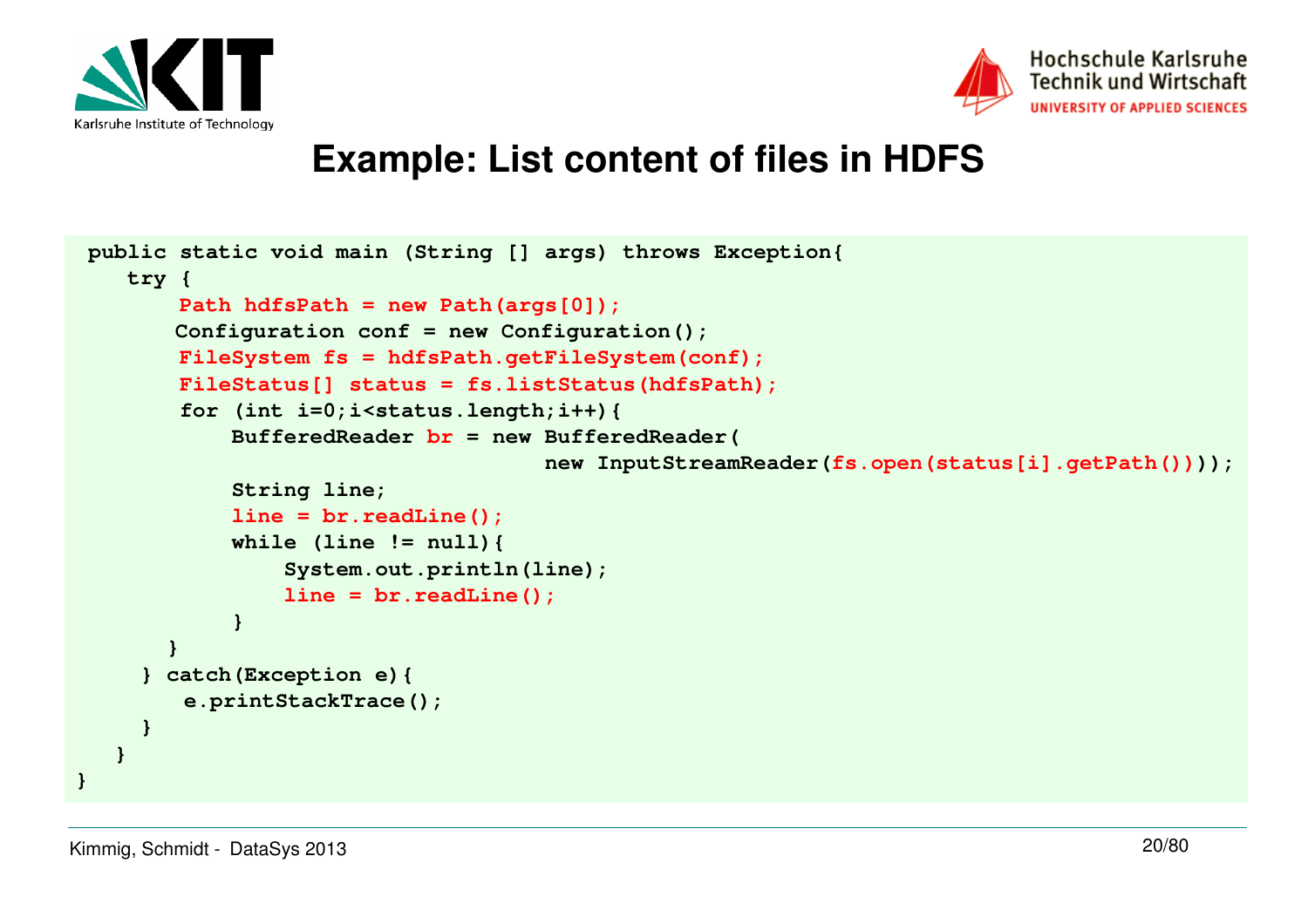



#### **Example: PutMerge**

```
// Copies all file from a local directory (args[0]) to a file (args[1]) in hdfsConfiguration conf = new Configuration();Path hdfsPath = new Path(args[1]);
FileSystem hdfs = hdfsPath.getFileSystem(conf);FileSystem local = FileSystem.getLocal(conf);
        try {
 FileStatus[] inputFiles = local.listStatus(new Path(args[0]));FSDataOutputStream out = hdfs.create(hdfsPath); for (int i=0; i<inputFiles.length; i++) {
 System.out.println("reading " + inputFiles[i].getPath().getName());FSDataInputStream in = local.open(inputFiles[i].getPath()); byte buffer[] = new byte[1024]; int bytesRead = 0;
 while( (bytesRead = in.read(buffer)) > 0) {out.write(buffer, 0, bytesRead); }
 in.close(); }
out.close();
 } catch (IOException e) { e.printStackTrace(); }
```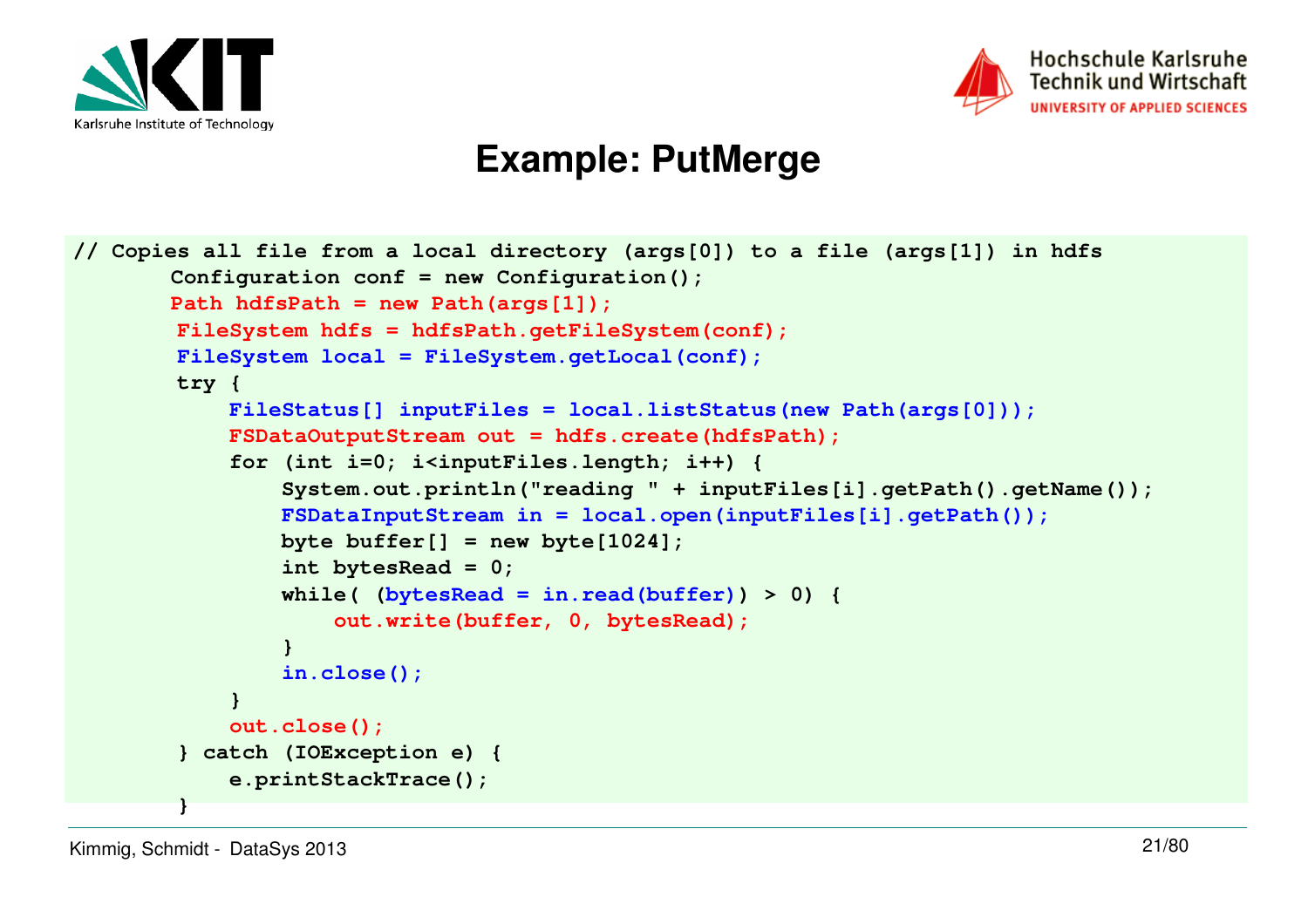



#### **HDFS WEB Interface**

|                                                                                         |                                                                                                                                                                   |                 |              | NameNode 'vhost1416.site2.compute.ihost.com:9000' |  |  |  |  |  |
|-----------------------------------------------------------------------------------------|-------------------------------------------------------------------------------------------------------------------------------------------------------------------|-----------------|--------------|---------------------------------------------------|--|--|--|--|--|
| Started:<br>Version:<br>Compiled:<br>Upgrades:                                          | Thu Aug 08 13:50:14 UTC 2013<br>1.1.1, r70b5aad8822a30795c1acdb966c97316387e1fc0<br>Thu May 30 17:51:51 PDT 2013 by jenkins<br>There are no upgrades in progress. |                 |              |                                                   |  |  |  |  |  |
| <b>Browse the filesystem</b><br><b>Namenode Logs</b>                                    |                                                                                                                                                                   |                 |              |                                                   |  |  |  |  |  |
| <b>Cluster Summary</b>                                                                  |                                                                                                                                                                   |                 |              |                                                   |  |  |  |  |  |
| 580 files and directories, 409 blocks = 989 total. Heap Size is 98.69 MB / 2.02 GB (4%) |                                                                                                                                                                   |                 |              |                                                   |  |  |  |  |  |
| <b>Configured Capacity</b>                                                              |                                                                                                                                                                   | 266.54 GB       |              |                                                   |  |  |  |  |  |
| <b>DFS Used</b>                                                                         |                                                                                                                                                                   | 4.54 GB         |              |                                                   |  |  |  |  |  |
| <b>Non DFS Used</b>                                                                     |                                                                                                                                                                   | 41.21 GB        |              |                                                   |  |  |  |  |  |
| <b>DFS Remaining</b>                                                                    |                                                                                                                                                                   | 220.79 GB       |              |                                                   |  |  |  |  |  |
| <b>DFS Used%</b>                                                                        |                                                                                                                                                                   | 1.7%            |              |                                                   |  |  |  |  |  |
| <b>DFS Remaining%</b>                                                                   |                                                                                                                                                                   | 82.84 %         |              |                                                   |  |  |  |  |  |
| <b>Live Nodes</b>                                                                       |                                                                                                                                                                   | 5               |              |                                                   |  |  |  |  |  |
| <b>Dead Nodes</b>                                                                       |                                                                                                                                                                   | 0               |              |                                                   |  |  |  |  |  |
| <b>Decommissioning Nodes</b>                                                            |                                                                                                                                                                   | 0               |              |                                                   |  |  |  |  |  |
| <b>Number of Under-Replicated Blocks</b>                                                |                                                                                                                                                                   | 0               |              |                                                   |  |  |  |  |  |
| <b>NameNode Storage:</b>                                                                |                                                                                                                                                                   |                 |              |                                                   |  |  |  |  |  |
| <b>Storage Directory</b>                                                                | <b>Type</b>                                                                                                                                                       |                 | <b>State</b> |                                                   |  |  |  |  |  |
| /mnt/biginsights/hadoop/hdfs/name                                                       |                                                                                                                                                                   | IMAGE_AND_EDITS | Active       |                                                   |  |  |  |  |  |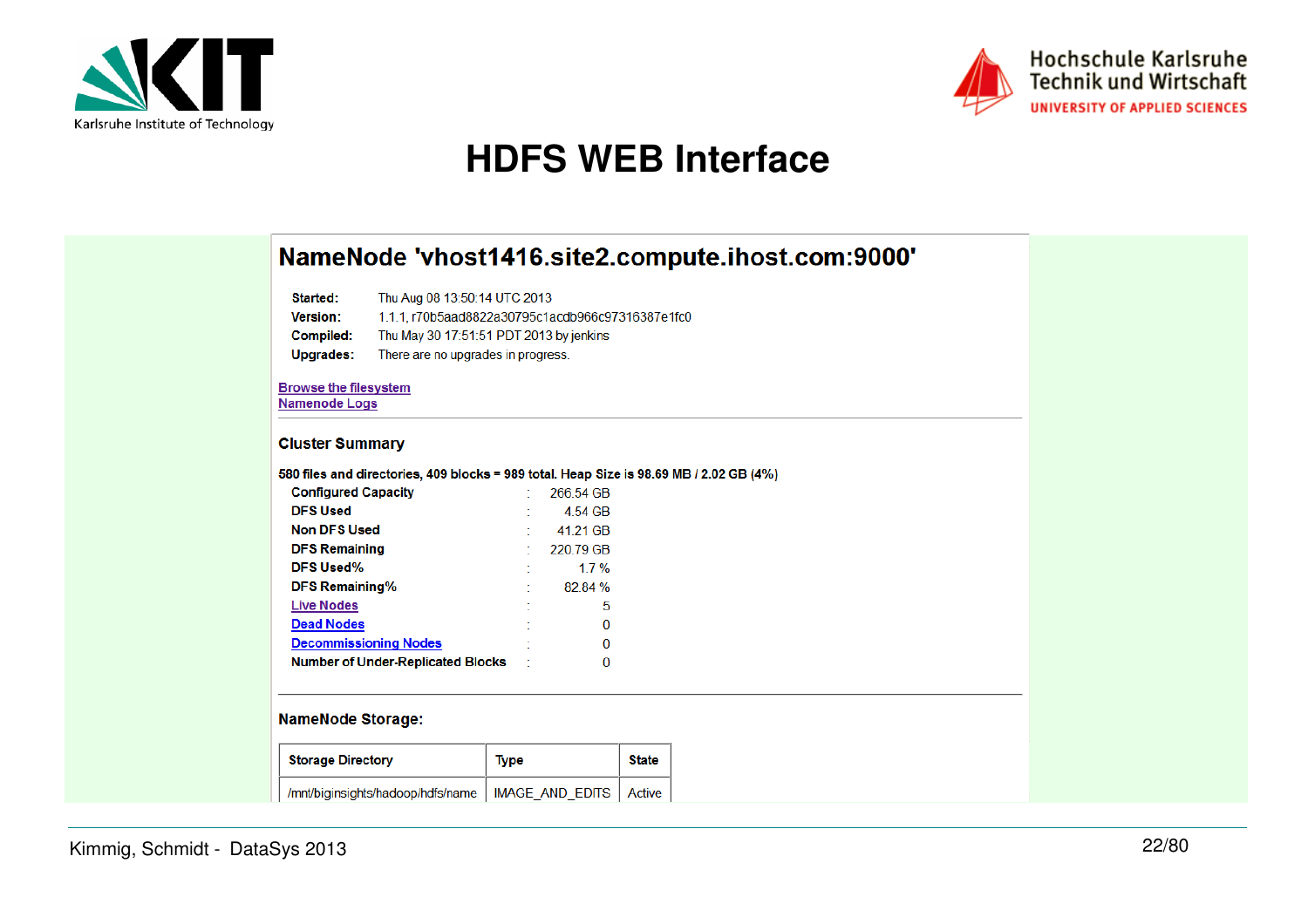



#### **HDFS WEB Interface**

| Goto : Vuser/idcuser/data<br>Go to parent directory |                  | go          |         |               |                                                                 |           |                    |  |
|-----------------------------------------------------|------------------|-------------|---------|---------------|-----------------------------------------------------------------|-----------|--------------------|--|
| Name                                                | <b>Type Size</b> |             |         |               | Replication Block Size Modification Time Permission Owner Group |           |                    |  |
| <b>RDBMS</b> data.csv                               | file             | $0.59$ KB   | $\ 2\ $ | <b>128 MB</b> | 2013-08-09 09:58                                                | $rw-r-r-$ | idcuser supergroup |  |
| apat63 99.txt                                       | file             | 225.93 MB 2 |         | <b>128 MB</b> | 2013-08-09 14:49                                                | $rw-r-r-$ | idcuser supergroup |  |
| cit-Patents.txt                                     | file             | 267.54 MB 2 |         | <b>128 MB</b> | 2013-08-08 14:53                                                | $rw-r-r-$ | idcuser supergroup |  |
| cit-patents-copy.txt file                           |                  | 267.54 MB 2 |         | <b>128 MB</b> | 2013-08-08 15:18                                                | $rw-r-r-$ | idcuser supergroup |  |
| cite75 99.txt                                       | file             | 251.84 MB 2 |         | <b>128 MB</b> | 2013-08-09 14:49                                                | $rw-r-r-$ | idcuser supergroup |  |
| mondial.csv                                         | file             | 138.24 KB 3 |         | <b>64 MB</b>  | 2013-08-15 14:33                                                | $rw-r-r-$ | idcuser supergroup |  |
| more replicated                                     | dir              |             |         |               | 2013-08-09 14:00                                                | rwxr-xr-x | idcuser supergroup |  |
| Go back to DFS home<br><b>Local logs</b>            |                  |             |         |               |                                                                 |           |                    |  |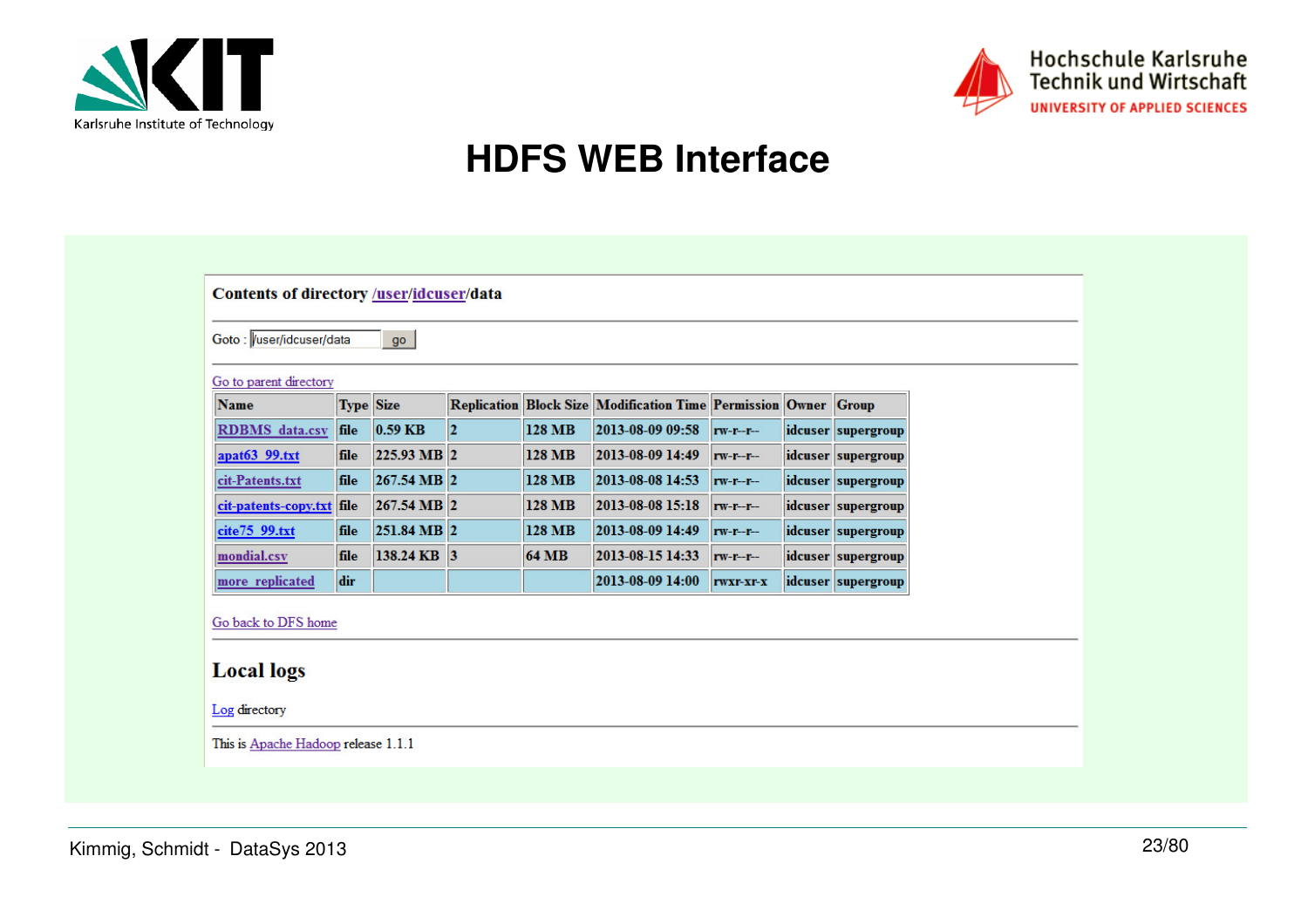



#### **Practical Exercise**

•Exercise:

Appendix A, Part 1 - HDFS

- $\bullet$  Preparation steps:
	- • Install putty.exe (can be downloaded from here: http://www.smiffy.de/immm-2013/)
	- WinSCP.exe
	- Ask me for account information ;-)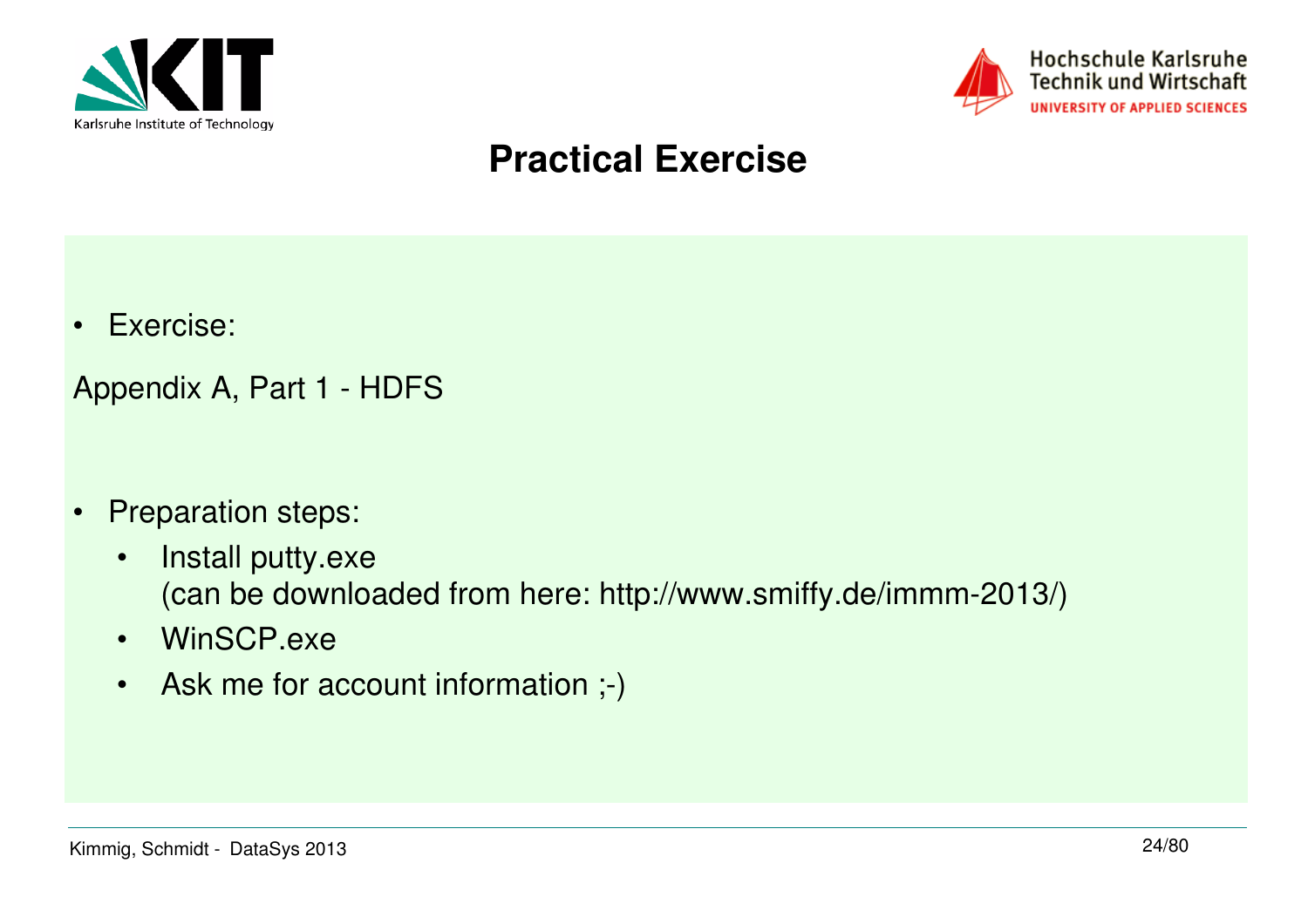



# **MapReduce**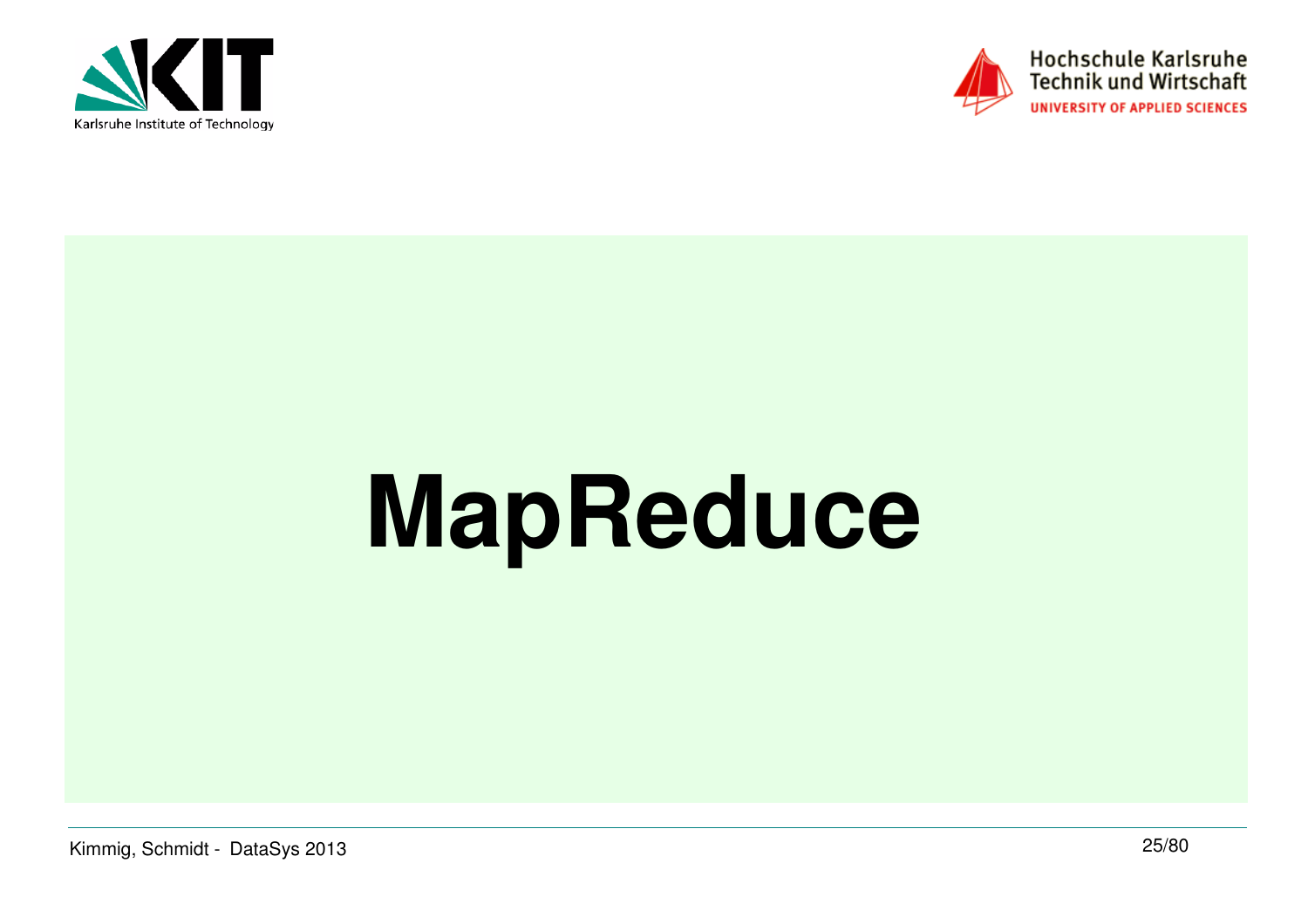



Task to perform: Take the book Ulysses from James Joice and count the number of appearances for each word.

- 1.) Start with the first word on the first side.
- 2.) Write the word on a sheet of paper and make a bar behind the word<sup>1</sup>

3.) for every next word ...

Look if the word is already on the list of your paper ...

if yes, make another bar behind the word

- if not, write the word, together with a single bar on the paper
- 4.) sum up the bars behind each word finished !!

<sup>1.</sup> ... or use sorted file cards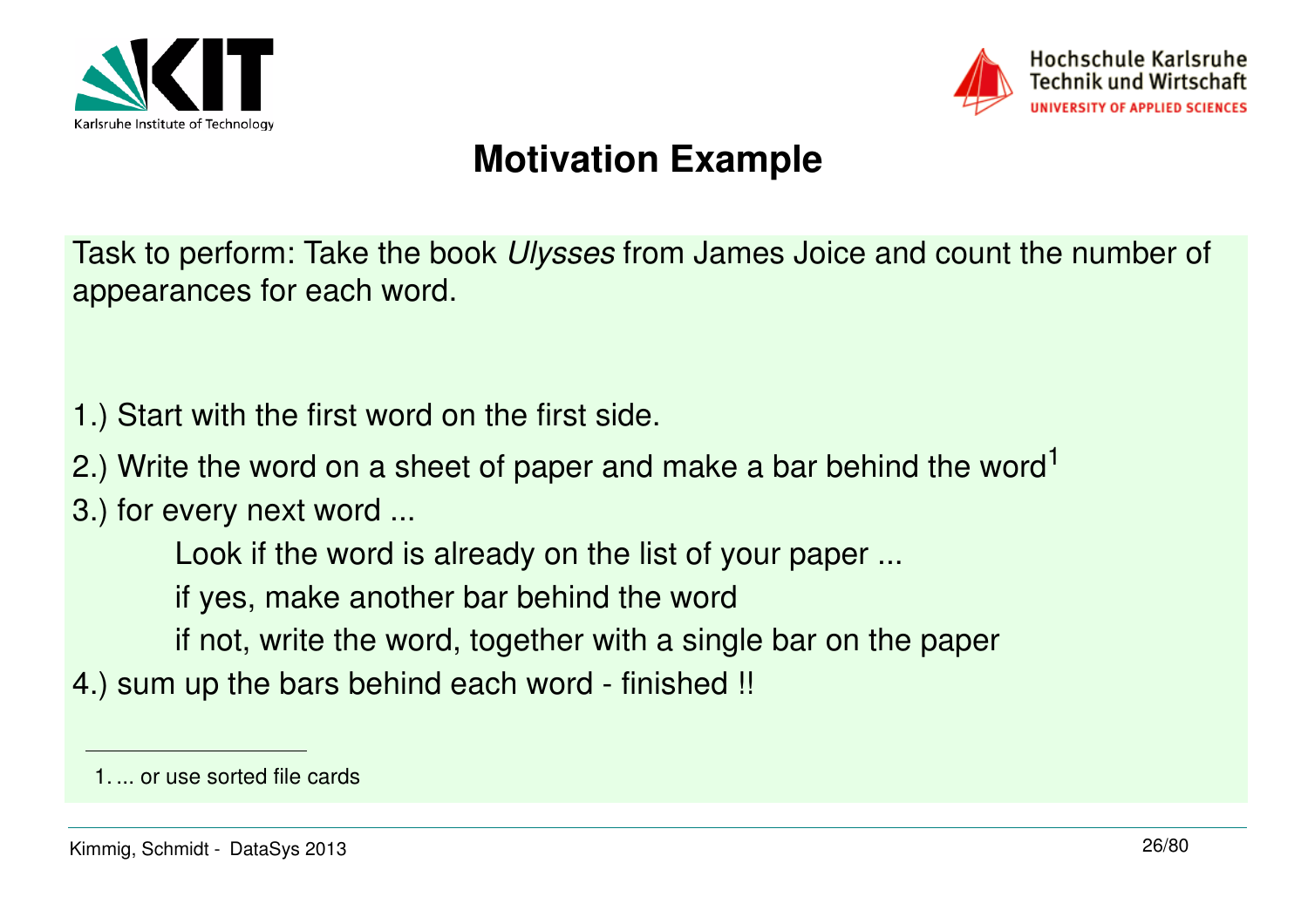



What would change if you have 75 friends who can help you ?

Distributed solution:

- 1.) Give every friend ten pages of the book
- 2.) Every friend now performs the algorithm on the previous slide for only her page
- 3.) You collect all the sheets of paper (or file cards) and aggregate the results.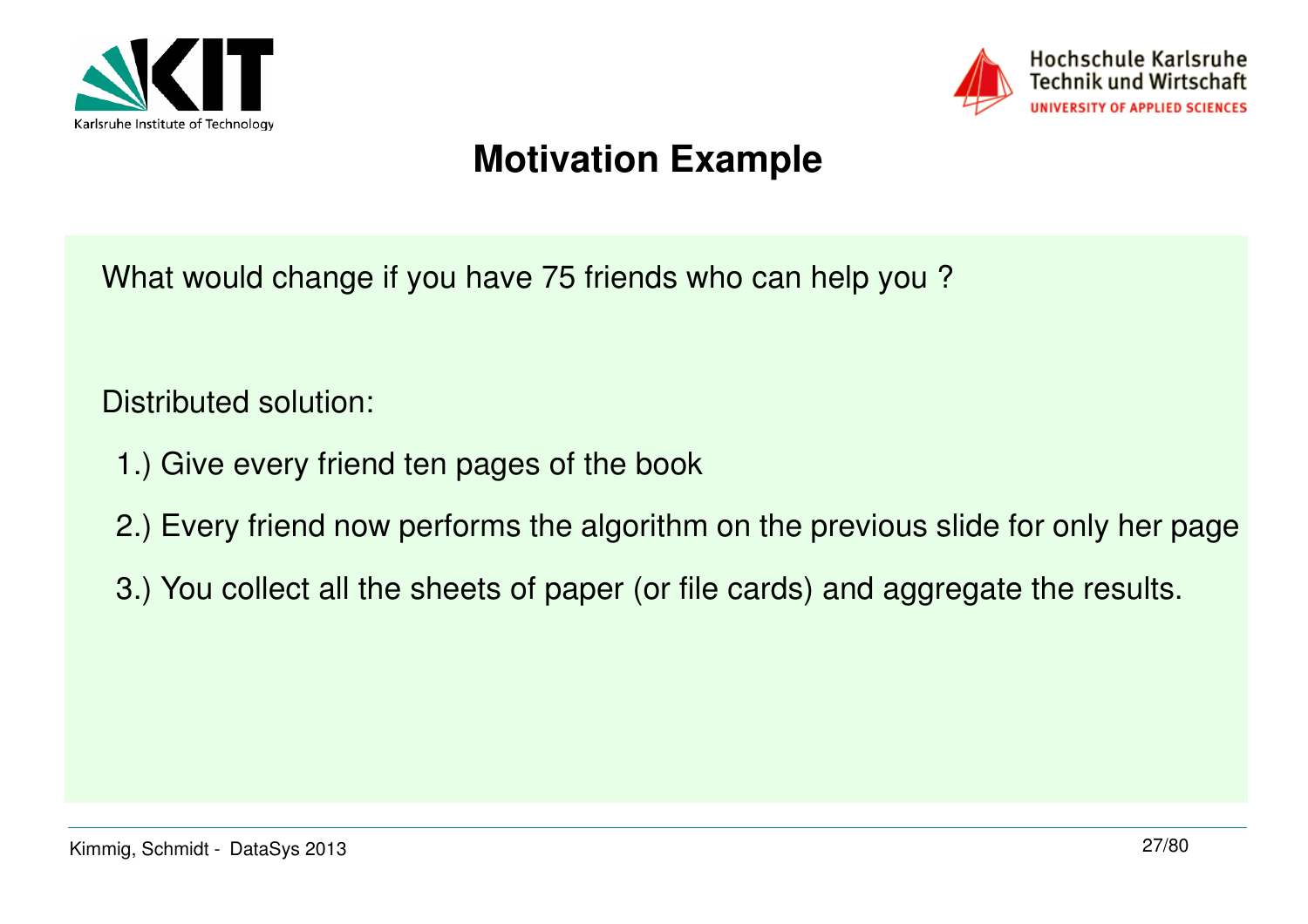



What would change if you have 75 friends who can help you ?

Distributed solution:

- 1.) Give every friend ten pages of the book
- 2.) Every friend now performs the algorithm on the previous slide for only her page
- 3.) You collect all the sheet of papers (or file cards) and aggregate the results.

Instead of collecting all the 75 peace of papers and aggregate te final result, your friends can help you again !!!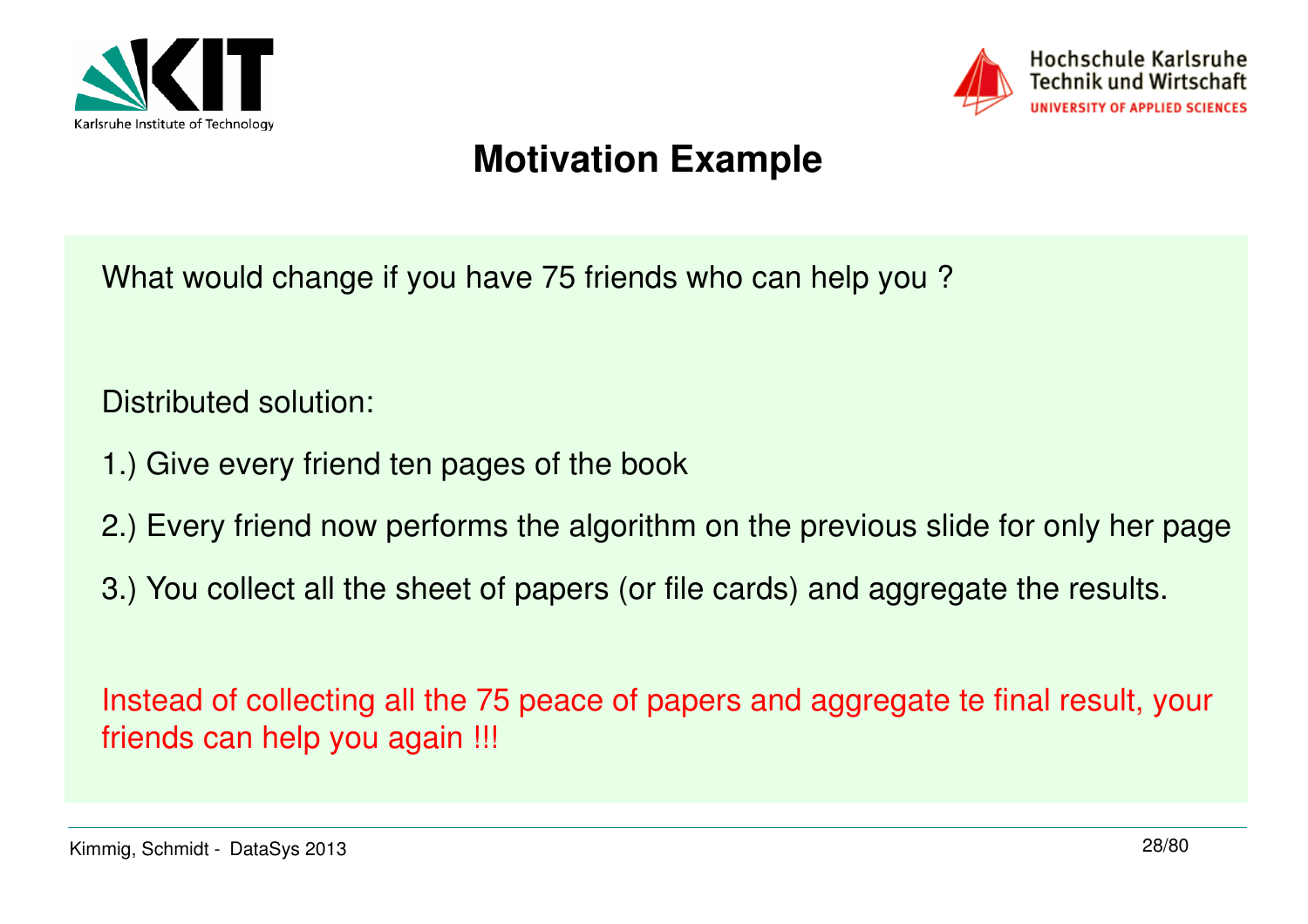



- Appoint 10 of your friends who should receive the pieces of paper from about 7 or 8 persons and aggregate these results.
- Then, you collect the ten preliminary aggregated results and build the final result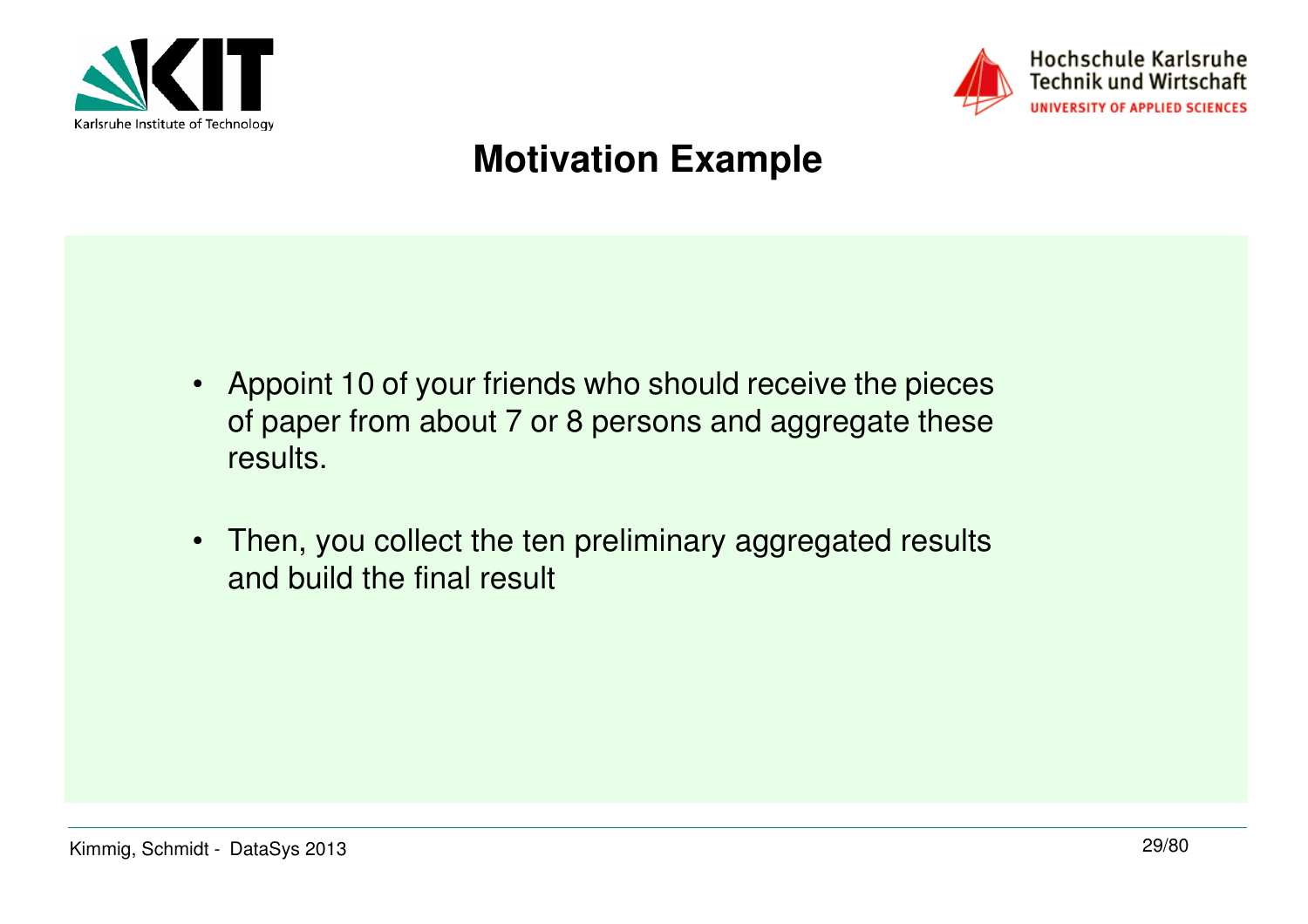



#### **MapReduce**

How can this manual task be performed by Hadoop ?

- $\bullet$ Every friend is a task node
- •The book Ulysses is a HDFS file
- Every page of the book is a block on a data node
- $\bullet$ The counting of words is a mapper job
- •The aggregation(s) is/are reducer job(s)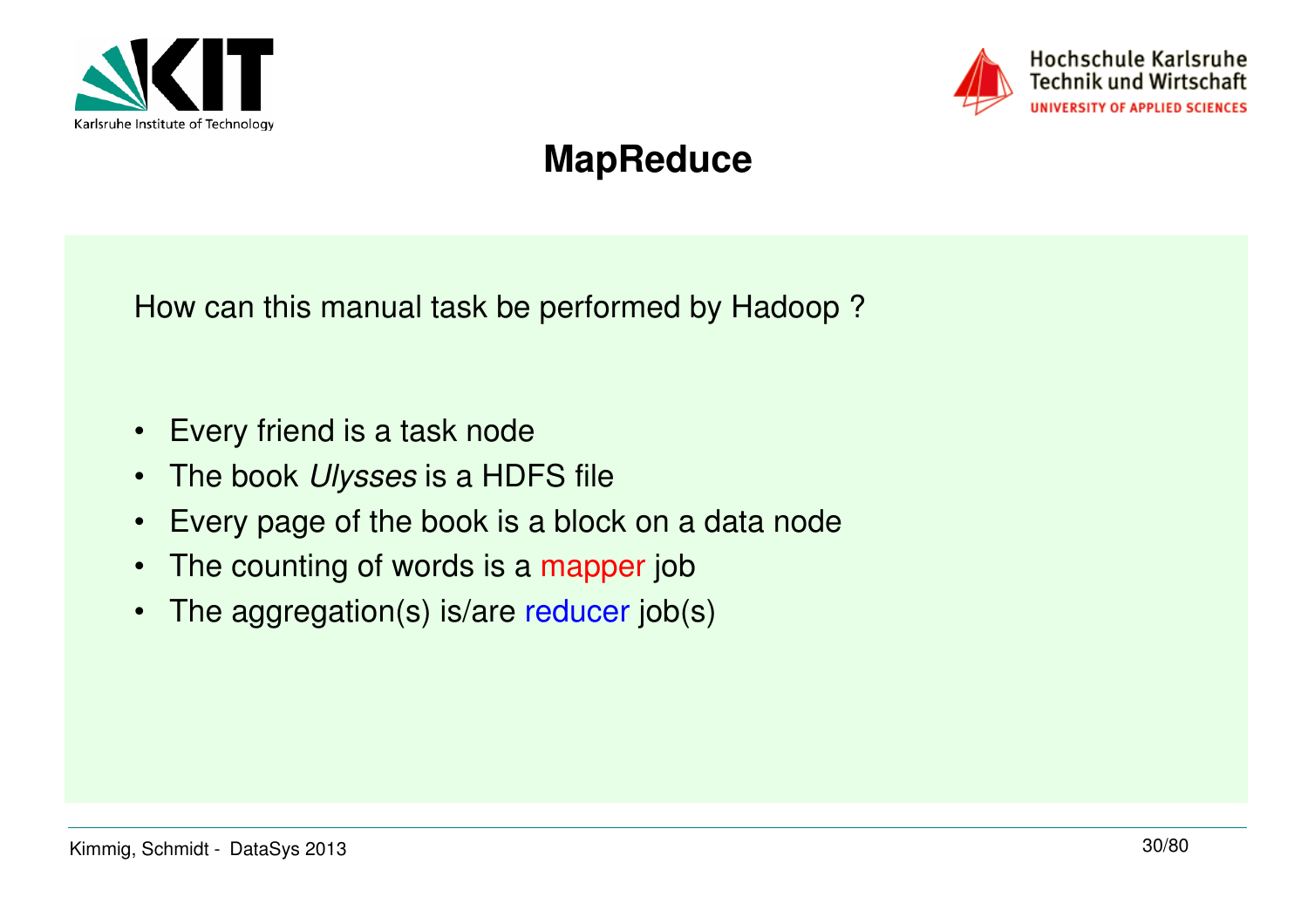



#### **MapReduce - Programming Model**

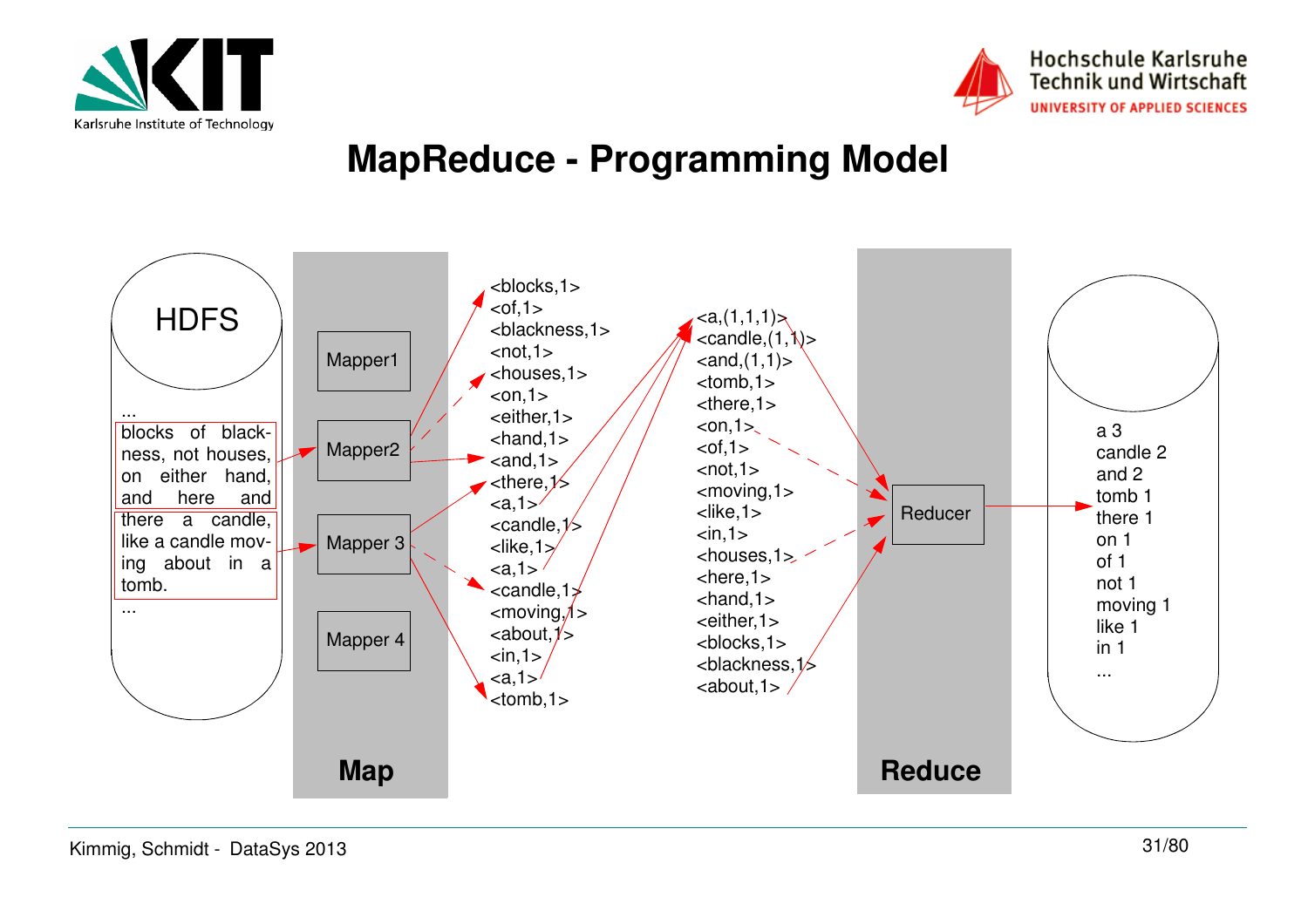



#### **MapReduce - Programming Model**

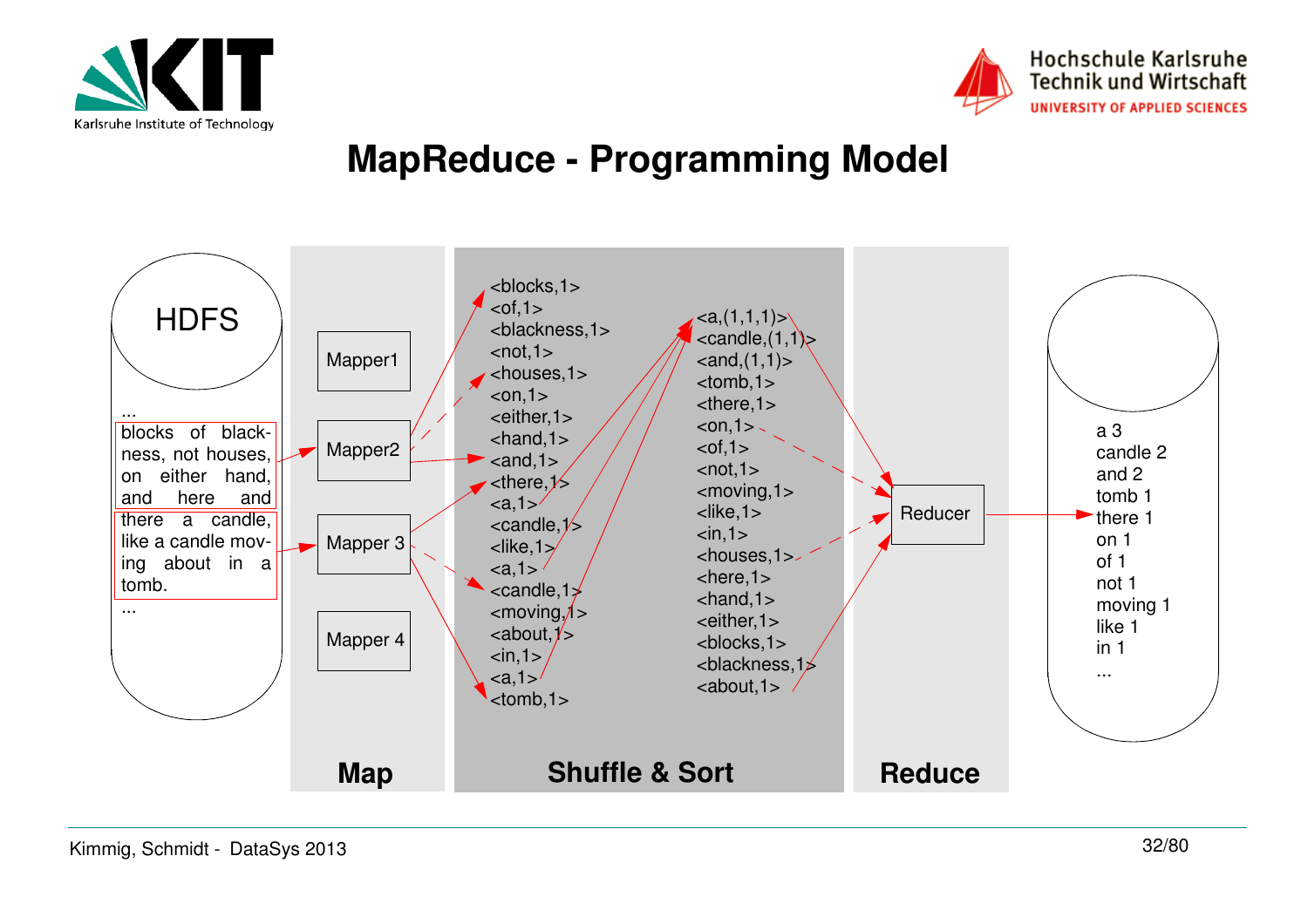



#### **Map-Reduce Example (Java)**

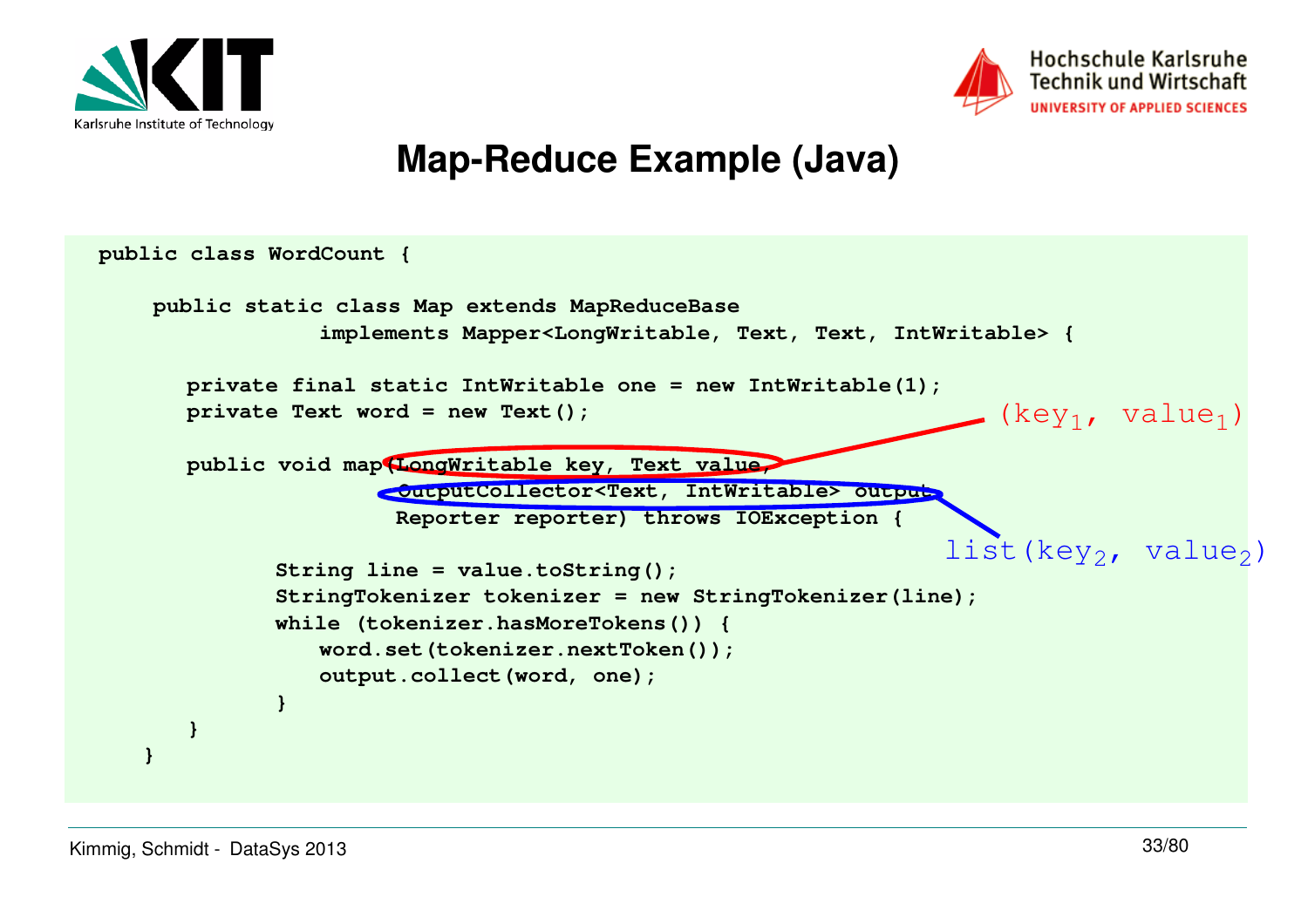



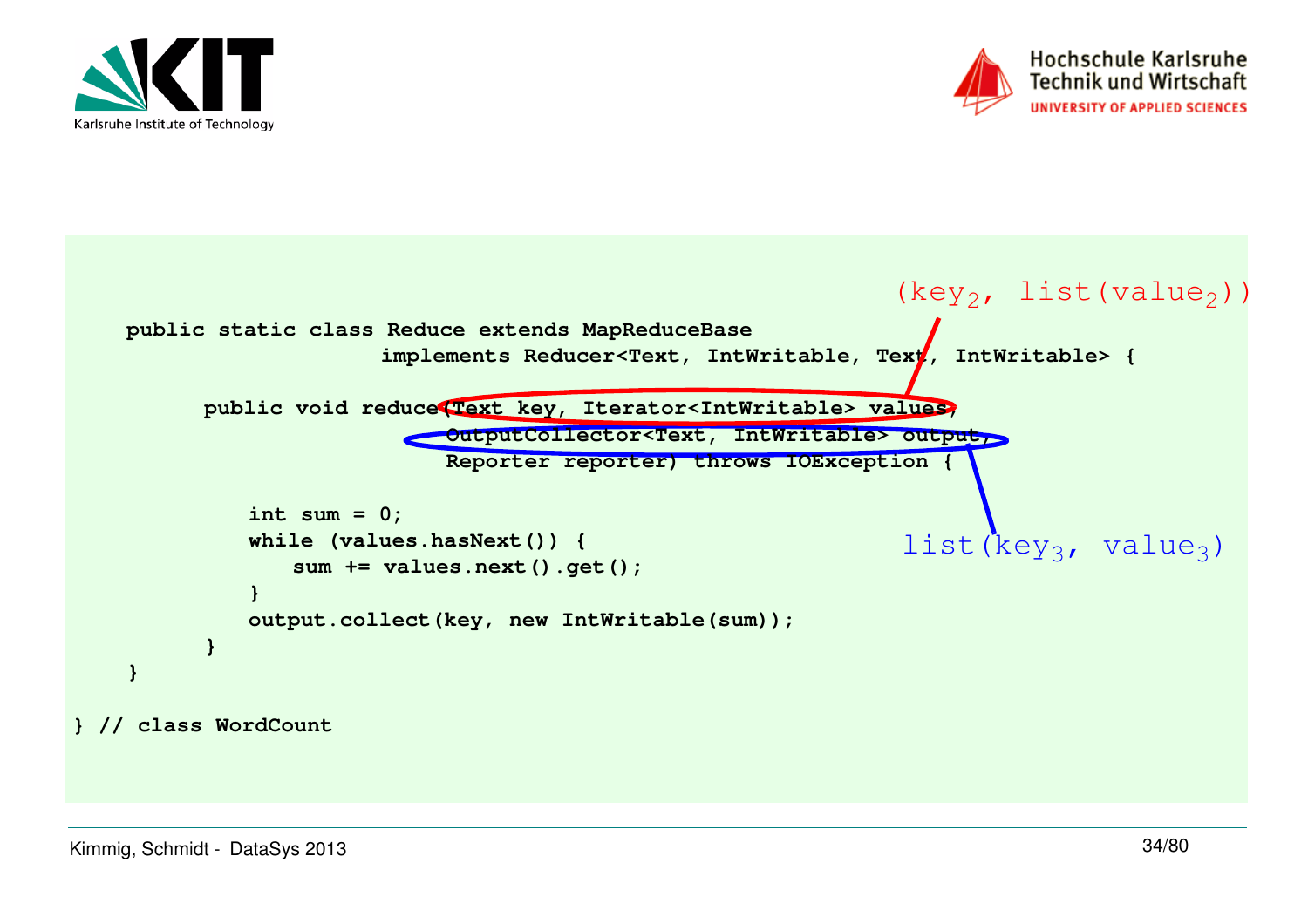



```
 public static void main(String[] args) throws Exception {
```

```
 JobConf conf = new JobConf(WordCount.class); conf.setJobName("wordcount");
```

```
 conf.setInputFormat(TextInputFormat.class);
 conf.setOutputFormat(TextOutputFormat.class);
```

```
conf.setOutputKeyClass(Text.class);
 conf.setOutputValueClass(IntWritable.class);
```

```
 conf.setMapperClass(Map.class);Example 2.5 conf.setReducerClass(Reduce.class);
```

```
 FileInputFormat.setInputPaths(conf, new Path(args[0]));
 FileOutputFormat.setOutputPath(conf, new Path(args[1]));
```

```
 JobClient.runJob(conf);
```
 **}**

 **}**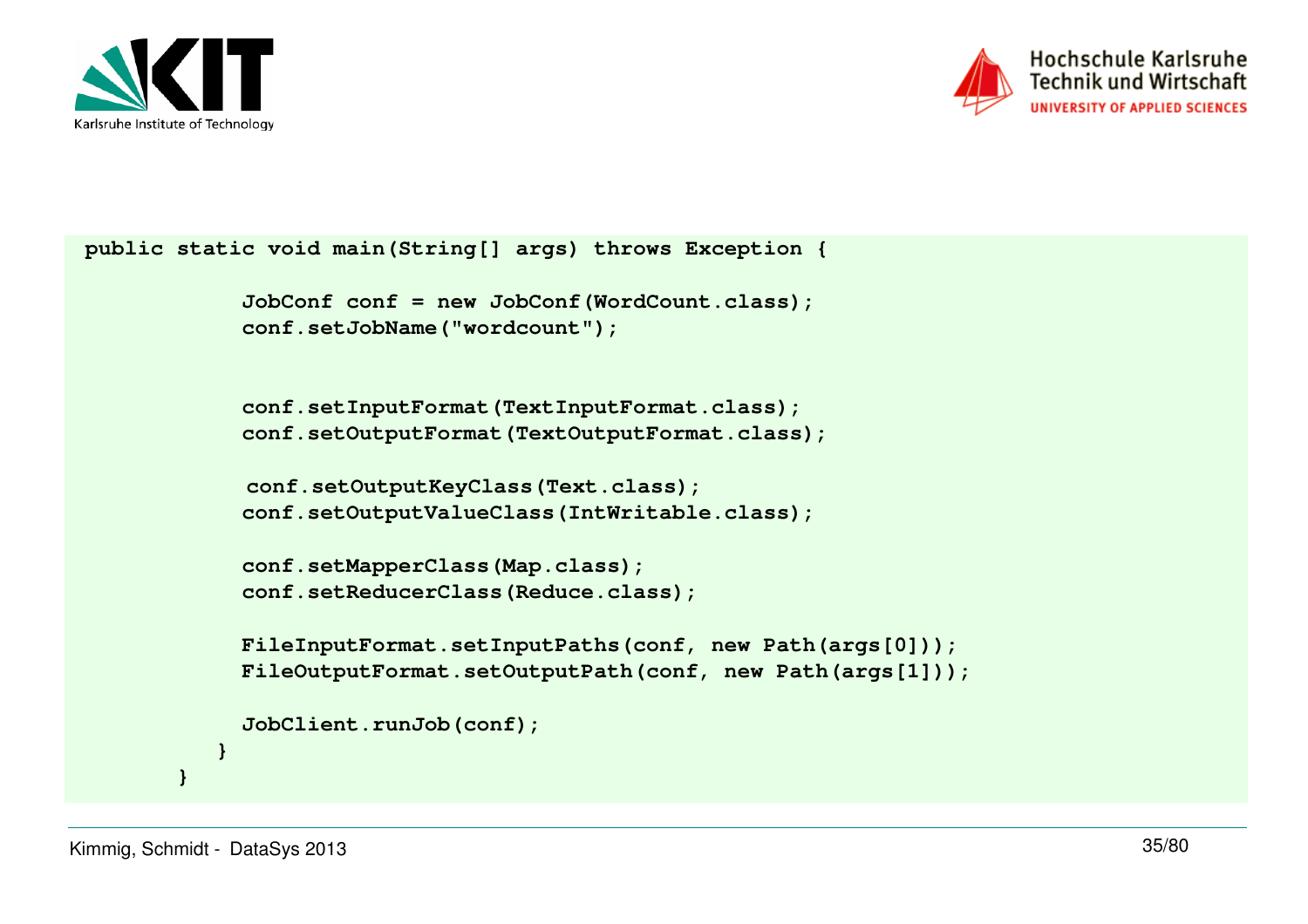



```
runWordCount: wordcount.jar
 hadoop fs -copyFromLocal ulysses.txt input/. hadoop fs -rmr output
 hadoop jar wordcount.jar org.myorg.WordCount input/ulysses.txt output hadoop fs -cat output/*000
```

```
HADOOP_CLASSPATH=${HADOOP_HOME}/hadoop-core.jar
```

```
wordcount.jar: WordCount.java
 mkdir -p wordcount_classes
 javac -classpath ${HADOOP_CLASSPATH} -d wordcount_classes WordCount.java jar -cvf wordcount.jar -C wordcount_classes/ .
```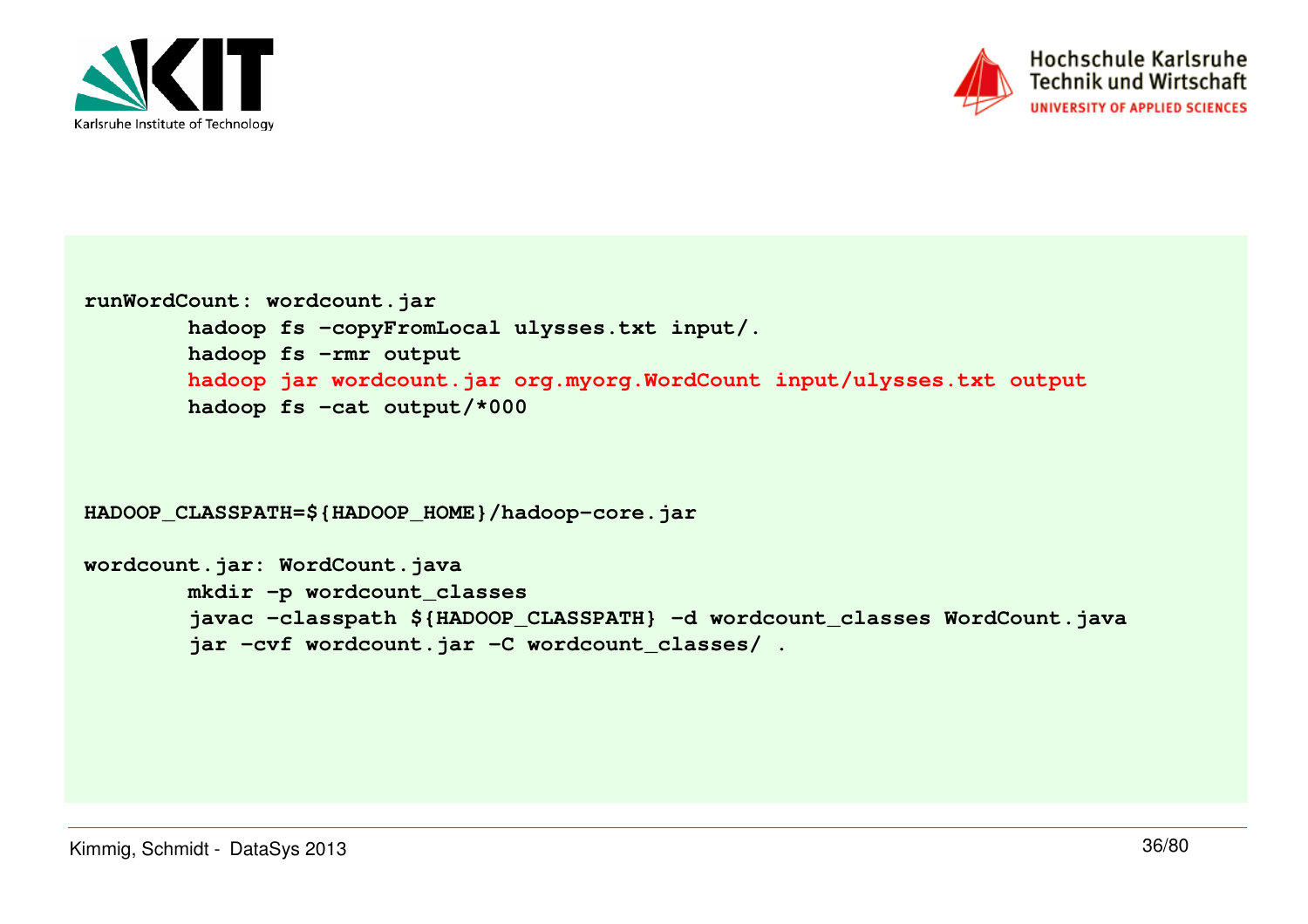



#### **WordCount Example - Output**

**hadoop jar wordcount.jar org.myorg.WordCount input/MobyDick.txt output**

```
13/09/02 15:06:41 INFO mapred.FileInputFormat: Total input paths to process : 113/09/02 15:06:41 INFO mapred.JobClient: Running job: job_201308081351_020613/09/02 15:06:42 INFO mapred.JobClient: map 0% reduce 0%
13/09/02 15:06:47 INFO mapred.JobClient: map 50% reduce 0%
13/09/02 15:06:53 INFO mapred.JobClient: map 100% reduce 0%map 100% reduce 33%
13/09/02 15:07:02 INFO mapred.JobClient:
                                          map 100% reduce 100%
13/09/02 15:07:04 INFO mapred.JobClient: map 100% reduce 100%
13/09/02 15:07:05 INFO mapred.JobClient: Job complete: job_201308081351_0206...
13/09/02 15:24:38 INFO mapred.JobClient: Reduce input groups=33782Combine output records=0
13/09/02 15:24:38 INFO mapred.JobClient:
                                             Map output records=215133
13/09/02 15:24:38 INFO mapred.JobClient:
13/09/02 15:24:38 INFO mapred.JobClient: Map input records=22108Reduce shuffle bytes=2521615
13/09/02 15:24:38 INFO mapred.JobClient:
13/09/02 15:24:38 INFO mapred.JobClient: Combine input records=0Spilled Records=430266
13/09/02 15:24:38 INFO mapred.JobClient:
                                             Reduce input records=215133
13/09/02 15:24:38 INFO mapred.JobClient:
                                             Reduce output records=33782
13/09/02 15:24:38 INFO mapred.JobClient:
                                             Map output materialized bytes=2521615
13/09/02 15:24:38 INFO mapred.JobClient:
```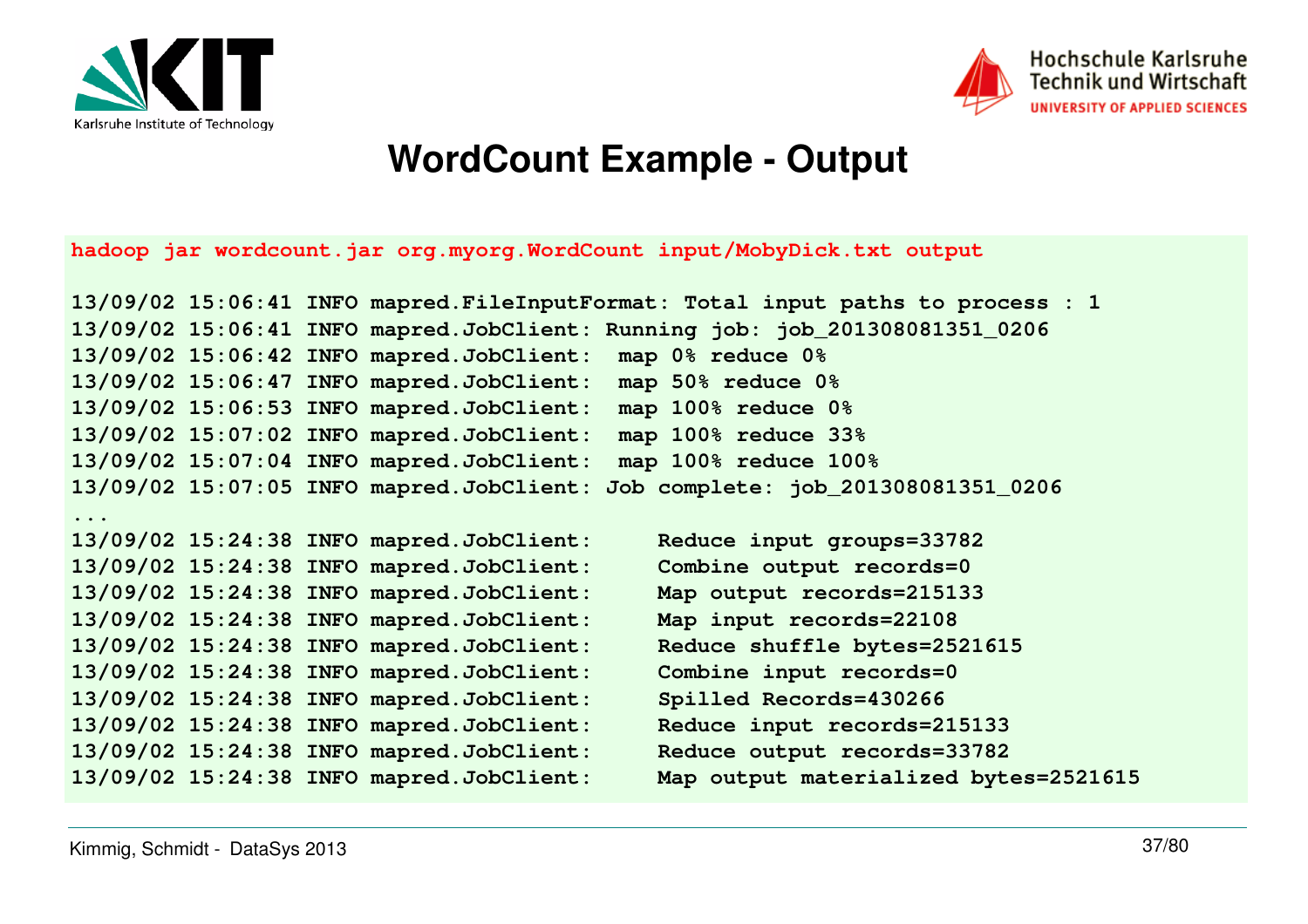



# **WordCount Improvement**

- •Each mapper outputs a lot of (<word>,1) tuples.
- •Each result tuple has to be transported to the reducer (over the network)
- • Add for each mapper a local reducer, which counts for each word the number of tuples:

$$
\left\{\n \begin{array}{c}\n \text{the, 1>}\n \text{the, 1>}\n \text{the, 1>}\n \end{array}\n \right.\n = \text{the, 3>}
$$

- •How to do?
	- • Implement an additional Combiner class (with a reduce method) using the Reducer interface
	- •Use the Reducer class also as combiner, i.e.:

```
conf.setMapperClass(Map.class);
conf.setCombinerClass(Reduce.class);conf.setReducerClass(Reduce.class);
```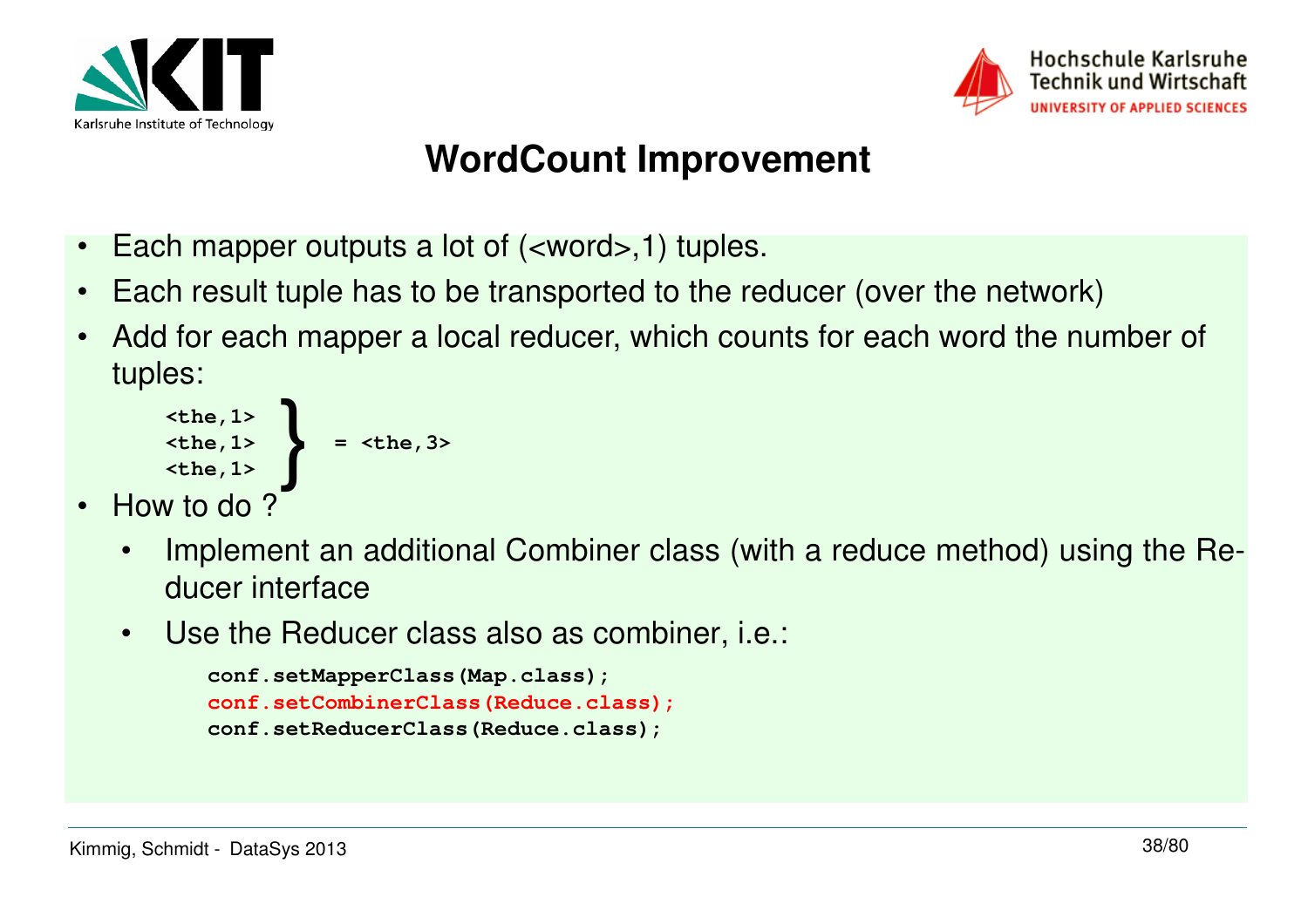



#### **WordCountWithCombiner Example - Output**

|  |                                          | hadoop jar wordcount.jar org.myorg.WordCountWihCombiner input/MobyDick.txt output |                  |
|--|------------------------------------------|-----------------------------------------------------------------------------------|------------------|
|  |                                          | 13/09/02 15:23:44 INFO mapred. FileInputFormat: Total input paths to process : 1  |                  |
|  |                                          | 13/09/02 15:23:44 INFO mapred.JobClient: Running job: job_201308081351_0210       |                  |
|  |                                          | 13/09/02 15:23:45 INFO mapred.JobClient: map 0% reduce 0%                         |                  |
|  |                                          | 13/09/02 15:23:54 INFO mapred.JobClient: map 50% reduce 0%                        | without combiner |
|  |                                          | 13/09/02 15:23:56 INFO mapred.JobClient: map 100% reduce 0%                       |                  |
|  |                                          | 13/09/02 15:24:02 INFO mapred. JobClient: map 100% reduce 100%                    |                  |
|  |                                          | 13/09/02 15:24:03 INFO mapred.JobClient: Job complete: job_201308081351_0210      |                  |
|  | 13/09/02 15:24:03 INFO mapred.JobClient: | Reduce input groups=33782                                                         |                  |
|  | 13/09/02 15:24:03 INFO mapred.JobClient: | Combine output records=42269                                                      | (0)              |
|  | 13/09/02 15:24:03 INFO mapred.JobClient: | Map output records=215133                                                         |                  |
|  | 13/09/02 15:24:03 INFO mapred.JobClient: | Map input records=22108                                                           |                  |
|  | 13/09/02 15:24:03 INFO mapred.JobClient: | Reduce shuffle bytes=614624                                                       | (2521615)        |
|  | 13/09/02 15:24:03 INFO mapred.JobClient: | Combine input records=215133                                                      | (0)              |
|  | 13/09/02 15:24:03 INFO mapred.JobClient: | Spilled Records=84538                                                             | (430266)         |
|  | 13/09/02 15:24:03 INFO mapred.JobClient: | Reduce input records=42269                                                        | (215133)         |
|  | 13/09/02 15:24:03 INFO mapred.JobClient: | Reduce output records=33782                                                       |                  |
|  | 13/09/02 15:24:03 INFO mapred.JobClient: | Map output materialized bytes=614624 (2521615)                                    |                  |

**...**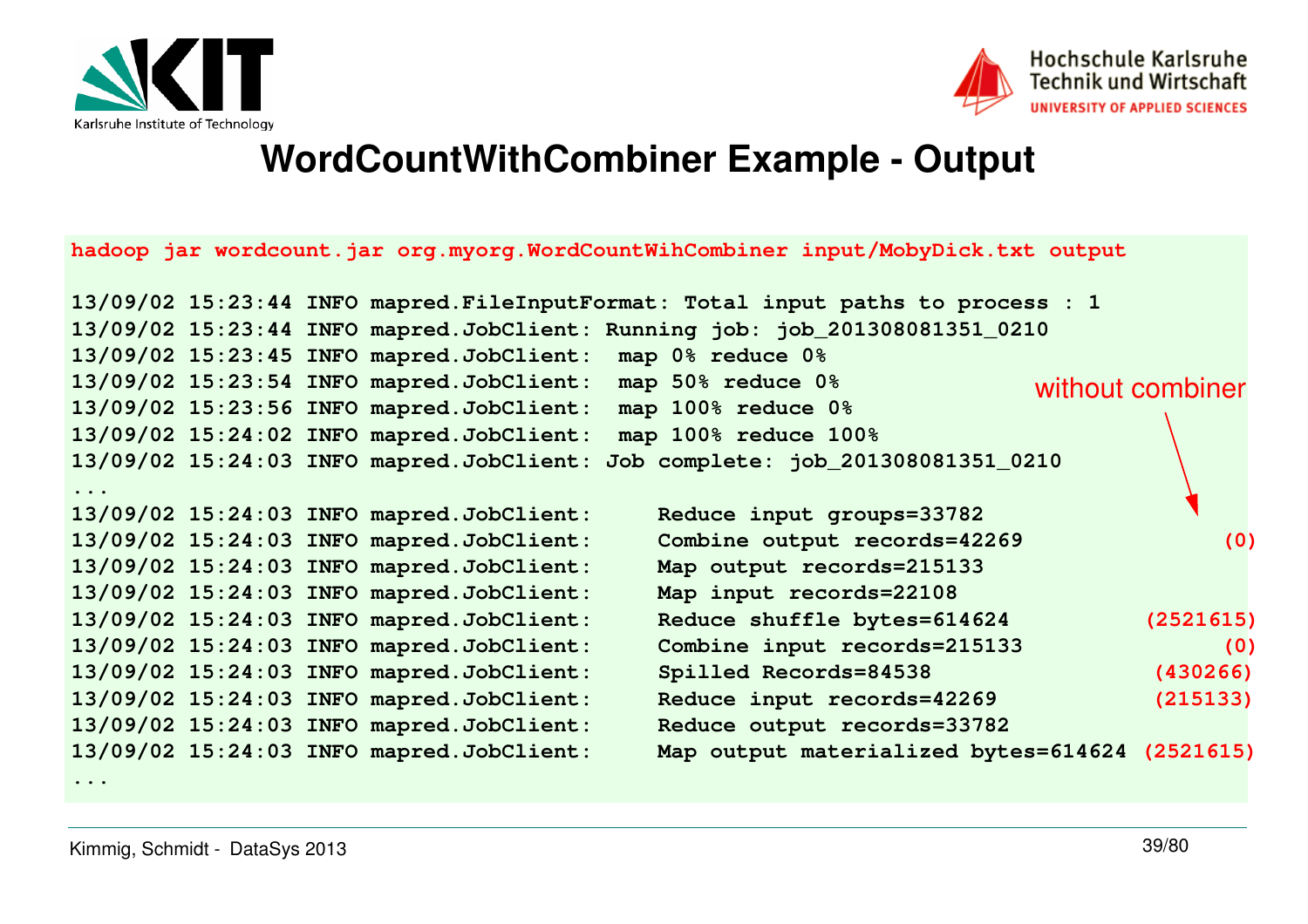



# **WordCount Improvement**

- • Using a single reducer can be a bottleneck - why ?
	- •Work can be distributed over multiple nodes (better workbalance)
	- •All the input data has to be sorted before processing
	- •Question: Which data should be send to which reducer ?
- Possible Solutions:
	- •Arbitrary distributed, based on a hash function (default mode)
	- • Partitioner Class, to determine for every output tuple the corresponding reducer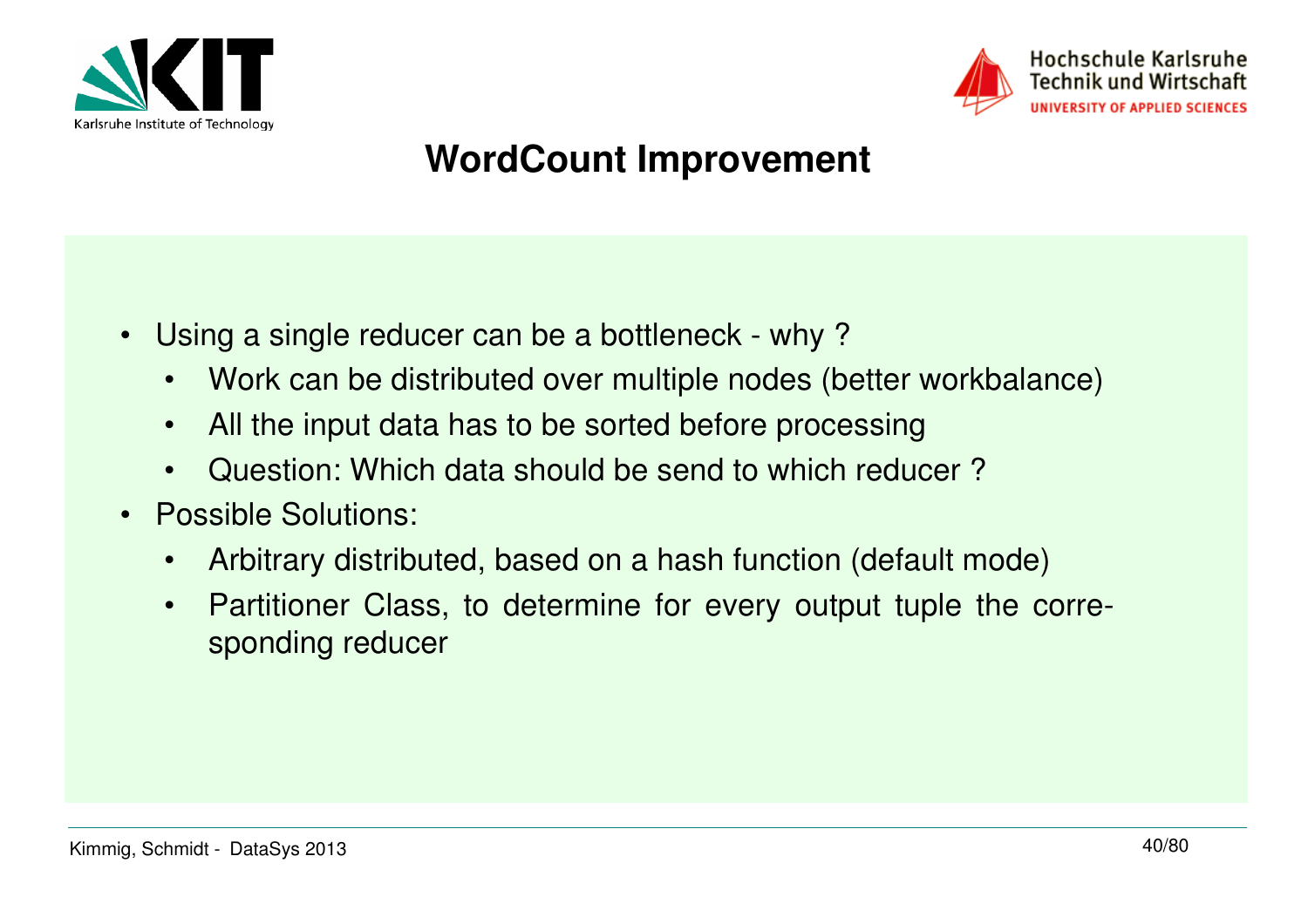



#### **User provided Partitioner Class**

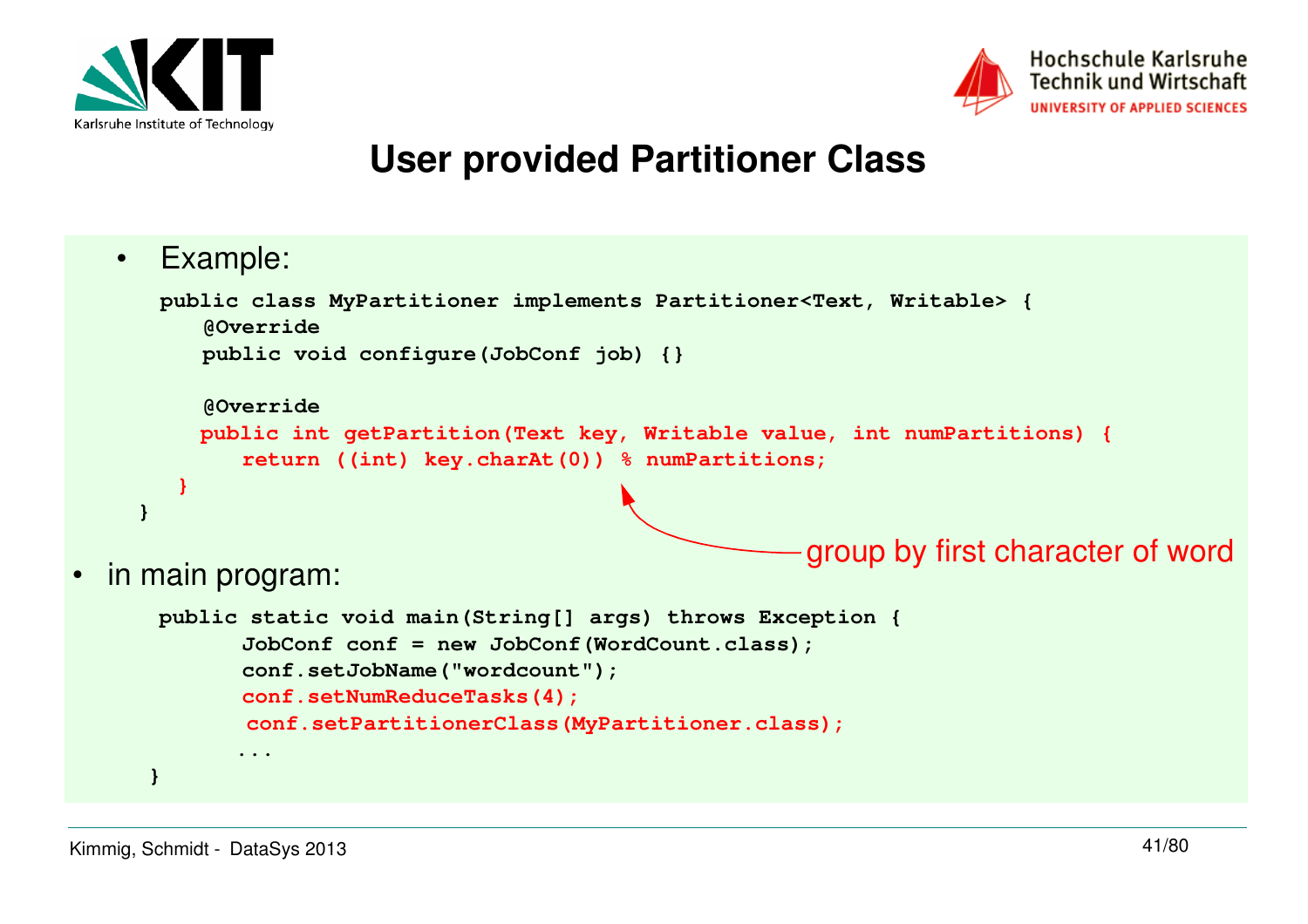



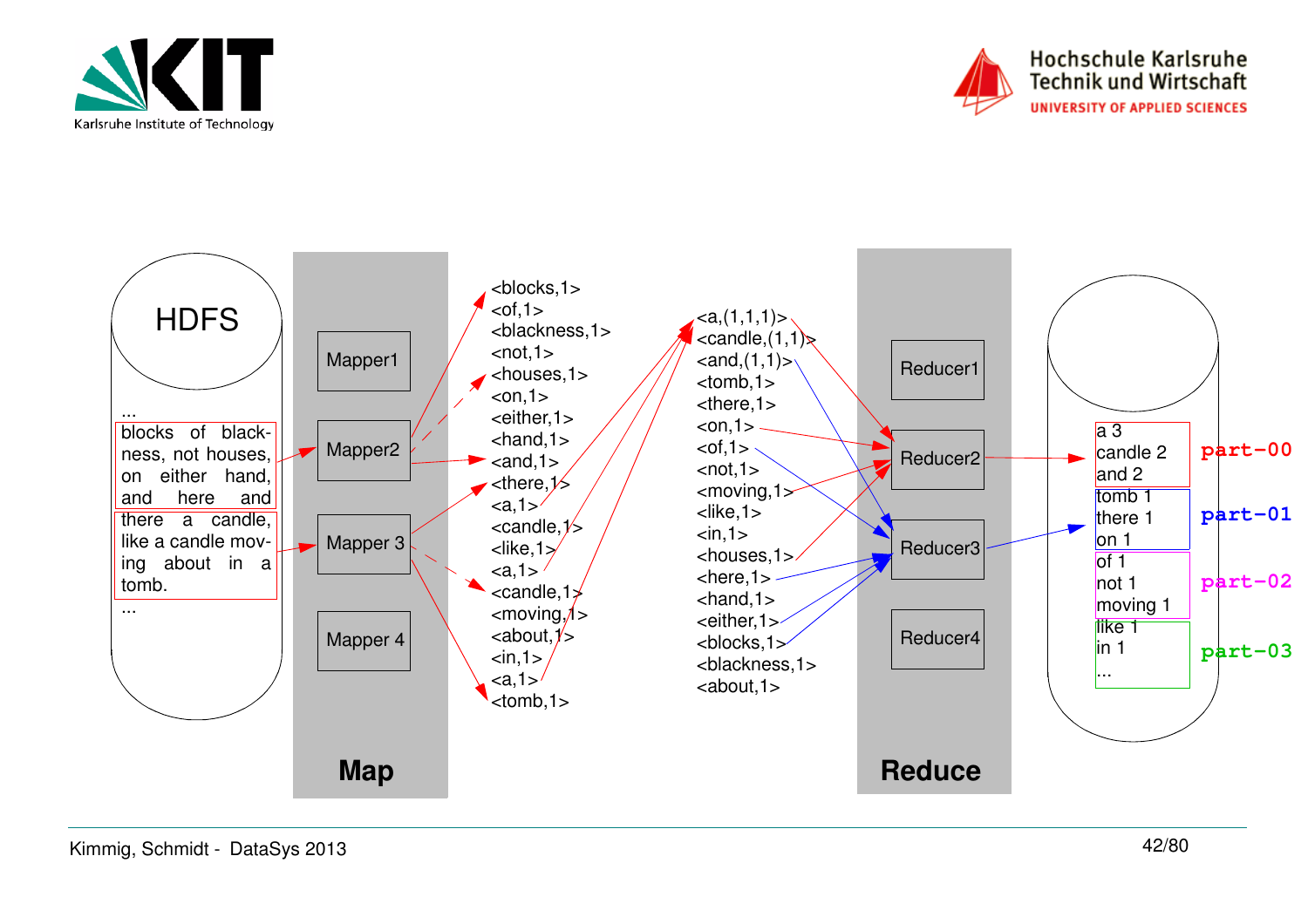



# **MapReduce Streaming API**

- • Write Map and Reduce functions in any language you like, i.e. unix commands, python-scripts, php-scripts, perl-scripts, ...
- Very good for quick prototyping
- •Input, Output via STDIN, STDOUT
- •Data must be text, each line is a record (Key/value-pair)
- •Performance is not so good as with the Java-API
- •Input to reducer is not (key<sub>2</sub>, list(value<sub>2</sub>)) but list(key<sub>2</sub>, value<sub>2-x></sub>)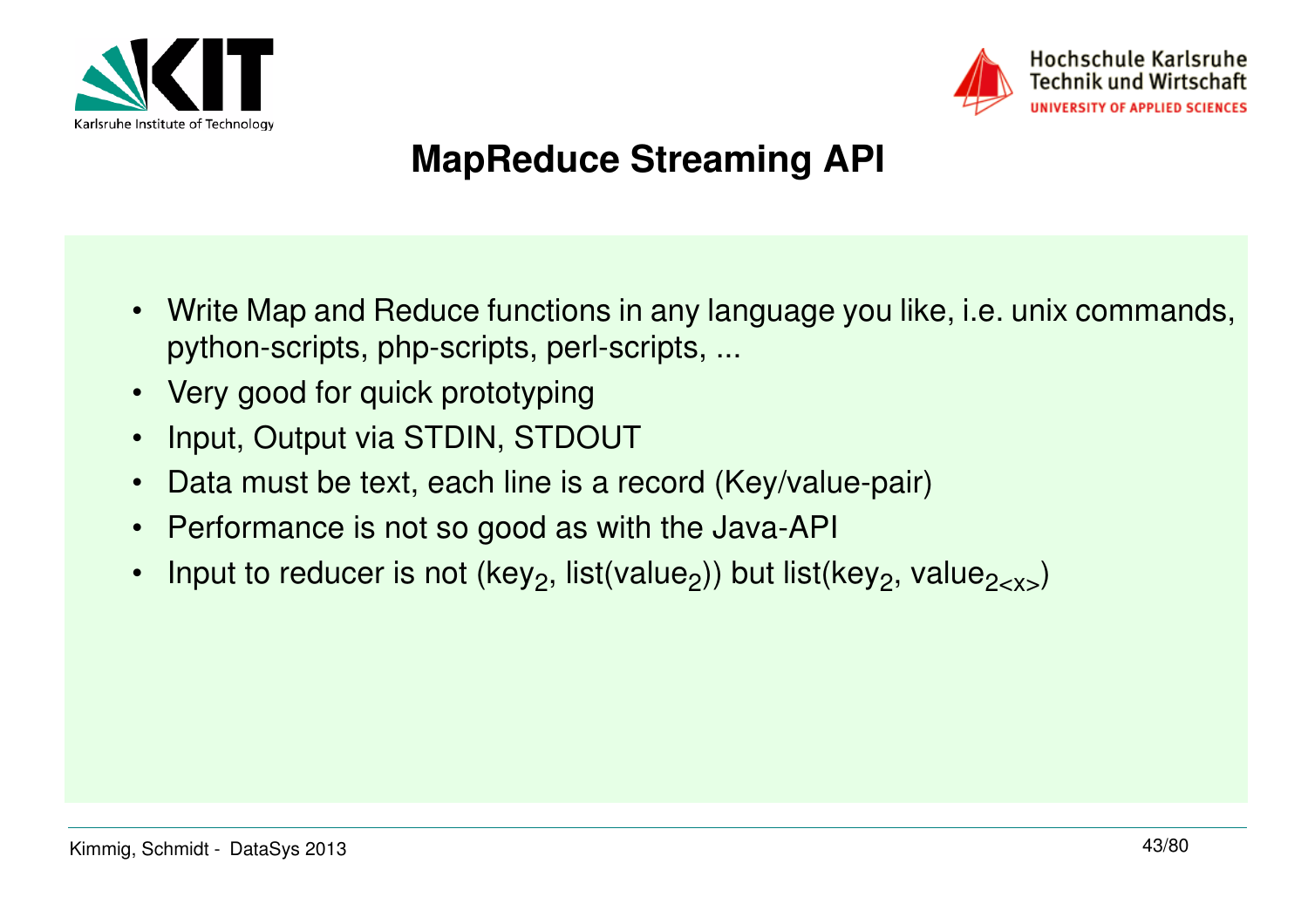



Example dataset:

**Aachen,D,Nordrhein Westfalen,247113,NULL,NULLAalborg,DK,Denmark,113865,10,57Aarau,CH,AG,NULL,NULL,NULL Aarhus,DK,Denmark,194345,10.1,56.1 Aarri,WAN,Nigeria,111000,NULL,NULL**Aba, WAN, Nigeria, 264000, NULL, NULL **Abakan,R,"Rep. of Khakassiya",161000,NULL,NULLAbancay,PE,Apurimac,NULL,NULL,NULL Abeokuta,WAN,Nigeria,377000,NULL,NULL Aberdeen,GB,Grampian,219100,NULL,NULL Aberystwyth,GB,Ceredigion,NULL,NULL,NULL Abidjan,CI,"Cote dIvoire",NULL,-3.6,5.3 Abilene,USA,Texas,108476,-99.6833,32.4167 Abu Dhabi,UAE,United Arab Emirates,363432,54.36,24.27Abuja,WAN,Nigeria,NULL,NULL,NULL Acapulco,MEX,Guerrero,515374,NULL,NULL Acarigua,YV,Portuguesa,116551,NULL,NULLAccra,GH,Ghana,867459,-0.2,5.55 Acheng,TJ,Heilongjiang,197595,NULL,NULLAchinsk,R,Krasnoyarskiy kray,123000,NULL,NULL**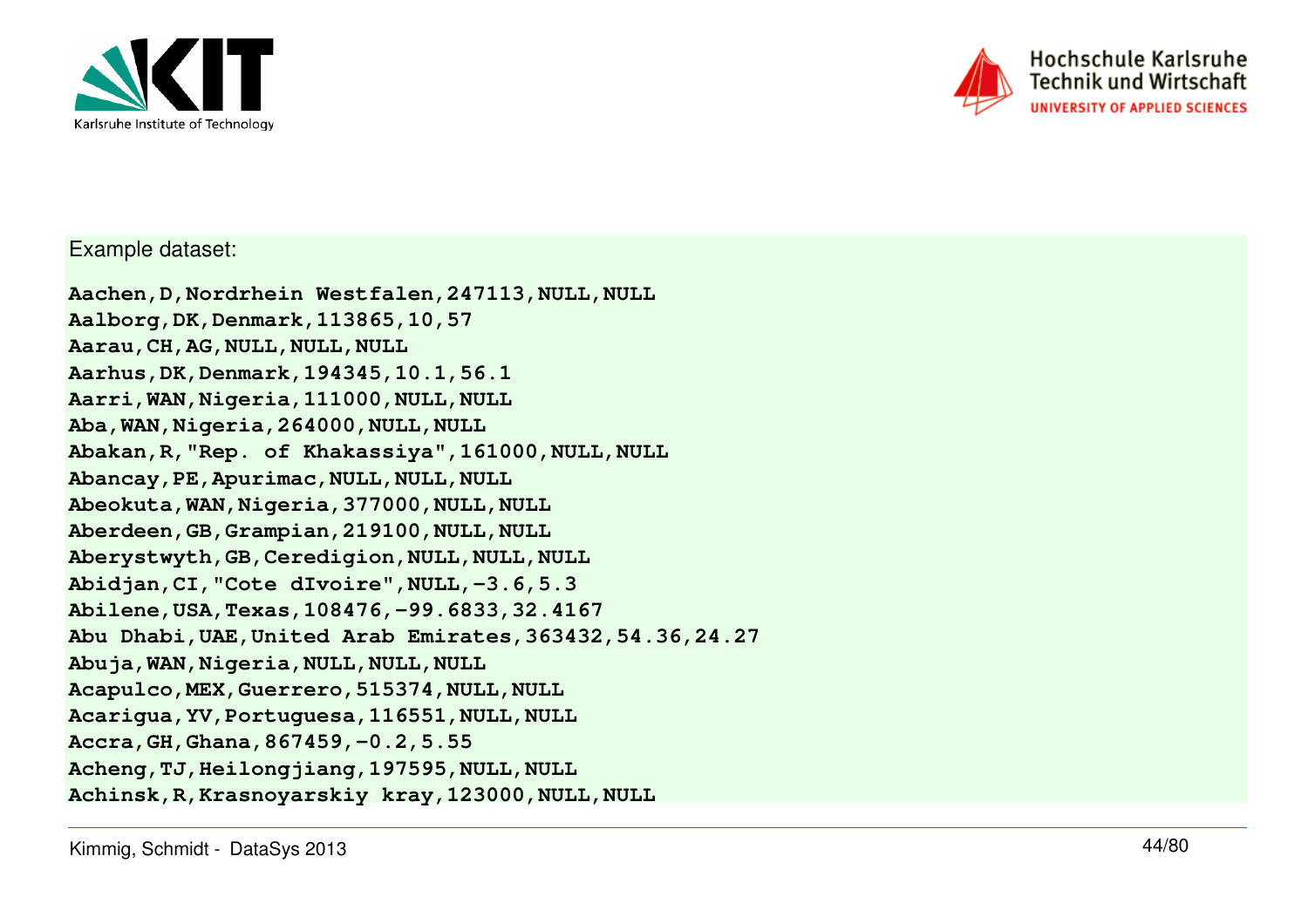



#### **Streaming API with unix commands**

•Question: How many cities has each country ?

**hadoop jar /mnt/biginsights/opt/ibm/biginsights/pig/test/e2e/pig/lib/hadoop-streaming.jar \**

 **-input input/city.csv \ -output output \ -mapper "cut -f2 -d," \ -reducer "uniq -c"\**

- **-numReduceTasks 5**
- •Explanation:

**cut -f2 -d, # Extracts the second column in a comma (,) separated list of values**

uniq -c  $\qquad$  **# Filter adjacent matches matching lines from INPUT,**<br>  $\qquad$  -c: prefix lines by the number of occurrences **# -c: prefix lines by the number of occurrences**

**additional remark: # numReduceTasks=0: no shuffle & sort phase !!!**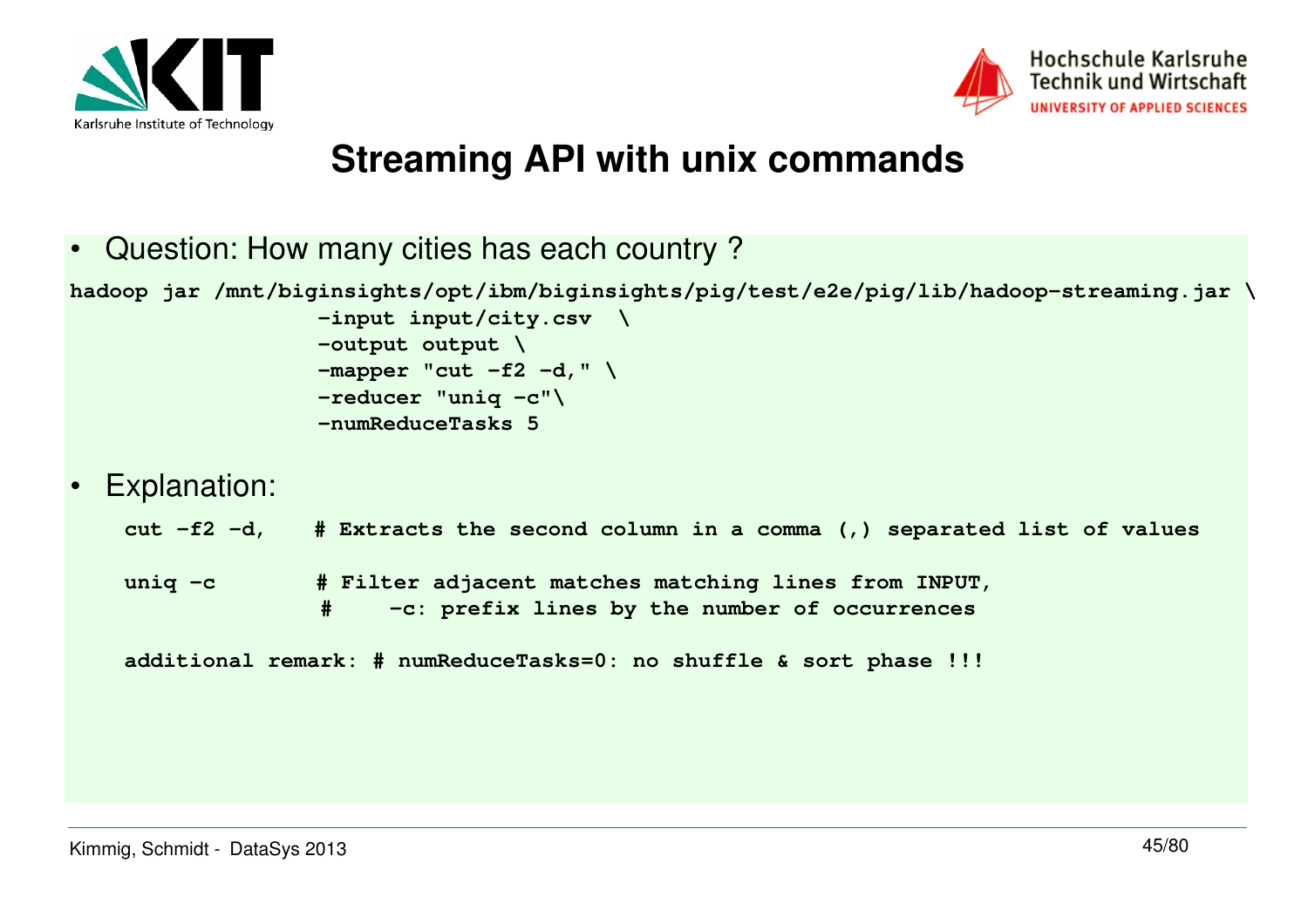



# **Output(s)**

| After mapper:       | After shuffle & sort:             | After reduce: |
|---------------------|-----------------------------------|---------------|
| $\mathbf D$         | $\, {\bf A}$                      | 3A            |
| DK                  | ${\bf A}$                         | 2AL           |
| CH                  | $\, {\bf A}$                      | 1 AND         |
| DK                  | AL                                | 4 ANG         |
| <b>WAN</b>          | AL                                | 9 AUS         |
| <b>WAN</b>          | <b>AND</b>                        | $1 \tA2$      |
| $\mathbf R$         | <b>ANG</b>                        | 9 B           |
| PE                  | <b>ANG</b>                        | 8 BD          |
| <b>WAN</b>          | <b>ANG</b>                        | 1 BDS         |
| GB                  | <b>ANG</b>                        | $1$ BI        |
| GB                  | <b>AUS</b>                        | 1 BOL         |
| CI                  | <b>AUS</b>                        | <b>70 BR</b>  |
| <b>USA</b>          | <b>AUS</b>                        | 1 BRU         |
| <b>UAE</b>          | <b>AUS</b>                        | 1 BZ          |
| <b>WAN</b>          | <b>AUS</b>                        | 6 C           |
| <b>MEX</b>          | <b>AUS</b>                        | 7 CAM         |
| YV                  | <b>AUS</b>                        | 12 CDN        |
| <b>GH</b>           | <b>AUS</b>                        | 13 CH         |
| $\bullet$ $\bullet$ | $\bullet\quad\bullet\quad\bullet$ | 1 CI          |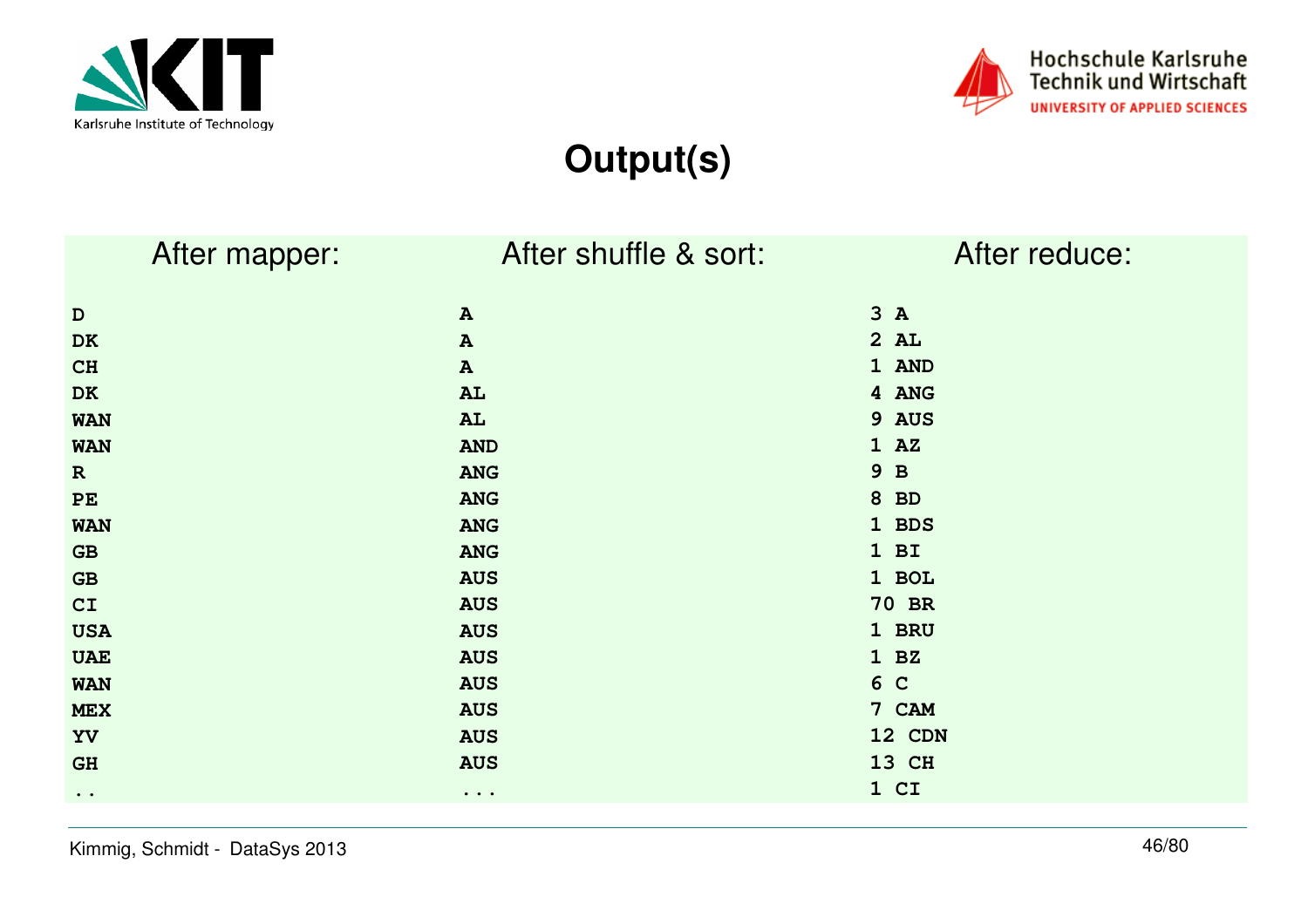



#### **Discussion**

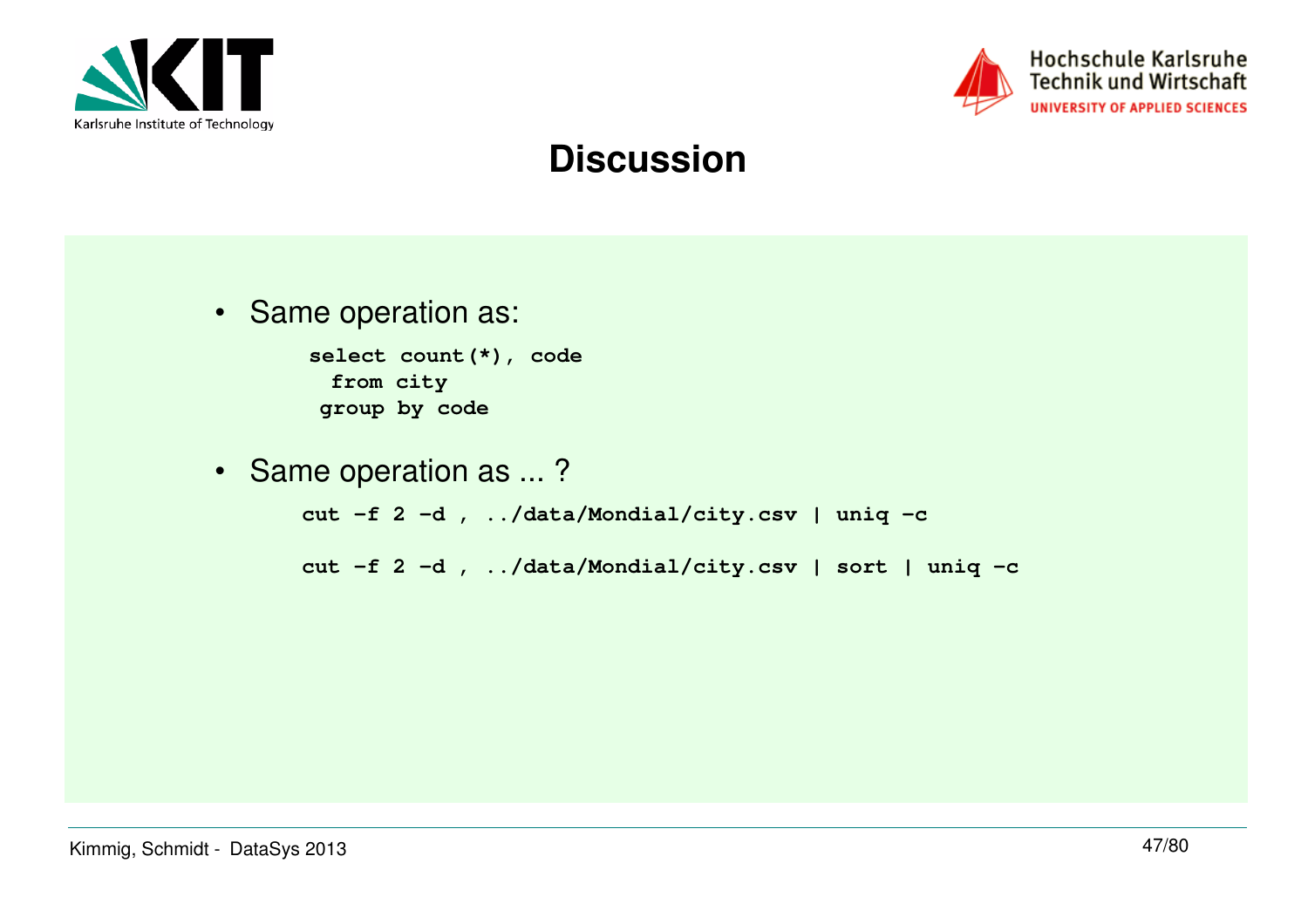



#### **Streaming API with perl scripts - Mapper**

Mapper script:

```
#! /usr/bin/perl -wwhile (my $line = <STDIN>) {
 @words = split(" ", $line); for my $word (@words) { if ($word) {
 print "$word\t1\n"; } }}
```
Call:

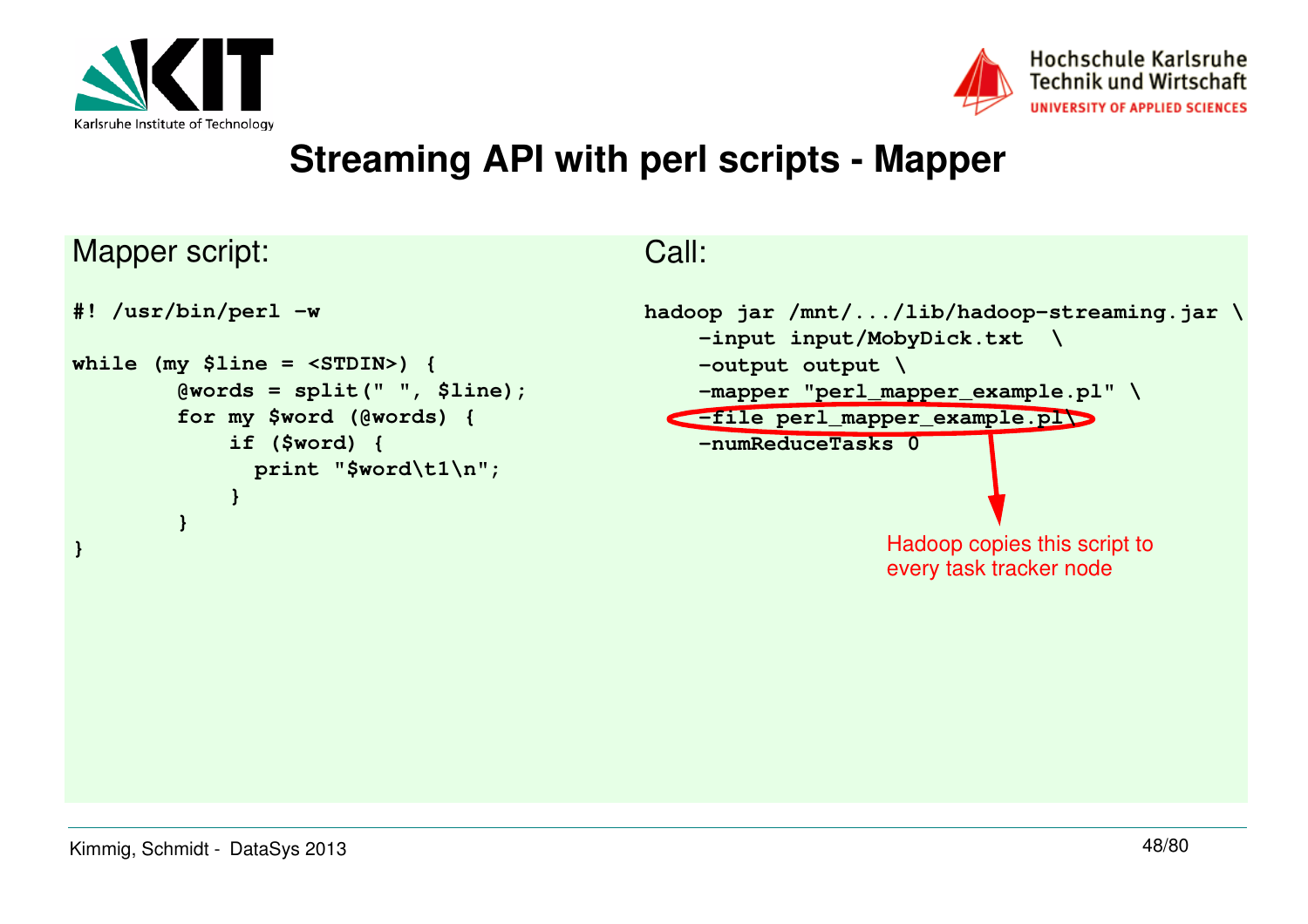



#### **Output (mapper, shuffle & sort)**

| after mapper:                                                                                                                                                                                                                                               | <b>setting</b> $-$ numReduceTasks=1<br>(after shuffle & sort):                                                                                                                                                                                                                                                                                                             | compared with Java-API                                                                                                                                                                                                                                                                                                                                                            |
|-------------------------------------------------------------------------------------------------------------------------------------------------------------------------------------------------------------------------------------------------------------|----------------------------------------------------------------------------------------------------------------------------------------------------------------------------------------------------------------------------------------------------------------------------------------------------------------------------------------------------------------------------|-----------------------------------------------------------------------------------------------------------------------------------------------------------------------------------------------------------------------------------------------------------------------------------------------------------------------------------------------------------------------------------|
| <b>The</b><br>Project<br>Gutenberg<br><b>EBook</b><br><b>of</b><br>Moby<br><b>Dick</b><br>or<br><b>The</b><br><b>Whale</b><br>by<br>Herman<br><b>Melville</b><br><b>This</b><br>eBook<br>is.<br>for<br>the<br>use<br>of<br>anyone<br>anywhere<br>$\sim 100$ | $\overline{A}$<br>$\overline{A}$<br>$\cdots$<br>$\mathsf{A}$<br><b>ABOUT</b><br><b>ACCOUNT</b><br><b>ACCOUNT</b><br><b>ACTUAL</b><br><b>ADDITIONAL</b><br><b>ADVANCING</b><br><b>ADVANCING</b><br><b>ADVENTURES1</b><br>AFFGHANISTAN1<br><b>AFRICA</b><br><b>AFTER</b><br><b>AGAINST</b><br><b>AGREE</b><br><b>AGREE</b><br><b>AGREEMENT</b><br><b>AHAB</b><br><b>AHAB</b> | (1,1,,1)<br>$\mathsf{A}$<br><b>ABOUT</b><br>(1)<br><b>ACCOUNT</b><br>(1,1)<br><b>ACTUAL</b><br>(1)<br><b>ADDITIONAL</b><br>(1)<br><b>ADVANCING</b><br>(1,1)<br><b>ADVENTURES</b><br>(1)<br><b>AFFGHANISTAN</b><br>(1)<br><b>AFRICA</b><br>(1)<br><b>AFTER</b><br>(1)<br>(1)<br><b>AGAINST</b><br><b>AGREE</b><br>(1,1)<br><b>AGREEMENT</b><br><b>AHAB</b><br>(1,1,,1)<br>$\cdots$ |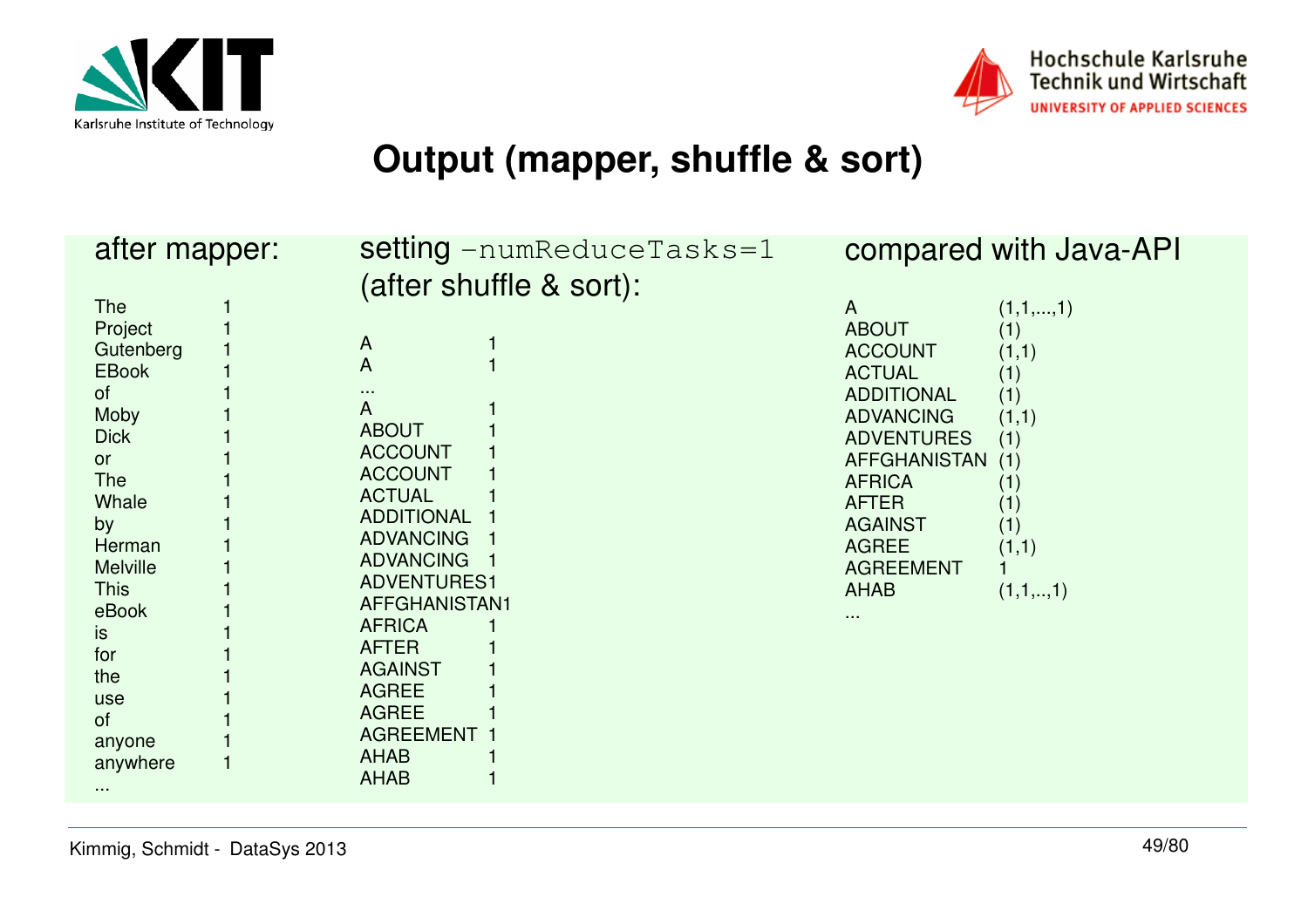



#### **Streaming API with perl scripts - Reducer**

Call:

#### Reducer script:

```
#! /usr/bin/perl -wmy $last_key="";my $sum;
while (my $line = <STDIN>) {
my ($key, $value) = split("\t", $line);if ($key ne $last_key) {if ($last_key) {
print "$last_key\t$sum\n";}
$last_key = $key;$sum = 1;} else {
$sum++;}}
print "$last_key\t$sum\n"; # last entryhadoop jar /mnt/.../hadoop-streaming.jar \-input input/MobyDick.txt \-output output \
-mapper "perl_mapper_example.pl" \
-reducer "perl_reducer_example.pl" \-file perl_mapper_example.pl\
-file perl_reducer_example.pl \-numReduceTasks 1key has changed
```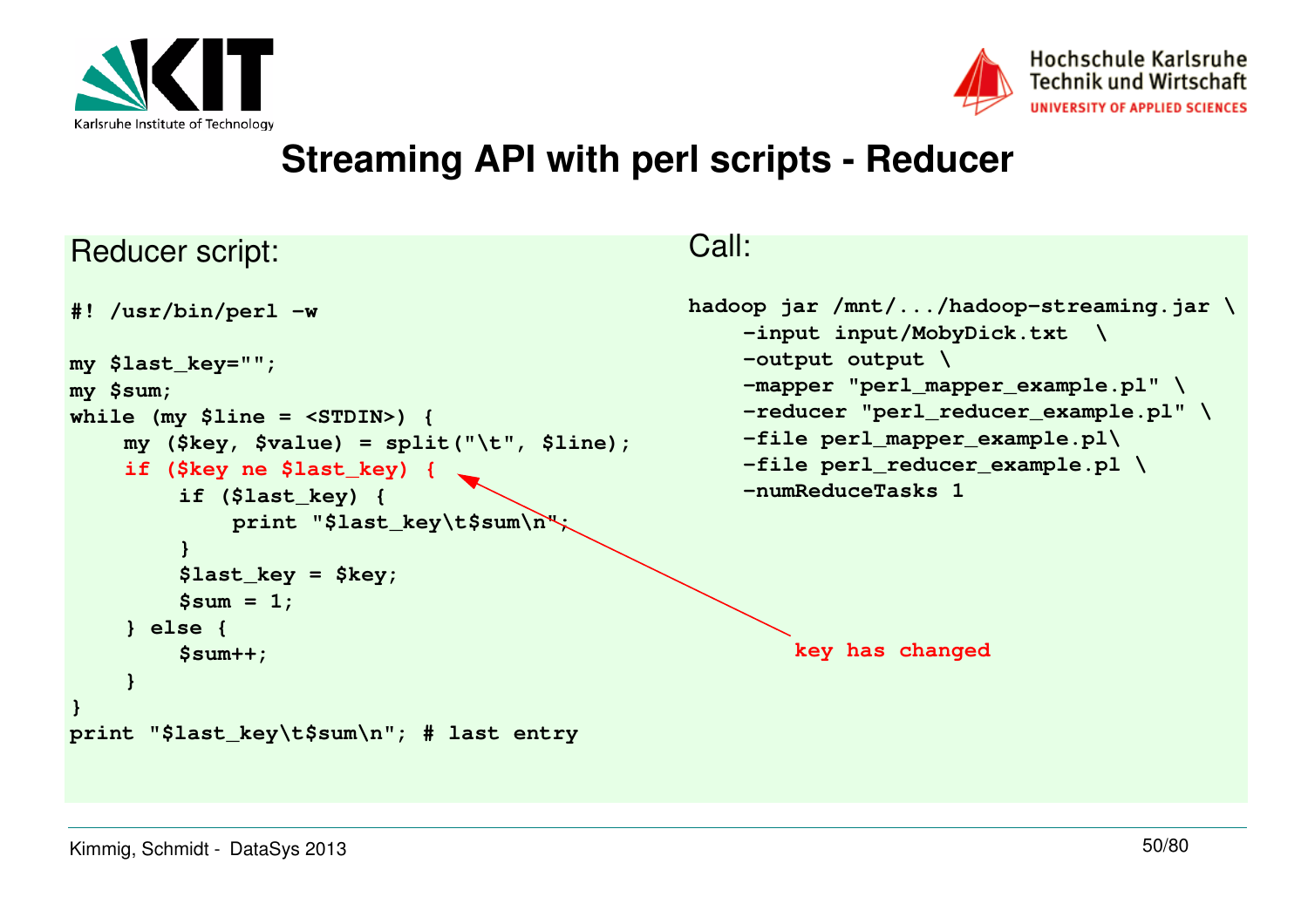



**Output**

| $\mathsf{A}$        | 168            |
|---------------------|----------------|
| <b>ABOUT</b>        |                |
| <b>ACCOUNT</b>      | $\overline{2}$ |
| <b>ACTUAL</b>       |                |
| <b>ADDITIONAL</b>   |                |
| <b>ADVANCING</b>    | 2              |
| <b>ADVENTURES</b>   |                |
| <b>AFFGHANISTAN</b> |                |
| <b>AFRICA</b>       |                |
| <b>AFTER</b>        |                |
| <b>AGAINST</b>      |                |
| <b>AGREE</b>        | 2              |
| <b>AGREEMENT</b>    |                |
| <b>AHAB</b>         | 10             |
| AK                  |                |
| <b>ALFRED</b>       |                |
| <b>ALGERINE</b>     |                |
| <b>ALIVE</b>        |                |
| ALL                 | 9              |
| <b>ALONE</b>        | $\overline{c}$ |
| AM                  | $\overline{c}$ |
| <b>AMERICA</b>      |                |
| <b>AMONG</b>        |                |
|                     |                |
|                     |                |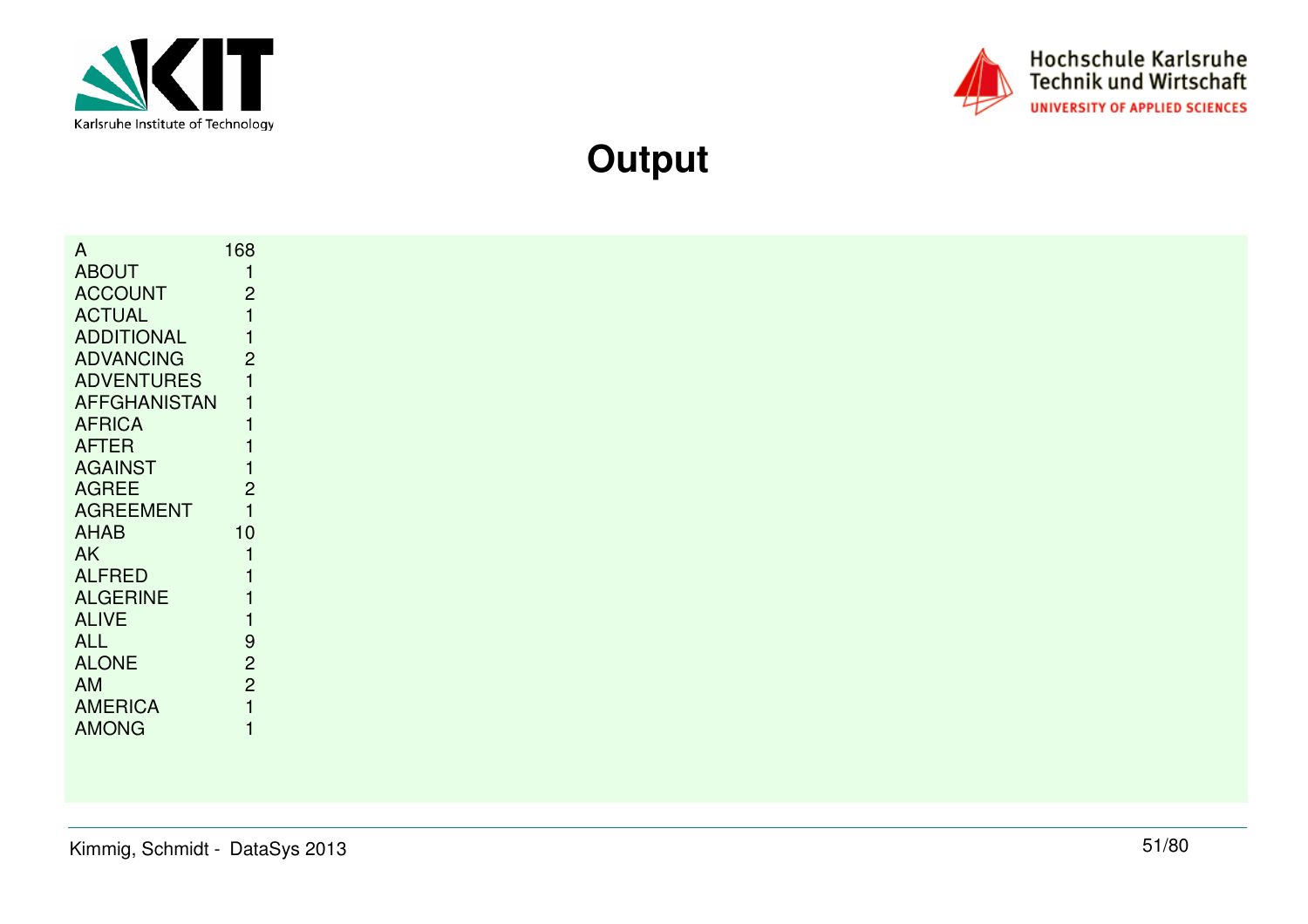



# **Hadoop Distributed Cache**

- • Files, specified to be in the Distributed Cache, are distributed to all TaskTracker nodes
- • How to add files to distributed cache ?
	- •With Java-API: DistributedCache.addCacheFile(<filename>, conf)
	- •Use the  $-file$  option with the hadoop command line call (as seen before)
- • Purpose:
	- •Send scripts to TaskTracker nodes (as used with streaming api)
	- •Configuration files (i.e. stopword list)
	- $\bullet$ Data for mapper-side joins
	- •Additional libraries
	- •...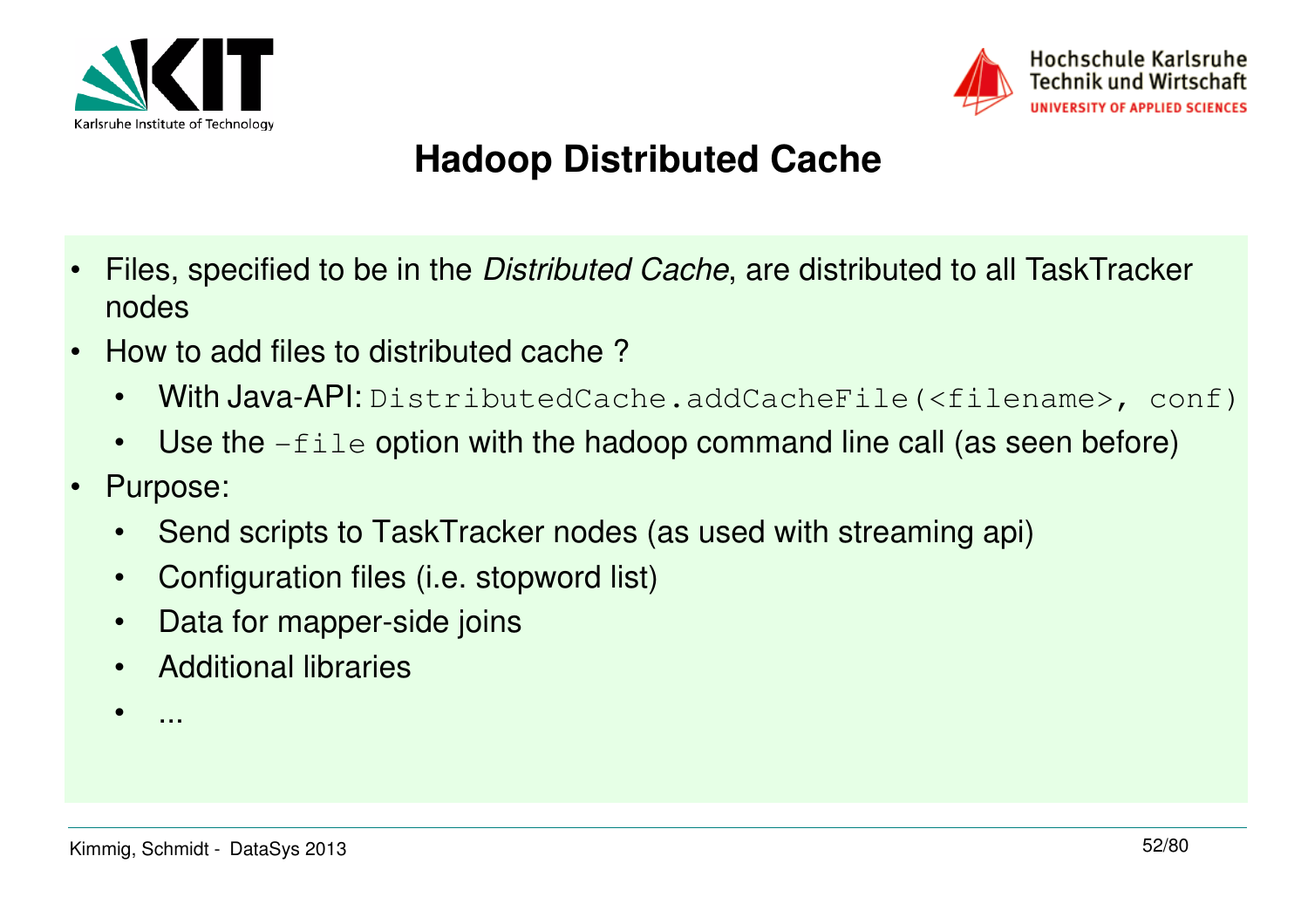



# **Complex Workflows**

- • Chaining multiple MapReduce Jobs
	- •complete MapReduce jobs in sequence (using multiple JobClient.run-Job(conf)-method calls in sequence)

```
mapreduce1 | mapreduce2 | ...
```
 Chaining Mappers and Reducers in arbitrary order (using ChainMapper, Chain-•Reducer-classes)

```
map1 | map2 | reduce1 | map3 | map4 | reduce 2
```
•with complex dependencies

```
i.e. job2.addDependencyJob(job1); // job2 waits until job1 finishes
```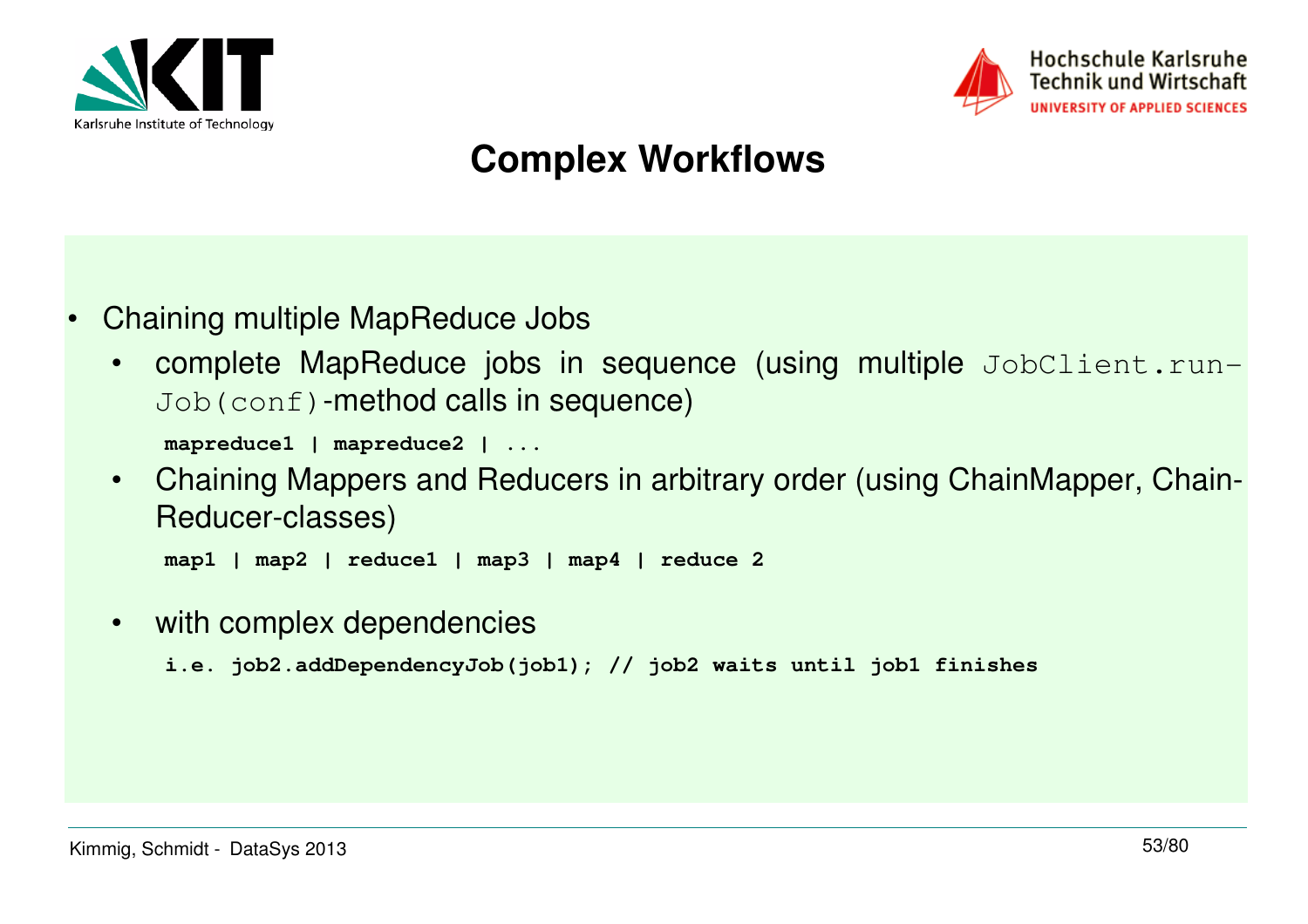



#### **Lämmel, 2007: Five Simple Concepts**

- 1. Iteration over the Input data
- 2. Computing key/value pairs from every piece of input
- 3. Grouping all intermediate results by key
- 4. Iterating over resulting groups
- 5. Reducion of each group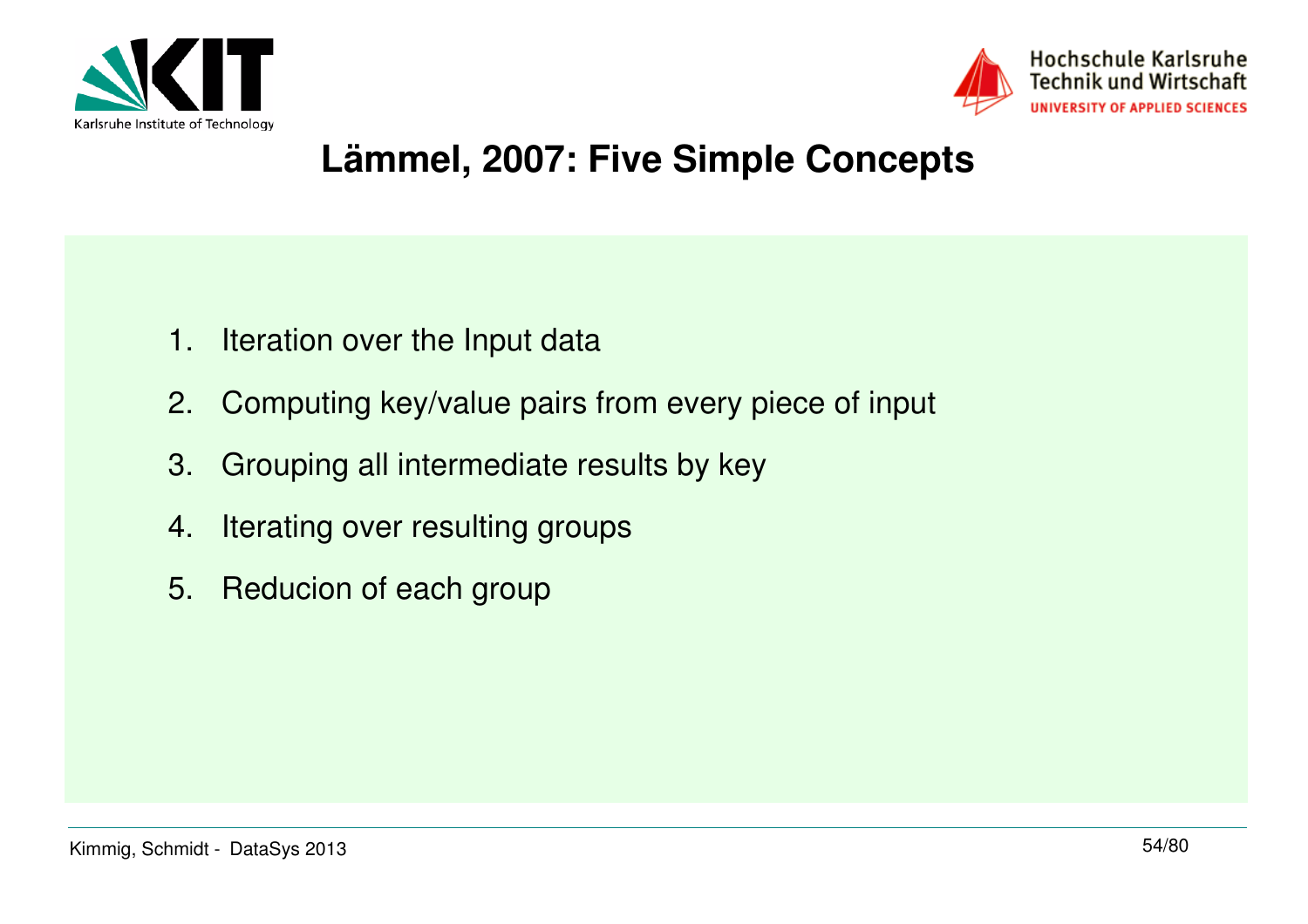



#### **Lämmel, 2007: Five Simple Concepts**

| 1. | Iteration over the Input data                       | Mapper         |
|----|-----------------------------------------------------|----------------|
| 2. | Computing key/value pairs from every piece of input |                |
|    | 3. Grouping all intermediate results by key         | Shuffle & Sort |
| 4. | Iterating over resulting groups                     | Reducer        |
| 5. | Reducion of each group                              |                |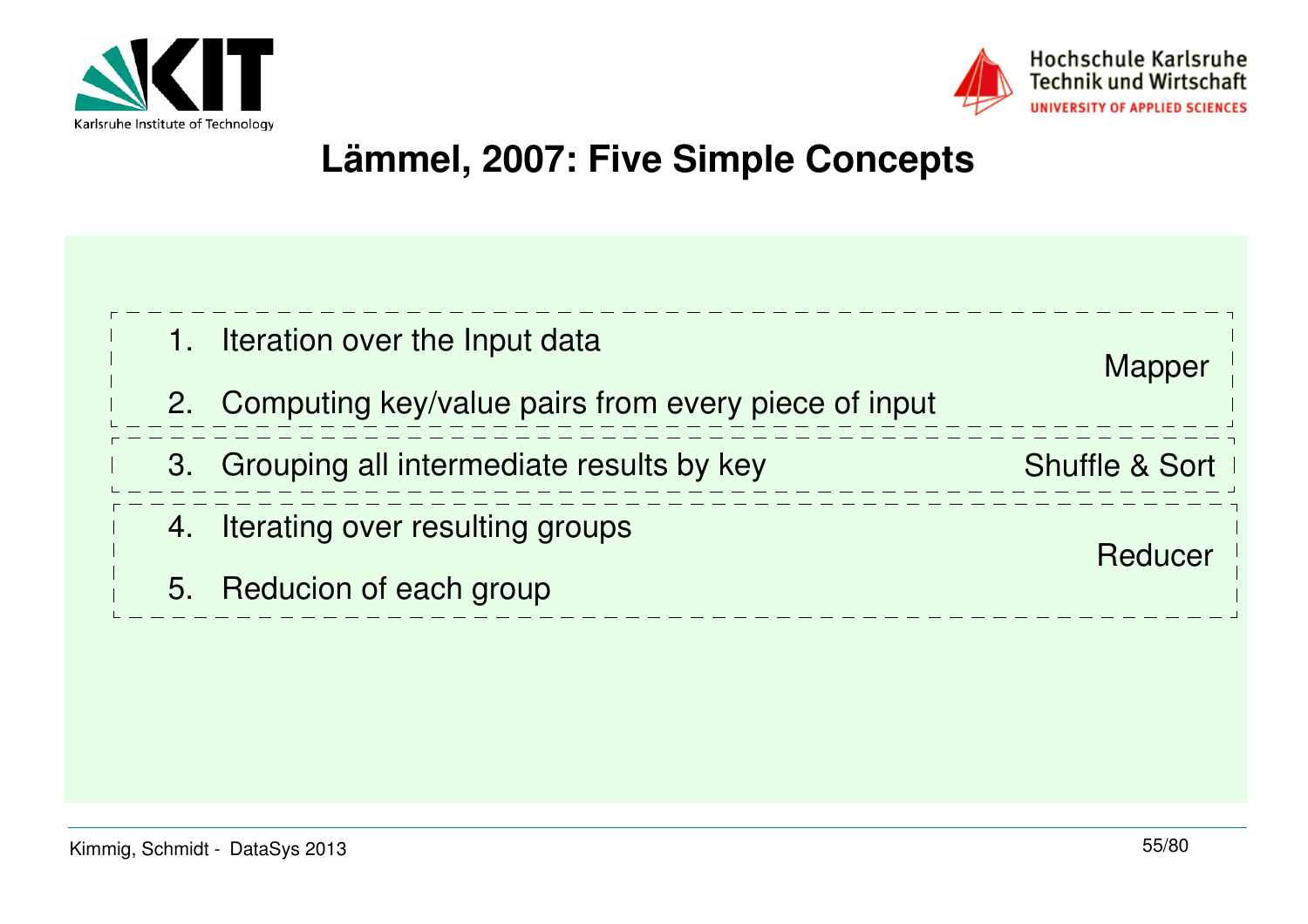



#### **Practical Exercise**

#### Appendix A, Part 2 and 3 - MapReduce

Kimmig, Schmidt - DataSys 2013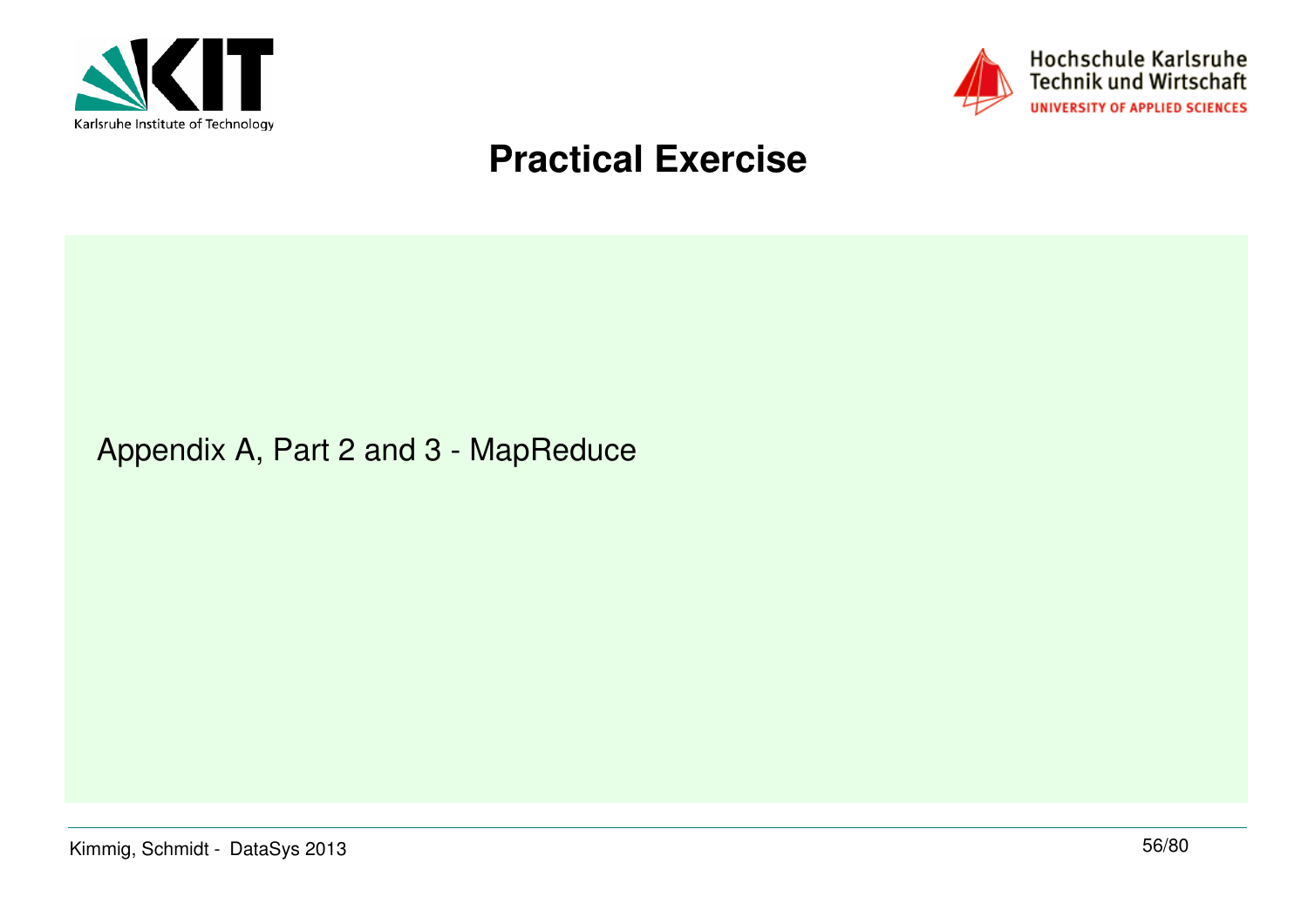



# **Hadoop Extensions**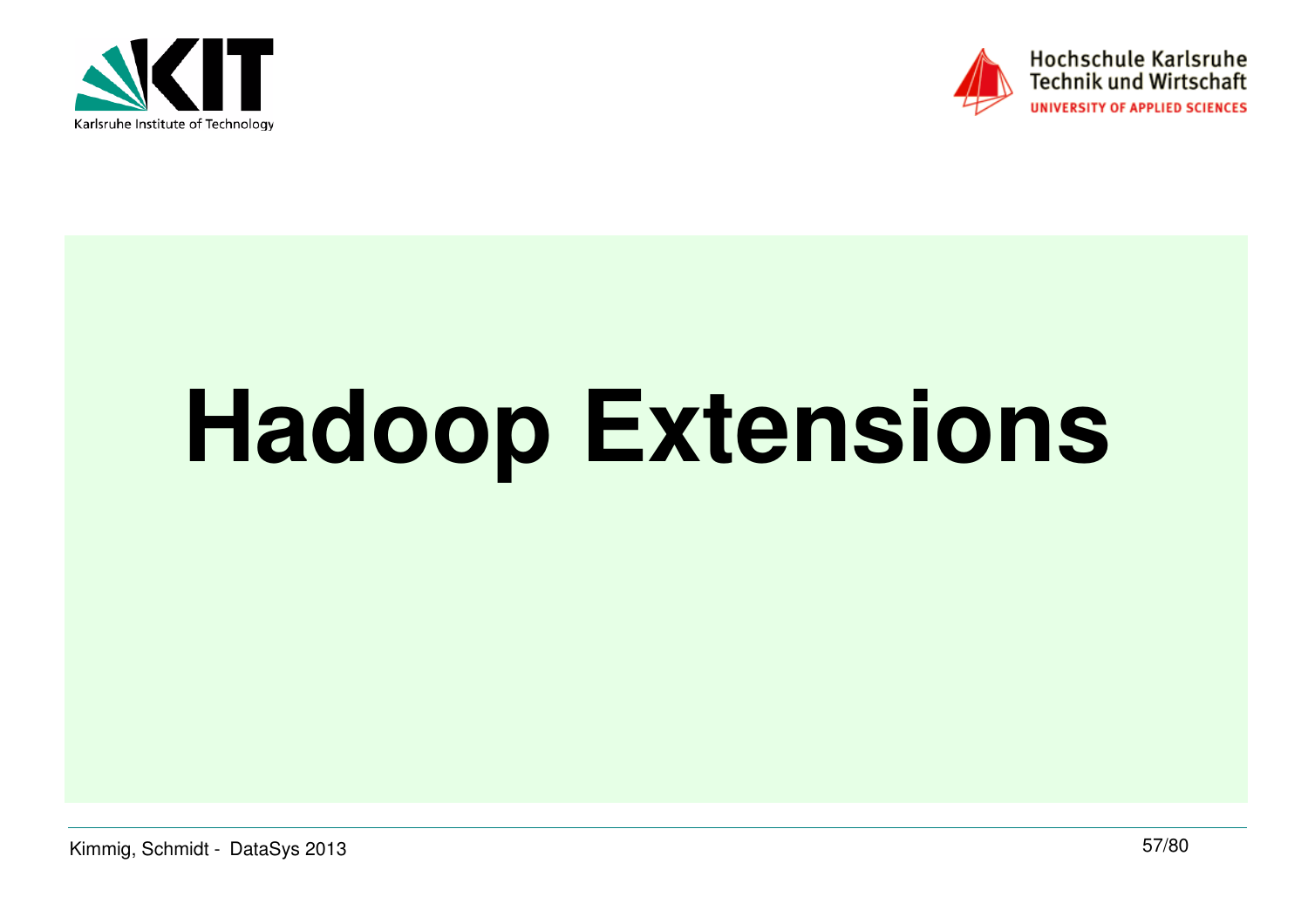



**Pig**

- •High level data processing language which abstracts from Map-Reduce paradigma
- •Yahoo! runs about 40% of all Hadoop jobs with Pig
- • Language: Pig latin
	- •operation on complex, nested data structures
	- •optional schema
	- •Support for complex datatypes like bags, tuples (also nested)
	- •Support of user defined functions (UDF)
	- •Number of relational operators
	- •Compiler translates Pig Latin to Hadoop MapReduce Jobs (optimizer)
- • Application fields: logfile analysis, natural language processing, analyzing network graphs, ...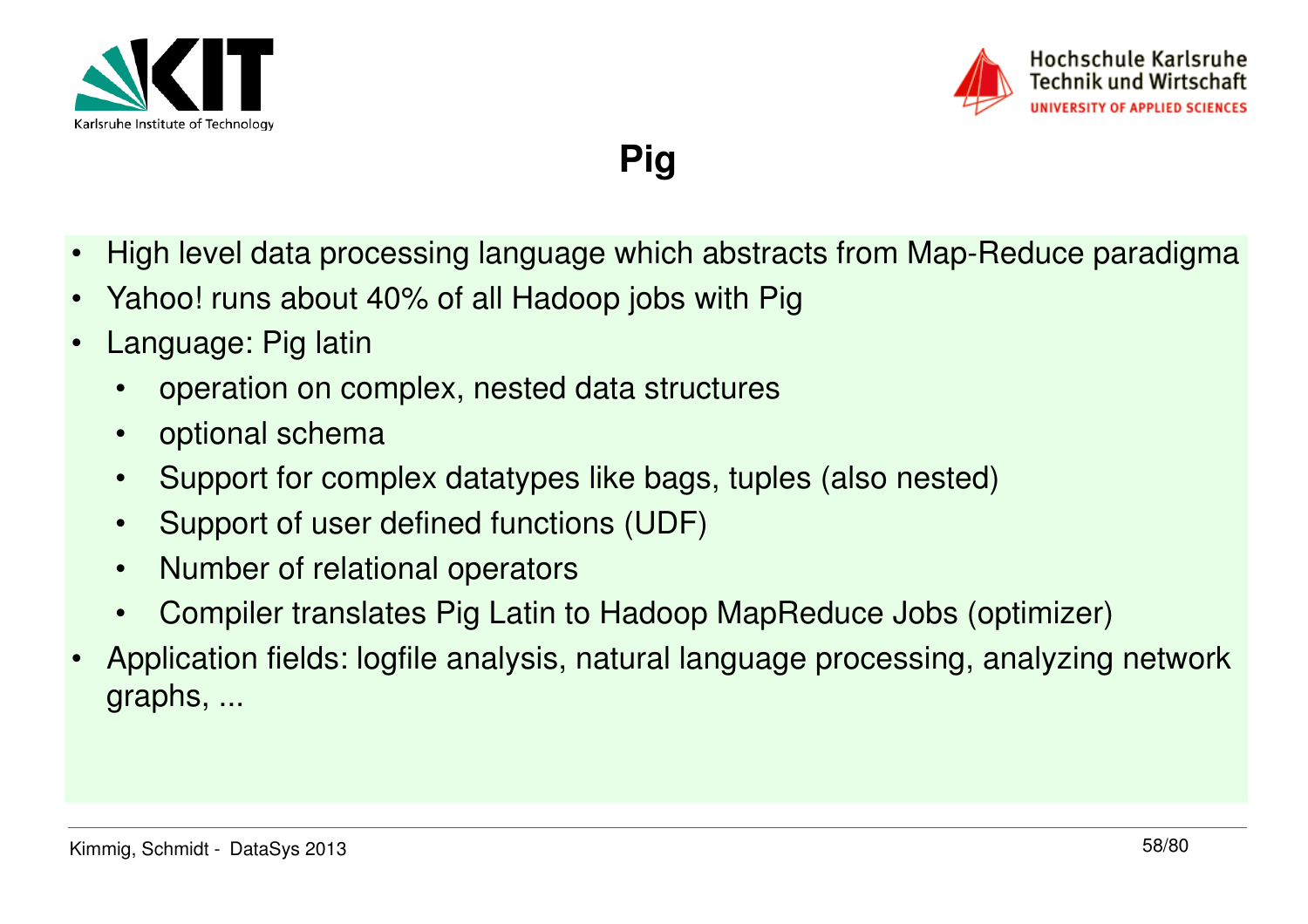



**Pig**

- • How to run Pig ?
	- Script (batch) with named parameters
	- •interactively using grunt> command line
	- embedded in Java
- $\bullet$  datatypes:
	- •simple: int, long, float, double, chararray, bytearray, ...
	- complex: tuple, bag, map
- • Commands:
	- •HDFS file commands: cat, ls, copyFromLocal, ...
	- $\bullet$ Data read/write: load, store, dump, limit
	- •Utility: kill, exec<sup>1</sup>, run, help, quit, set, describe, illustrate, explain
	- $\bullet$ Relational: split, union, filter, distinct, sample, foreach, group, join, cogroup, ...

<sup>1.</sup> execute in separate space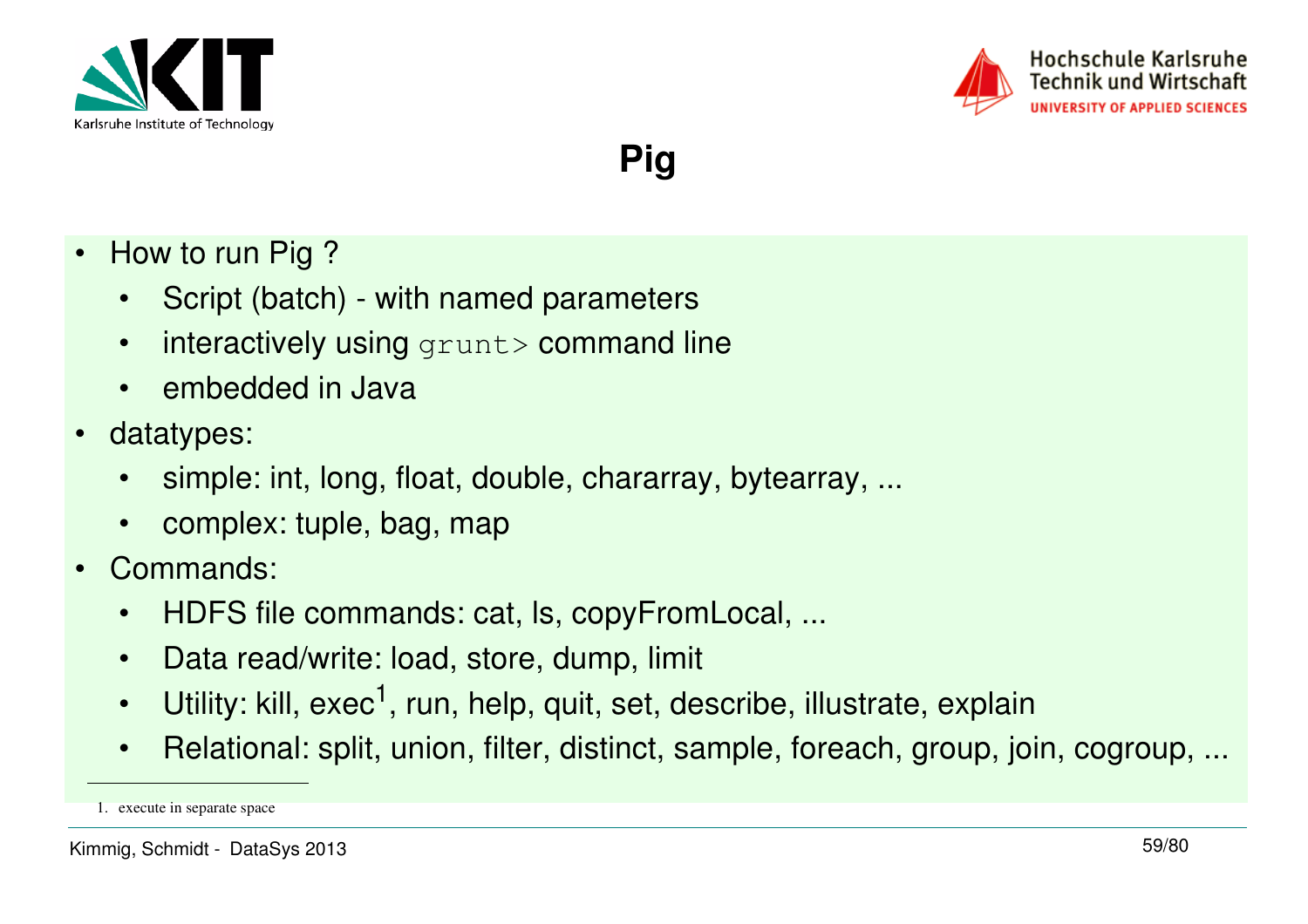



#### **Pig Examples**

```
cities = LOAD 'data/mondial/city.csv' using PigStorage(',') as ( name:chararray,
 country:chararray,
 province:chararray, population:long,
 longitude:float,
 latitude:float);countries = LOAD 'data/mondial/country.csv' using PigStorage(',') as ( name:chararray,
 code:chararray,
 capital:chararray, x,y,z);population_cities = FILTER cities by population is not null;SPLIT population_cities INTO french_cities IF country=='F',us_cities IF country=='USA', other_cities OTHERWISE;country_cities = JOIN french_cities BY country, countries BY code;STORE contry_cities INTO 'output/cities;
```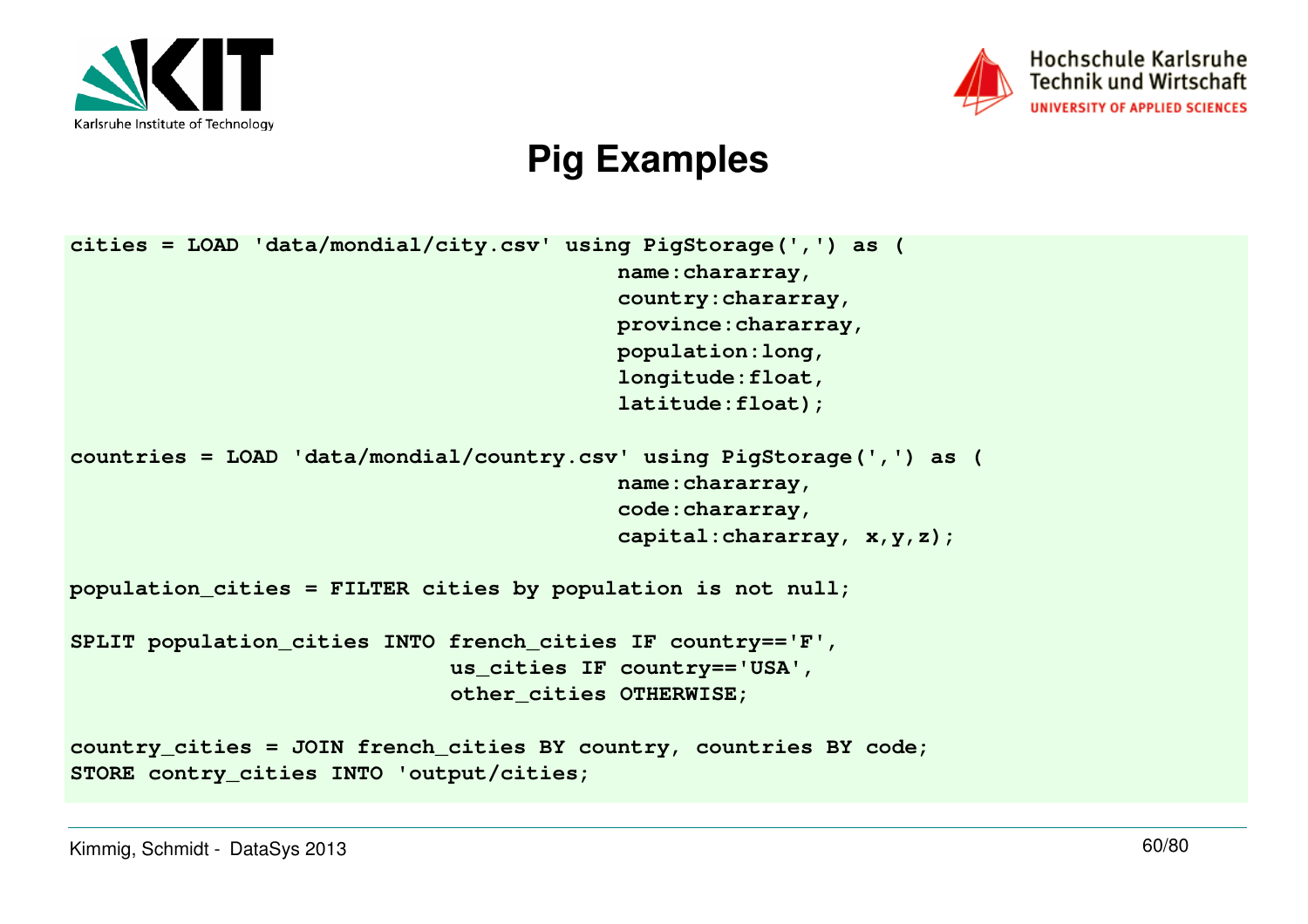



```
grp_country_cities = GROUP population_cities BY country;avg_pop = FOREACH grp_country_cities GENERATE group, 
AVG(population_cities.population),COUNT(population_cities);rm output;
STORE avg_pop into 'output/avg_population';/* give some information about the datatypes */describe population_cities;
describe grp_country_cities;describe avg_pop;-- illustrate: sample run with a small sample to show step by step wat happended illustrate avg_pop;-- output to stdoutdump avg_pop;
```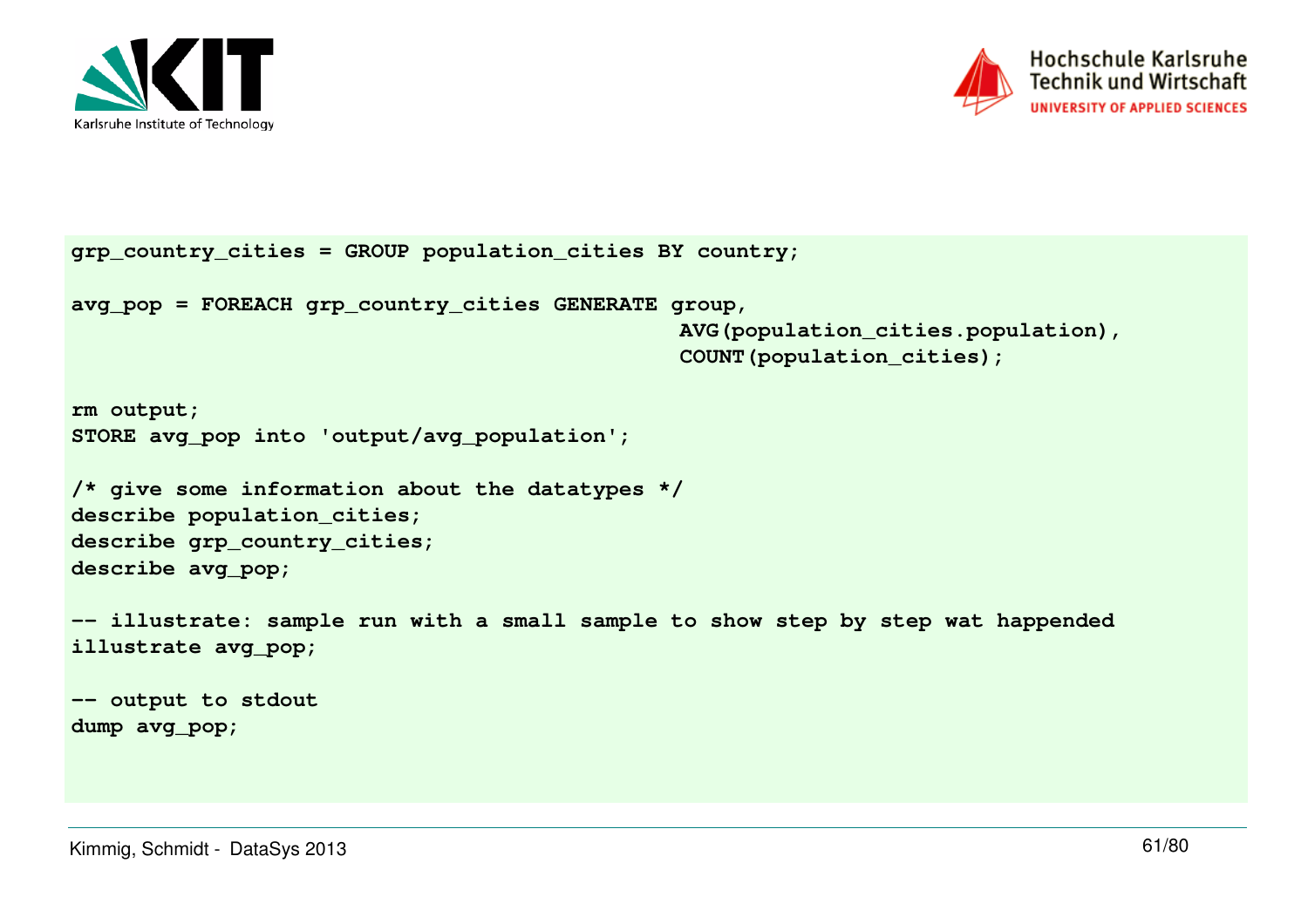



# **Pig - Summary**

- $\bullet$ Data driven language, with optional schema (schema on read)
- $\bullet$  Store and dump statements trigger the evaluation of a script/interactive commands
- Pig compiler translates the commands in optimized MapReduce commands
- • Greatly simplifies joining of datasets and job chaining compared to pure MapReduce programs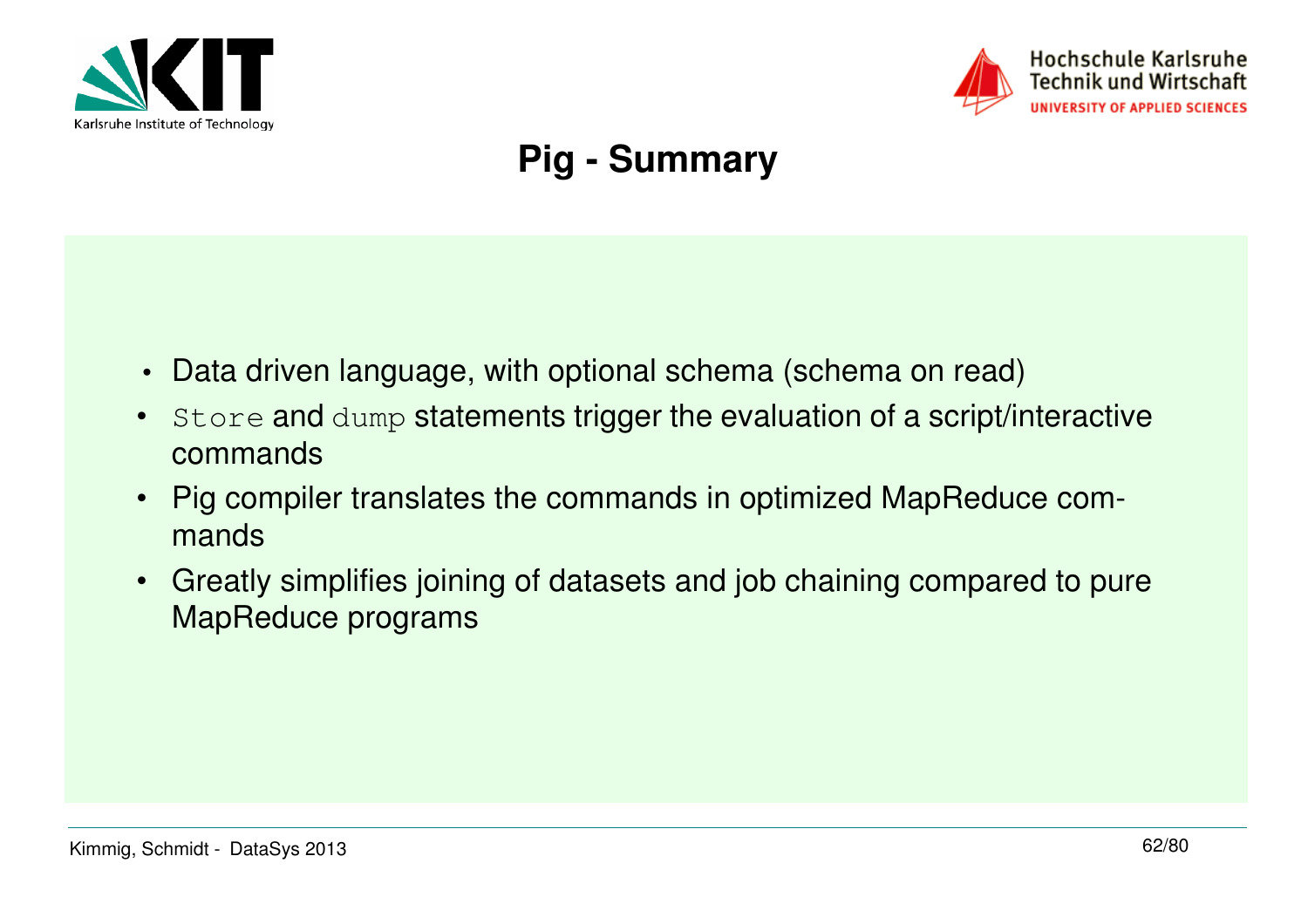



**Hive**

- Facebook development
- $\bullet$ Data warehouse infrastructure build on top of Hadoop
- SQL-like language (HiveQL)
- $\bullet$ Converts SQL queries to MapReduce jobs
- •Works on structured data (Schema required - Metastore)
- •Metastore resides in a relational database
- $\bullet$ Supports concepts tables, rows, columns, schema
- • Tables (many data formats and sources are supported):
	- •managed tables
	- •external tables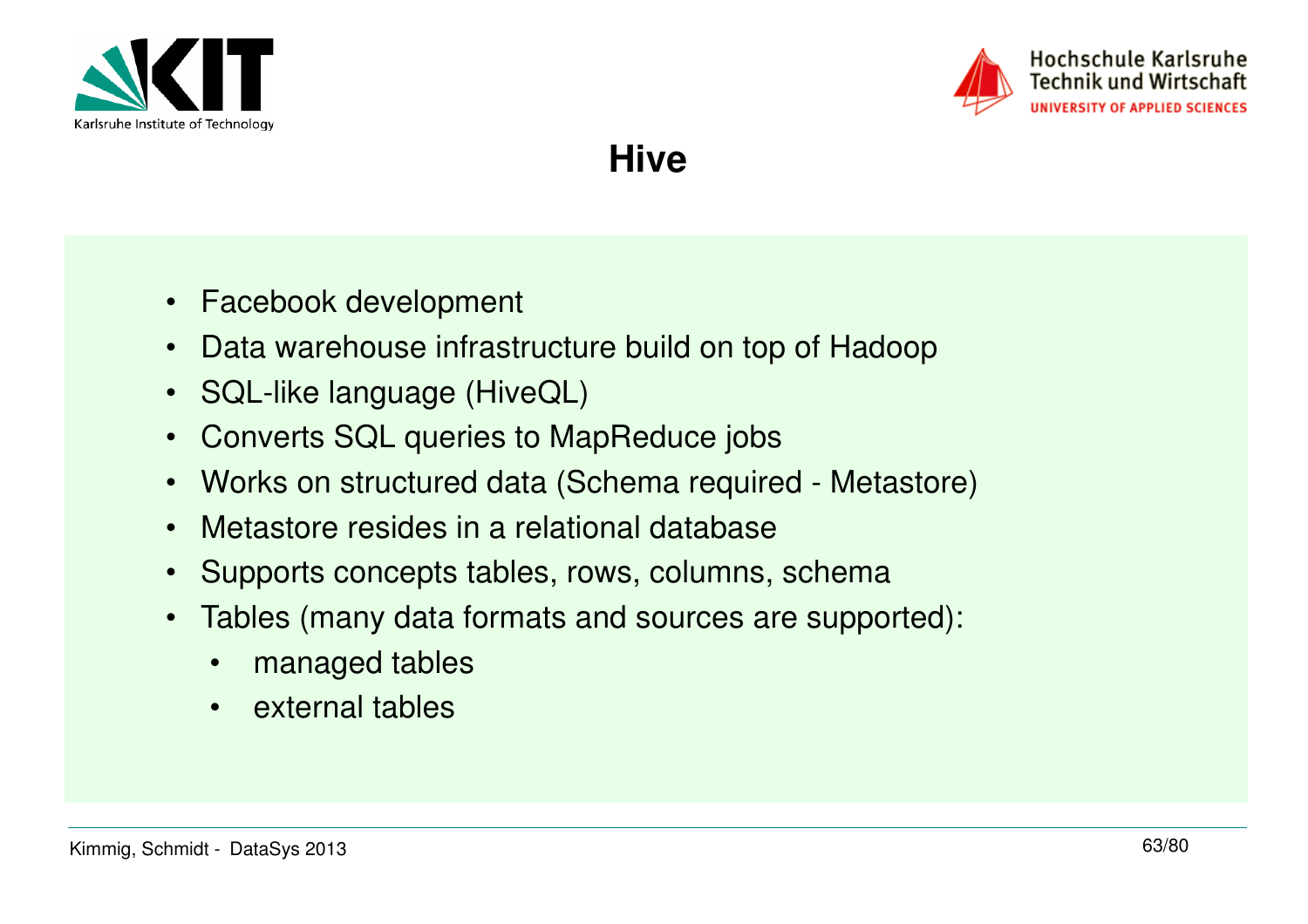



#### **Hive example queries**

- Restriuctions of HiveQL: No support for sql update, delete, transactions, indexes, correlated subquery, subquery outside from, stored procedures
- Batch process oriented (low latency)
- Supports table partitioning (create clause), [sorted] bucketing (clustering), sampling
- • Storage format:
	- delimited text (default)
	- SerDe (serialized/desrialized)
	- • Binary SerDe
		- Row oriented (Sequence file)
		- column oriented (RCFile)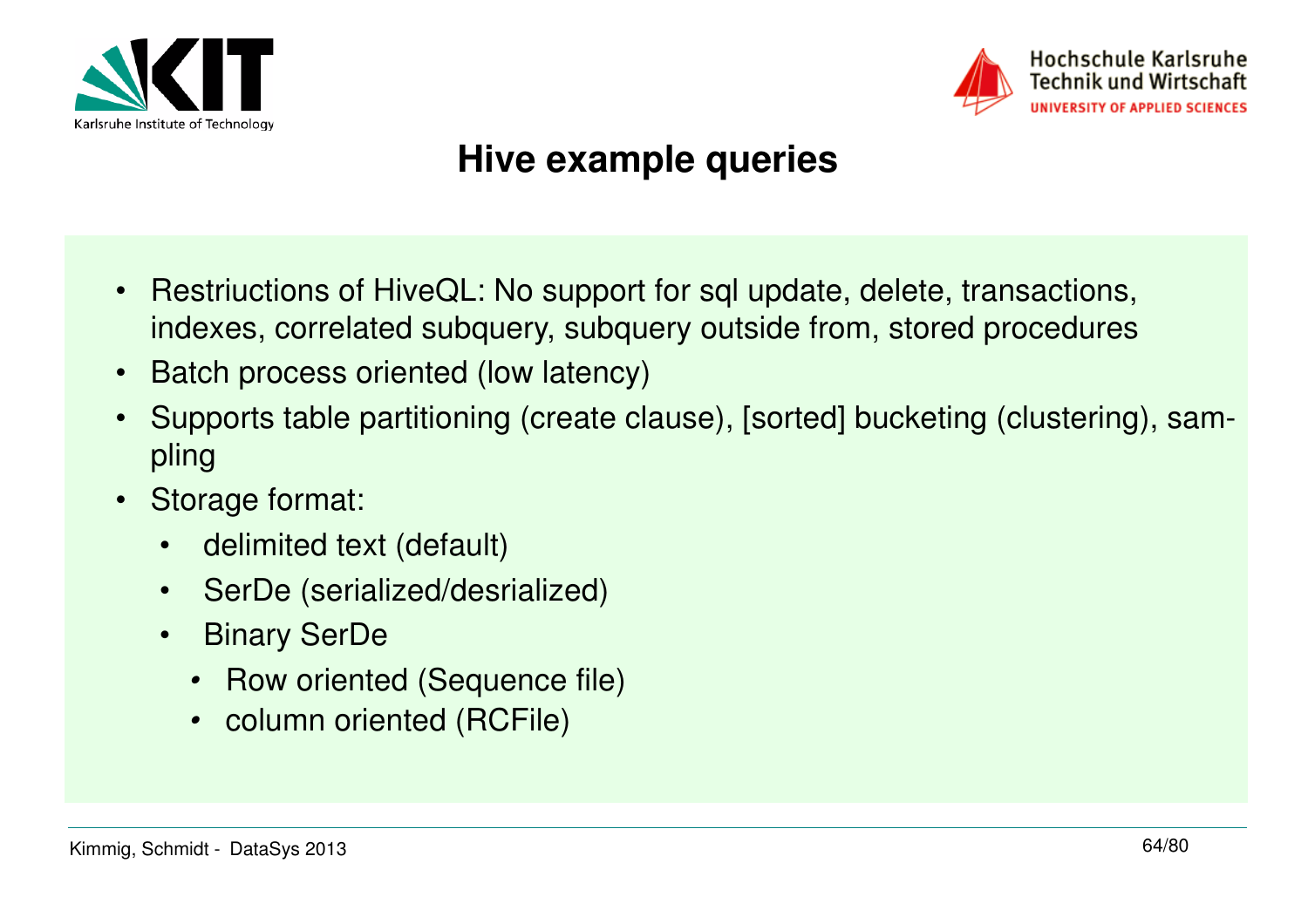



**Hive**

- $\bullet$ Hive command line interface, web interface, Clients likeJDBC/ODBC, Eclipse
- • Supported datatypes:
	- • primitive datatypes:
		- •tinyint,smallint, int, bigint, float, double
		- boolean
		- string, binary •
		- •timestamp
	- Collections:  $\bullet$ 
		- array
		- struct (i.e. struct<f1: int, f2:arry<string>>) •
		- •map (i.e. map<int, string>)
		- •union (i.e. uniontype <int, string, dounle>)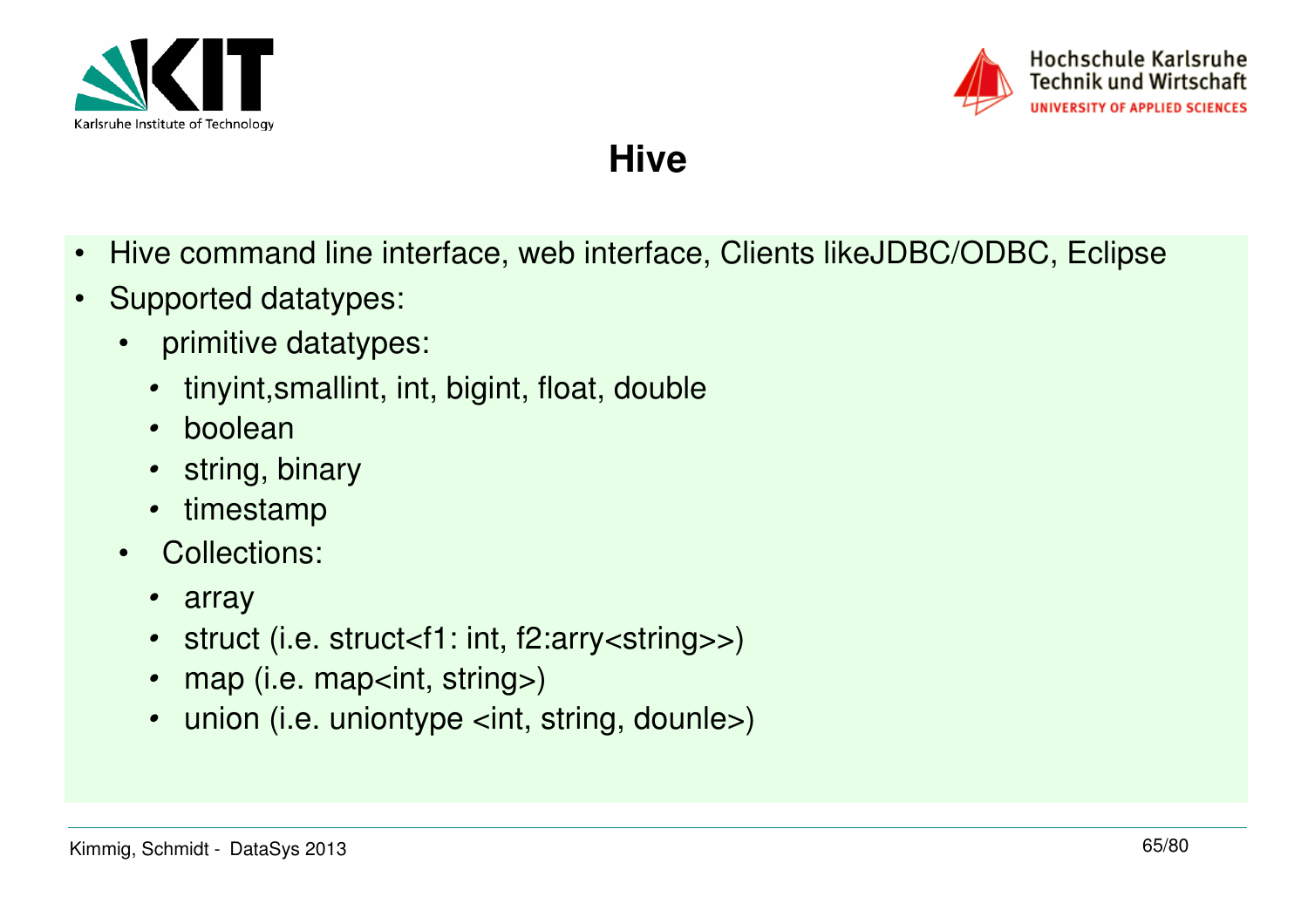



**Hive**

- •Partitioning based one one or more columns
- •Bucketing (grouping of data based on hashing).
- •Table are regular HDFS files
- •support of "external tables"
- •DDL for creating schemas/tables
- • Different storage formats allowed:
	- $\bullet$ Textfile,
	- SequenceFile,
	- RCFile,
	- $\bullet$ Hadoop specific input/output formats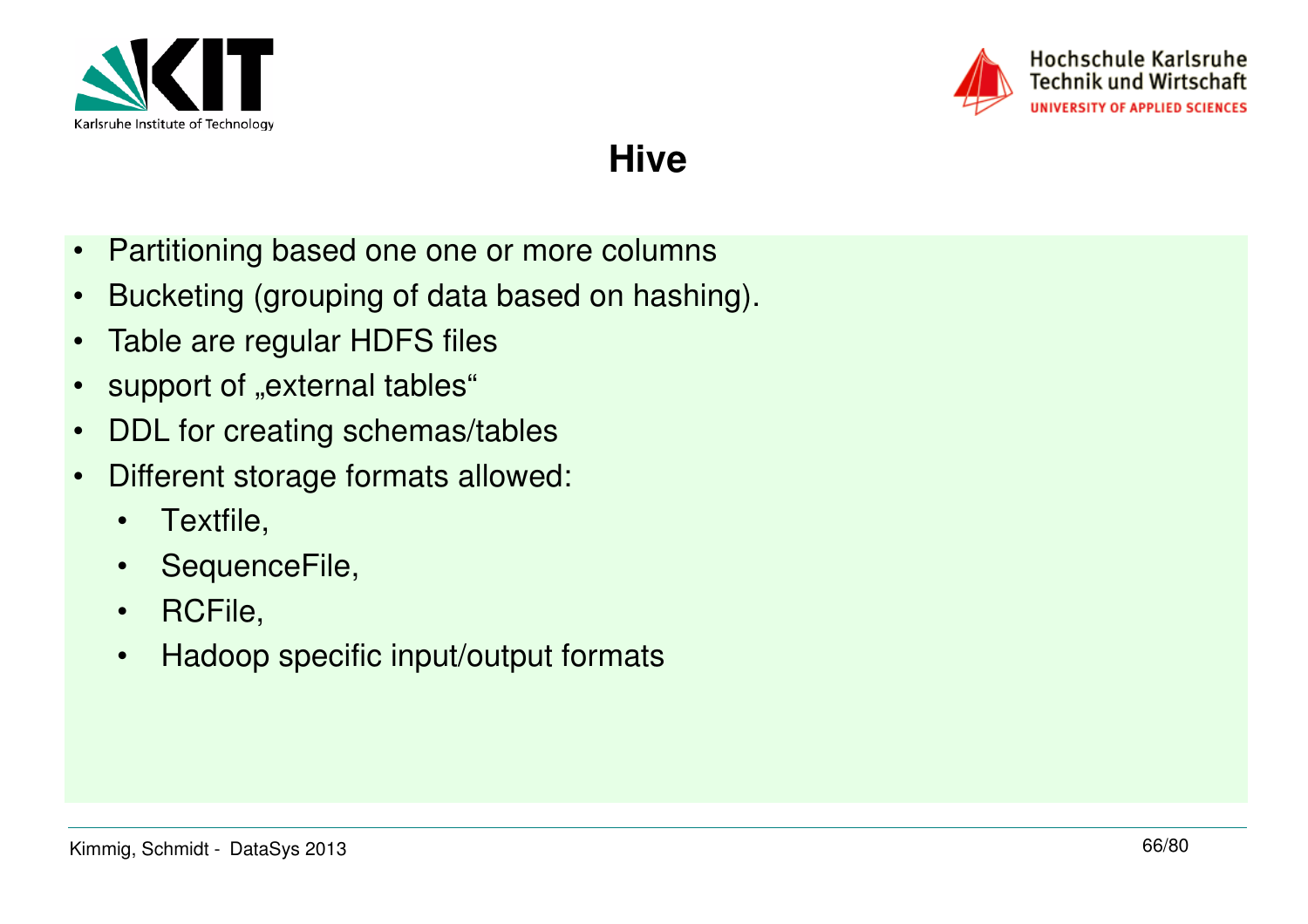



#### Hochschule Karlsruhe **Technik und Wirtschaft** UNIVERSITY OF APPLIED SCIENCES

#### **Hive: database/table creation**

```
drop database if exists mondial cascade;
create database mondial location '/user/idcuser/data/mondial.db';use mondial;
grant create on database mondial to user idcuser;create table country ( name string,
 code string,
 capital string,
 province string, area int,
 population int
) row format delimited fields terminated by ',' stored as textfile;load data local inpath '../data/Mondial/country.csv'overwrite into table country;select count(*)from country;
```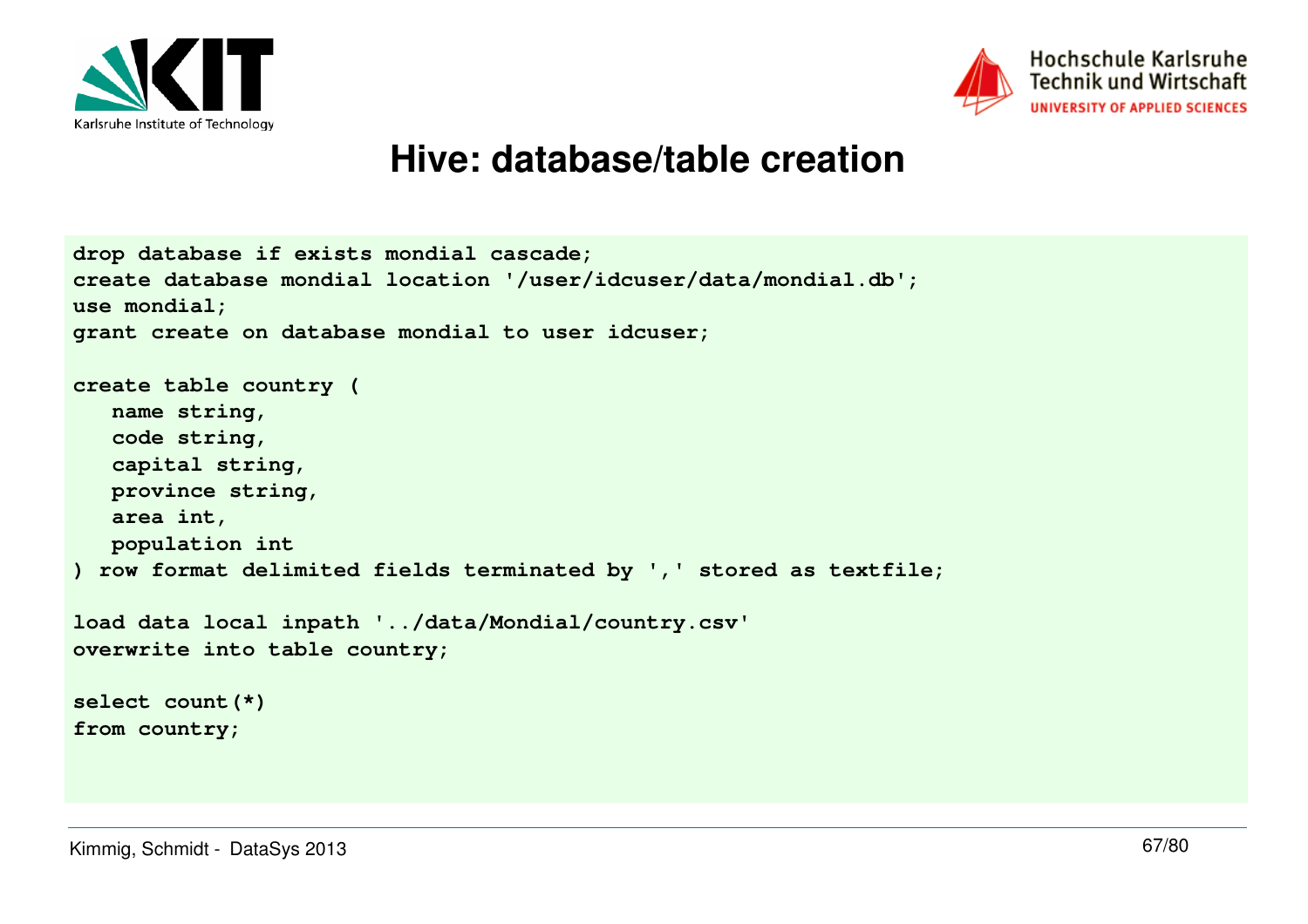



#### **Table creation/datatypes**

```
create table country_with_cities ( name string,
 code string,
 capital string,
 province string, area int,
 population int,
cities array<string>)
row format delimited
 fields terminated by ','
collection items terminated by ':'stored as textfile;-- Attention: Source HDFS file is moved to Hive location
load data inpath 'data/mondial/country_with_cities.csv'overwrite into table country_with_cities;• File: countries-with_cities.csv:
                               Germany,D,Berlin,Berlin,356910,83536115,Karlsruhe:Berlin:Stuttgart:Koeln:Potsdam:MuenchenAustria,A,Vienna,Vienna,83850,8023244,Vienna:Insbruck:Klagenfurt:Graz
Denmark,DK,Copenhagen,Denmark,43070,5249632,Alborg:Copenhagen:Esbjerg:Odense
```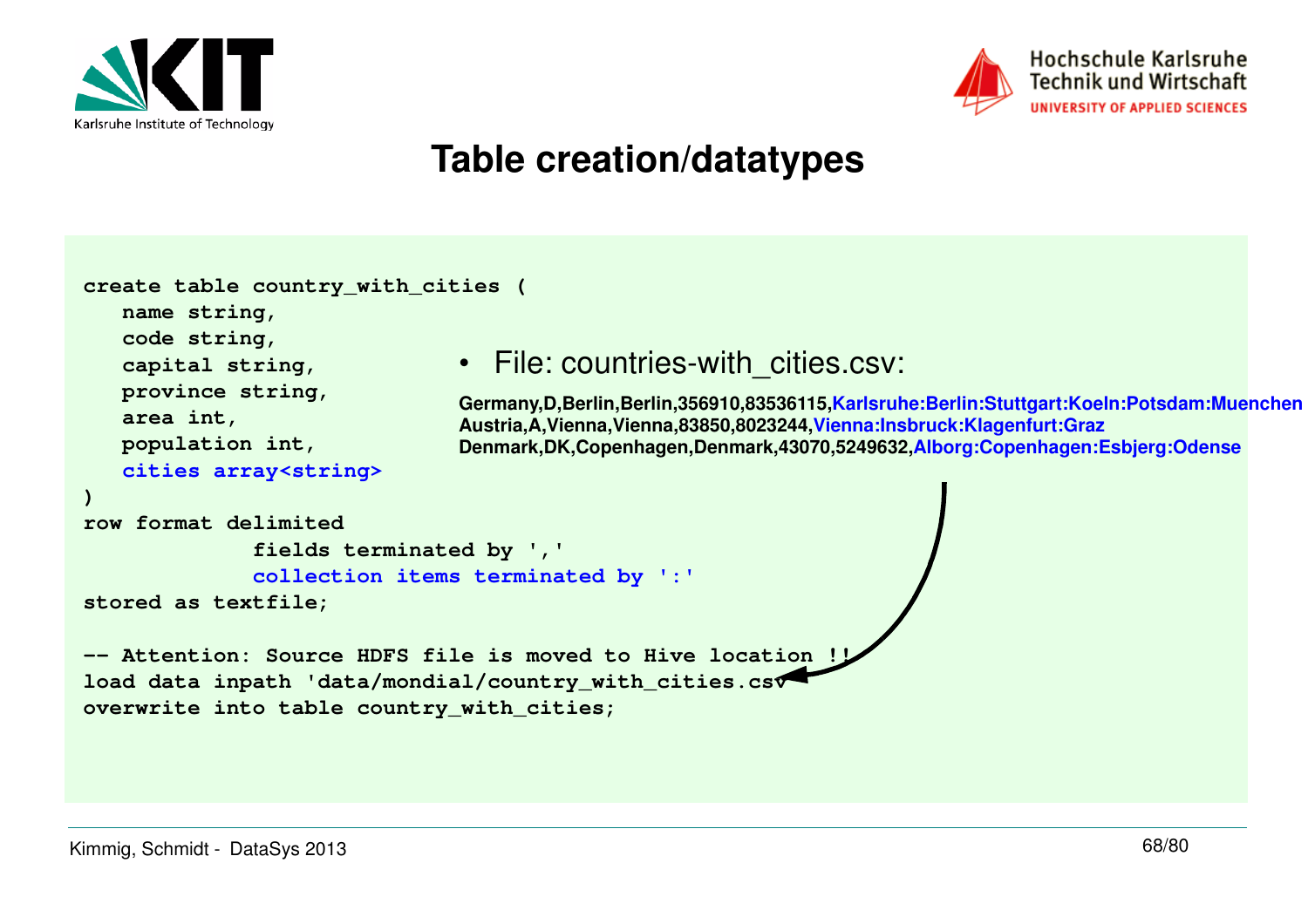



#### **Hive querying**

```
select con.name, count(cit.name), avg(cit.population) avg
from country con join city cit on (cit.country=con.code)group by con.name
having count(cit.name) > 10sort BY avg desc;
Total MapReduce jobs = 3
Launching Job 1 out of 3
Starting Job = job_201308081351_0186, Tracking URL = http://vhost1416.site2.com-
pute.ihost.com:50030/jobdetails.jsp?jobid=job_201308081351_0186
Kill Command = /mnt/biginsights/opt/ibm/biginsights/IHC/libexec/../bin/hadoop job -
Dmapred.job.tracker=vhost1416.site2.compute.ihost.com:9001 -kill job_201308081351_0186Hadoop job information for Stage-1: number of mappers: 2; number of reducers: 12013-08-19 10:12:35,737 Stage-1 map = 0%, reduce = 0%
2013-08-19 10:12:38,750 Stage-1 map = 50%, reduce = 0%, Cumulative CPU 0.64 sec
2013-08-19 10:12:39,773 Stage-1 map = 50%, reduce = 0%, Cumulative CPU 0.64 sec...Egypt
       Egypt 22 895400.0
India 38 847594.0
China 81 660571.8518518518
Iraq 15 635249.4545454546
```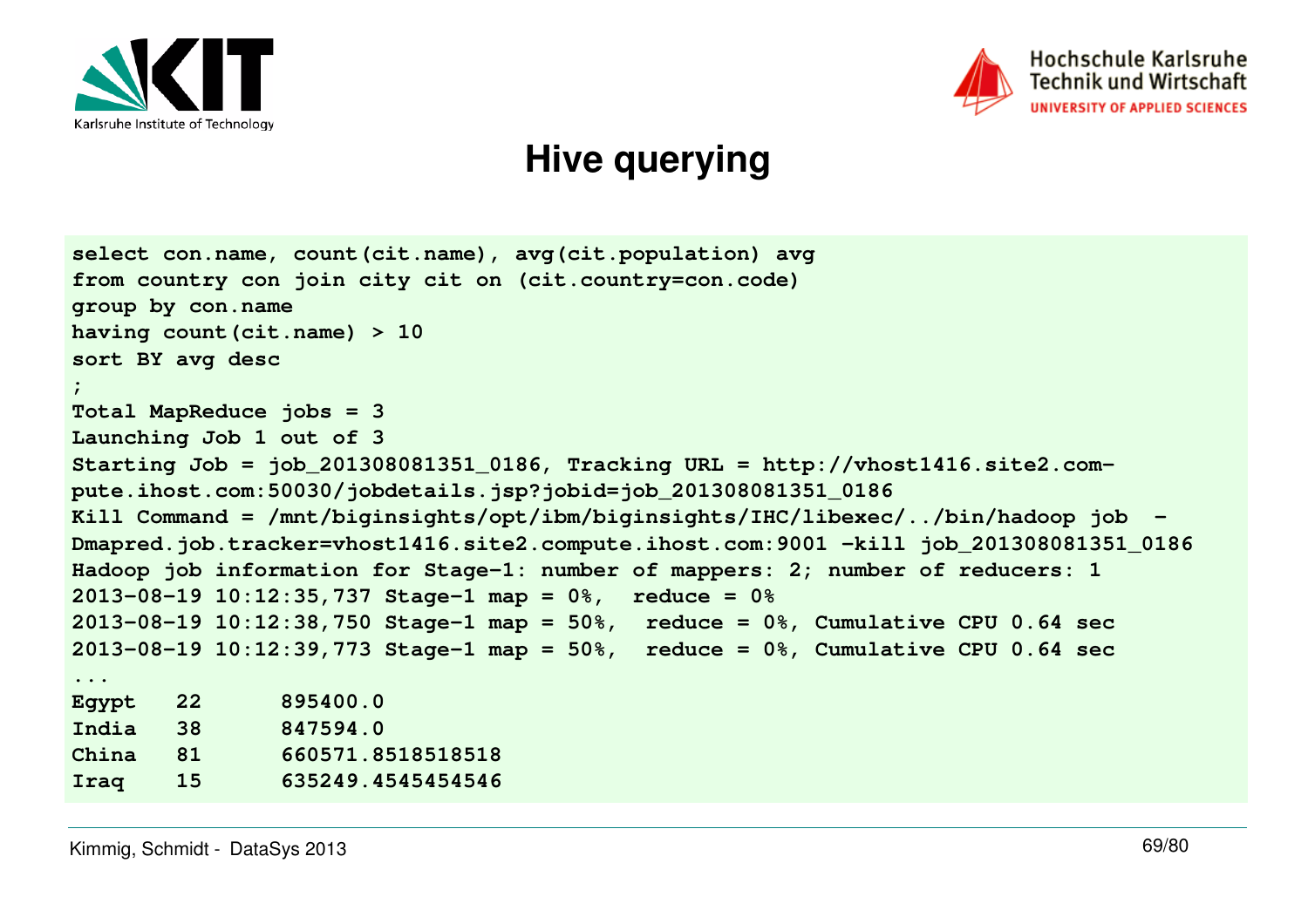



# **Further Hadoop Subprojects**

- HBase: Distributed, column-store database (à la Googles BigTable)
- $\bullet$  ZooKeeper: Relable coordination system for managing state between applications
- Mahout: Scalable machine learning library (clustering, classification)
- Flume: Distributed service for gathering a set of log-files on different machines in a cluster and aggregate them to a persitent store like HDFS.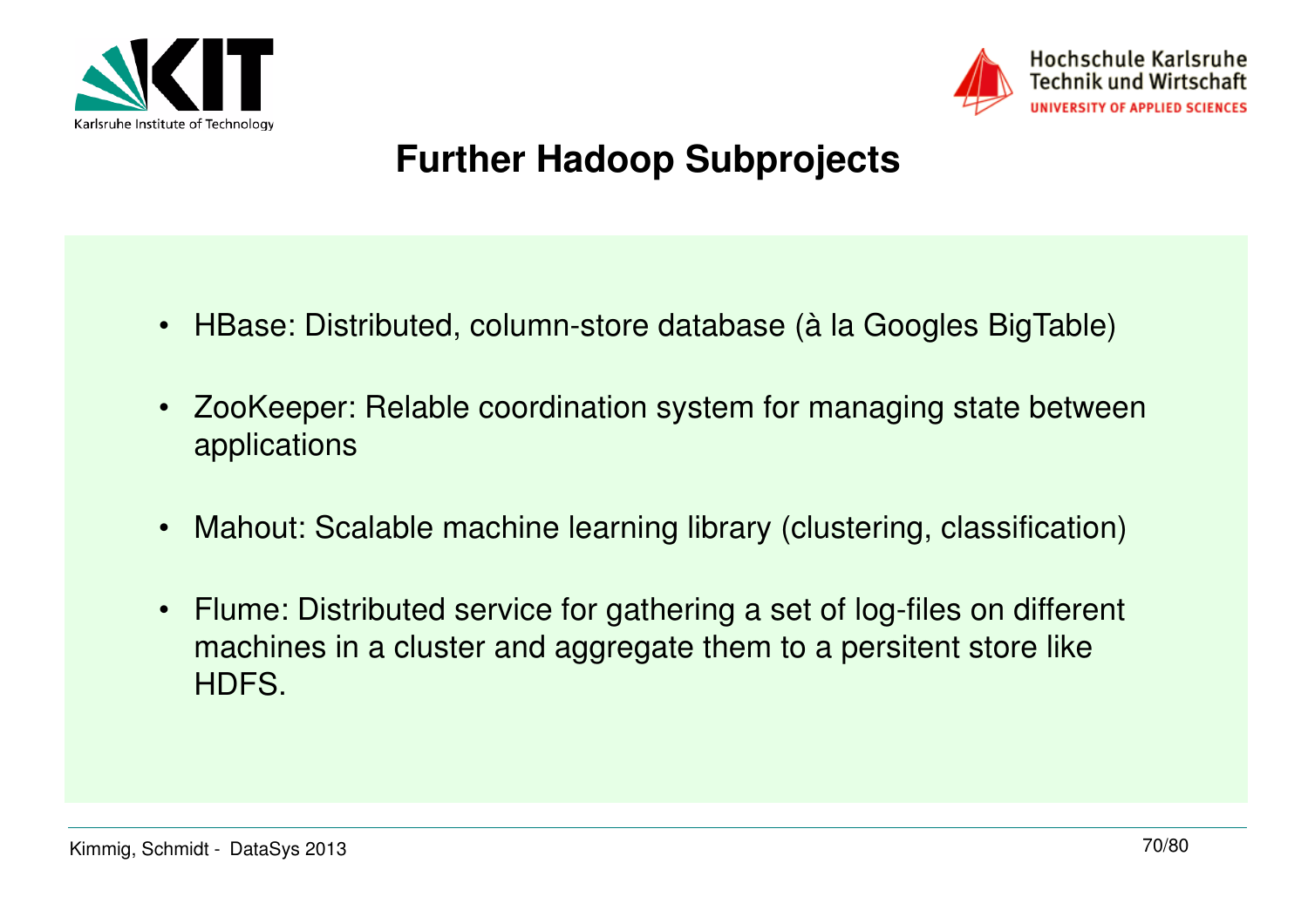



#### **Practical Exercise**

Appendix A, Part 4- Pig and Hive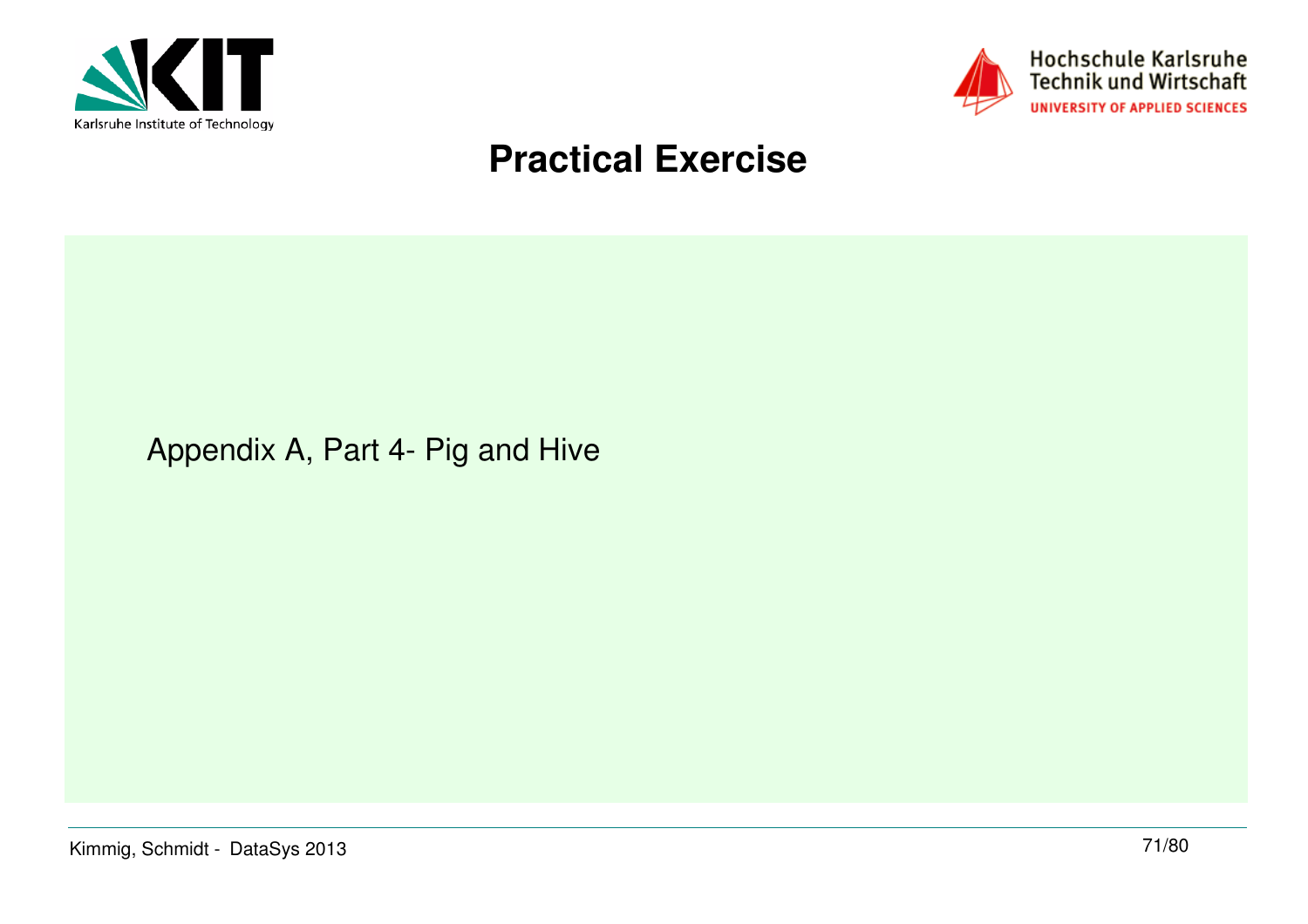



#### Hochschule Karlsruhe **Technik und Wirtschaft UNIVERSITY OF APPLIED SCIENCES**

#### **Sources**

- •Chuk Lam, Hadoop in Action, Manning, 2011
- •Alex Holmes, Hadoop in Practice, Manning, 2012
- • Thomas Kiencke: Hadoop Distributed File System (HDFS). http://media.itm.uni-luebeck.de/teaching/ws2012/sem-sse/thomas-kiencke-hdfsausarbeitung.pdf
- • Lämmel, R. Google's mapreduce programming model — revisited. Sci. Comput. Program., 68(3):208–237.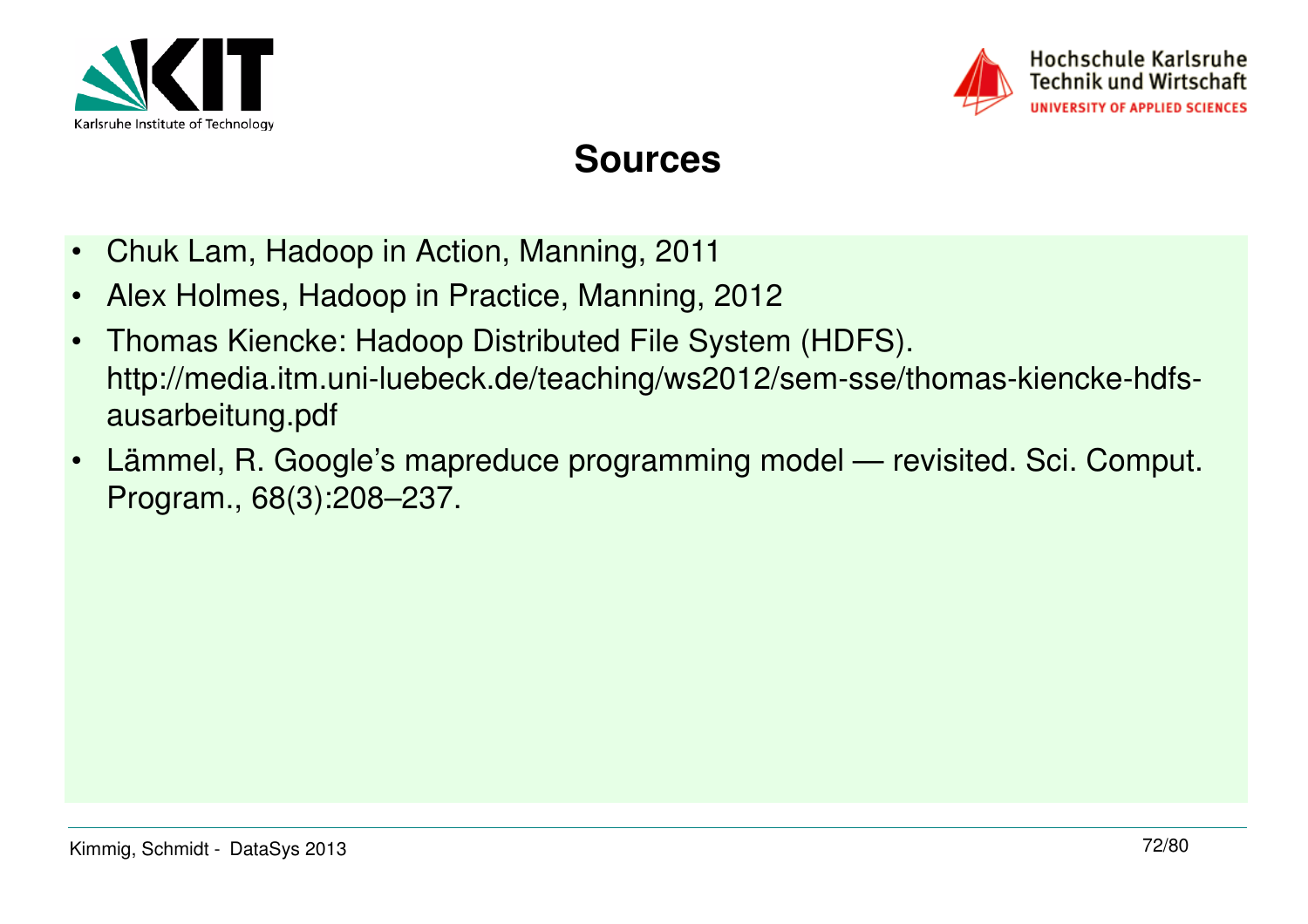# **Appendix**

- A Exercises
- B Hive Exercise Guide
- C Pig Exercise Guide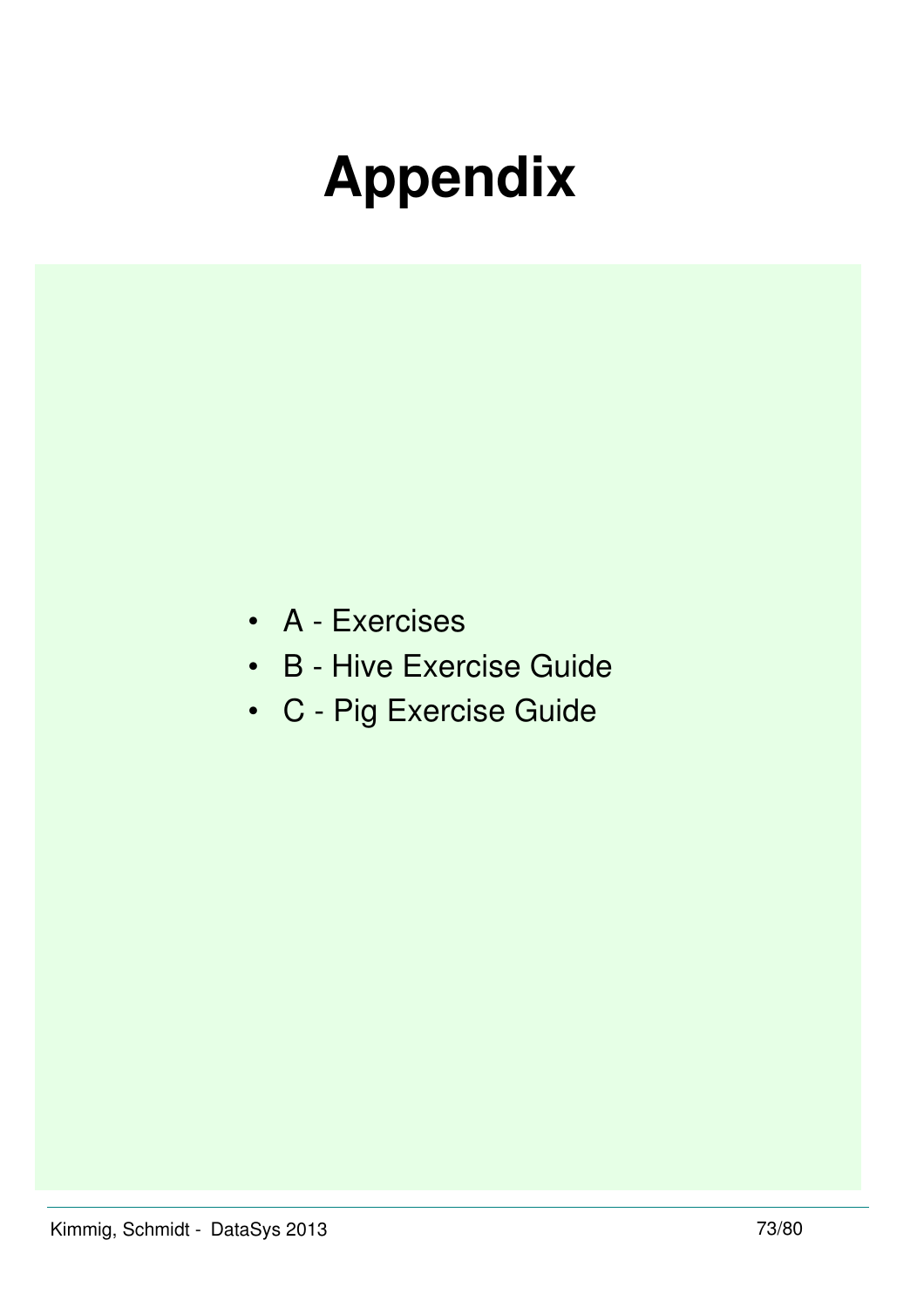### **DataSys-2013 Tutorial: The Hadoop Core – Understanding Map Reduce and the Hadoop Distributed File System**

# **Appendix A: Exercises**

### **Daniel Kimmig<sup>1</sup> , Andreas Schmidt1,2**

<sup>(1)</sup> Karlsruhe Institute of Technology  $\sqrt{(2)}$  Karlsruhe University of Applied Sciences (daniel.kimmig@kit.edu, andreas.schmidt@kit.edu)

To perform the tasks in this exercises you need a computer with internet connection and a ssh-client (on windows you can use putty.exe or the ssh command from cygwin). See the appendix for links. To connect to the Hadoop cluster, execute the following command:

ssh -l immm-user<x> 129.35.213.141

or (if you are using putty)

putty.exe -ssh -l immm-user<x> 129.35.213.141

### **Part 1 (HDFS):**

a) Enter the command hadoop fs and look at the output. It lists the possible comands for the Hadoop Distributed File System (HDFS) command line tool (see also [1]). To get more info about a special command you can type:

hadoop fs -help setrep

- b) List all the files in your HDFS root directory.
- c) Because the commands are quite long, we define an alias. Type

alias hfs='hadoop fs '

at the command line and then try the following short notation:

hfs -ls /

- d) Create a new directory 'data' in your HDFS home directory:
- e) Copy from the local /data/immm-2013-tutorial/Mondial directory the file country2.csv to the newly created data directory in your HDFS file system.
- f) Also copy the file city.csv from the same directory to the HDFS data directory.
- g) Take a look at the content of the new created directory (country.csv and city.csv should be inside).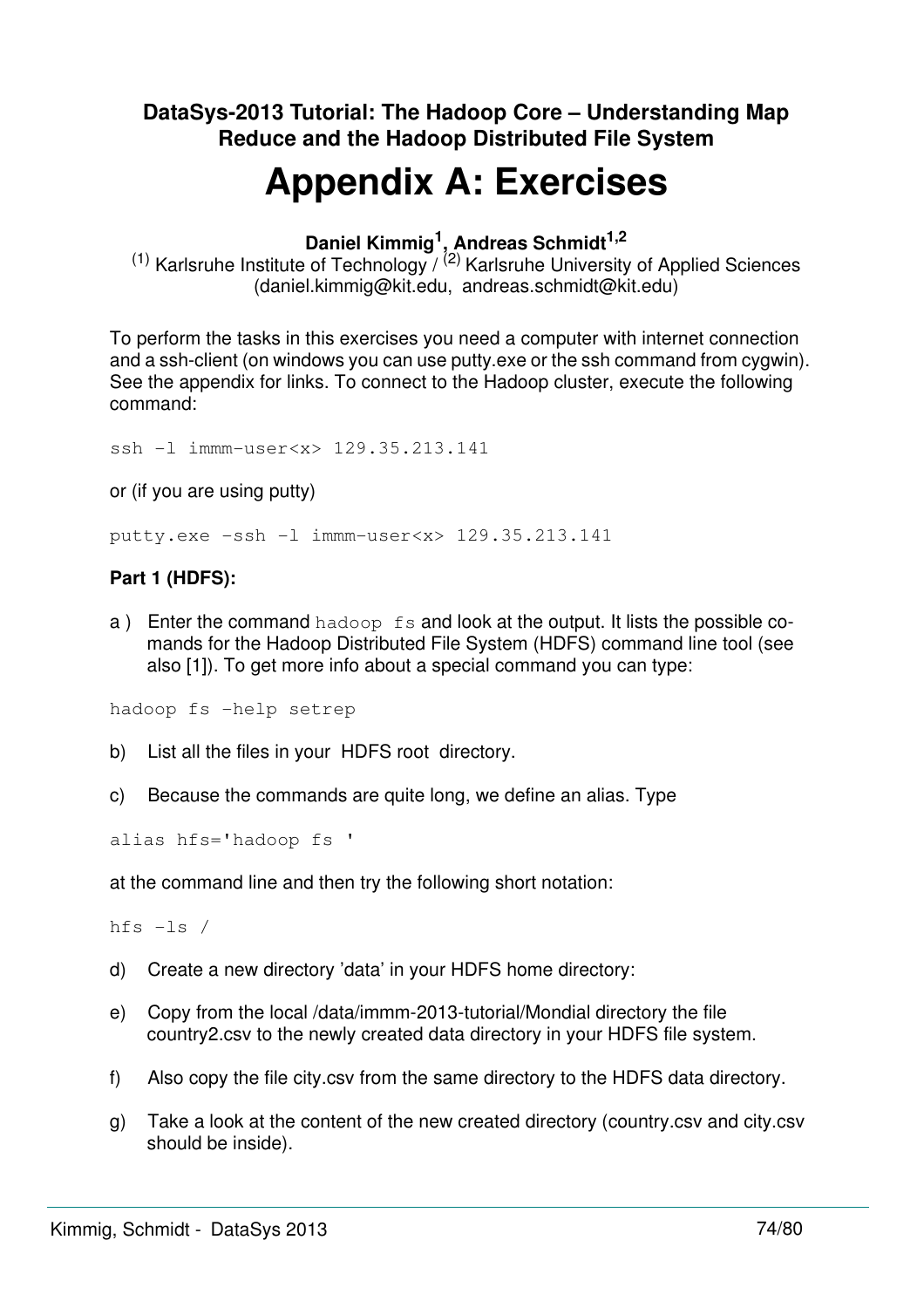- h) Set the replication factor of the file country.csv to 5: Check if the operaton was performed successfully (with the hadoop fs -ls command). Browse to http://vhost1416.site2.compute.ihost.com:50070/dfshealth.jsp. Klick onto the Link Browse the filesystem, browse to the 'data' directory and look at the files and replication factors.
- i) Create a new directory under 'data' with the name 'imprtant', copy some files in it and look at the replication factor. Now change the replication factor of the directory and look again of the replication factor of the files. What happend when you copy another file in this directory ?
- j) Look with the browser at the content of a file under the 'data' directory in HDFS. Here you can also see on which nodes the replications reside.
- k) Remove the entire 'important' directory with its content.

### **Part 2 (MapReduce - Java-API):**

a) Copy the file /data/immm-2013-tutorium/pg2701.txt to input/MobyDick.txt and list the content of the file, than change to the local (not HDFS) directory ~/HadoopTutorial. Here you can find the file 'makefile'. The makefile contains a number of commands for compiling and executing different MapReduce jobs. Use the command  $1e\mathrm{s\,s\,{}^{1}}$  and take a look at the content of the file (less makefile). Inside the file you can find the target "runWordCount":

```
runWordCount: wordcount.jar (1)
      $(call remove_if_dir_exists,output) (2)
      hadoop jar wordcount.jar org.myorg.WordCount \
              -D mapred.reduce.tasks=2 input/MobyDick.txt output (3)
```
The target does the following things:

- Line 1: Before executing the commands starting with line 1, the target calls another target (wordcount.jar). This target checks if the Library  $wordcount$ , jar is up to data, and if not, recompiles the sourcefile  $WordCount$ , java. After the depended target has been checked it runs the following commands:
- Line 2: removes the hdfs directory output (if exists)<sup>2</sup>
- Line 3: executes the hadoop job *org.myorg. WordCount*. Input is the File MobyDick.txt inthe input directory, results are written to the directory output. The number of reducer tasks is 2.
- b) Execute the following command: make runWordCount. After the program finished, take a look at the content of the result file(s) in the output directory. Add these com-

<sup>1.</sup> or an editor like xemacs, vi or vim.

<sup>2.</sup> remove if file exists and remove if dir exists are makefile macro, defined in the lower part of the makefile. They check, if the file/directory already exist, and if they exist, remove them. They use hadoop HDFS commands to execute this job.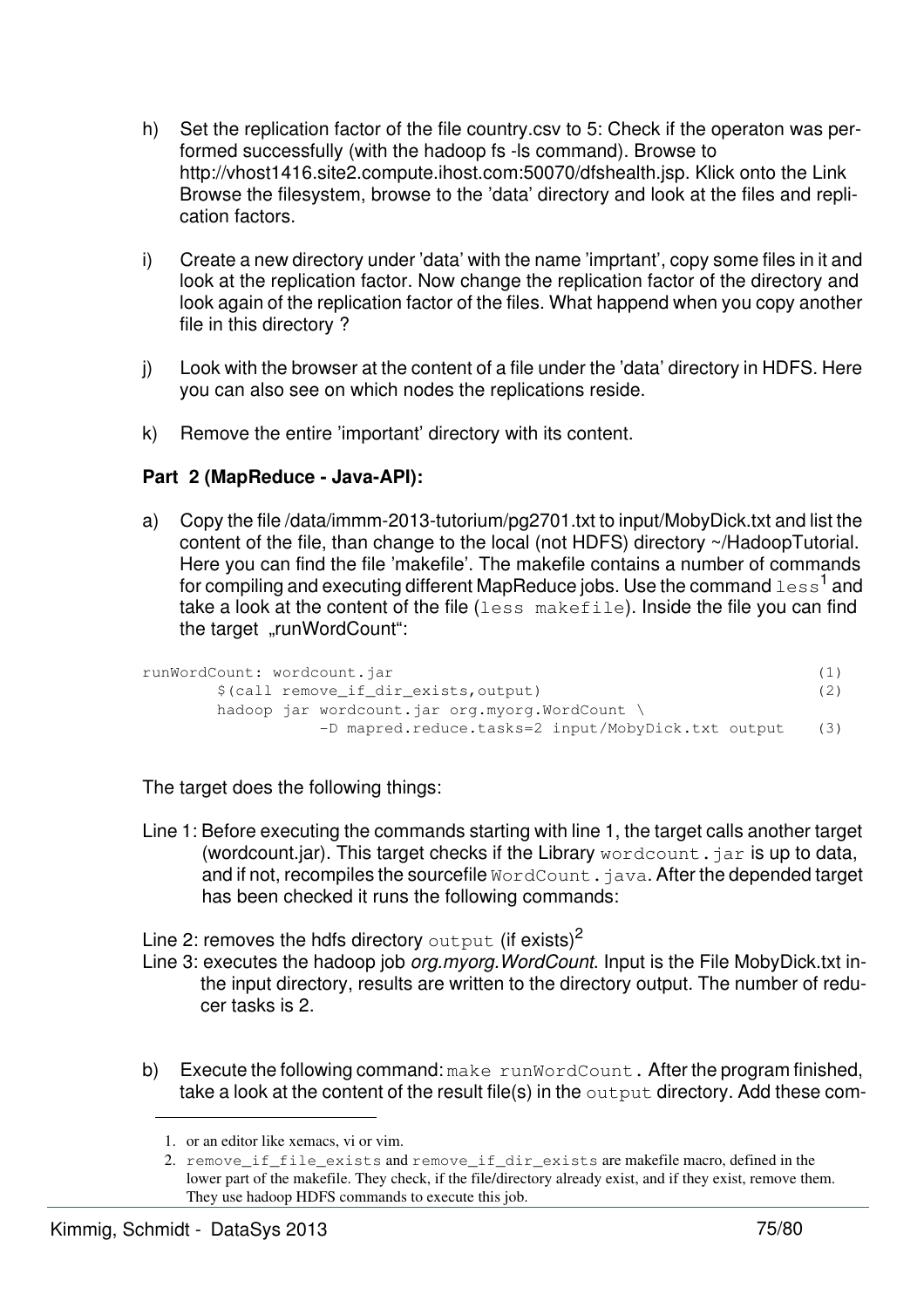mands at the end of the runWordCount target.

- c) Change the value of mapred.reduce.tasks to 20 and run the make command again. Again take a look at the content of the hdfs output directory.
- d) Load the file WordCount.java and uncomment the line

// conf.setPartitionerClass(MyPartitioner.class);

as well as the MyPartitionerClass. Save the file and run the make runWordCount command again. What happend and why? Take a look at the method getPartition(...) in the MyPartitioner class.

While running the MapReduce program, take a look at http://vhost1416.site2.compute.ihost.com:50030/jobtracker.jsp and look what is displayed (you have to press reload to see changes).

e) Copy also the files /data/immm-2013-tutorial/pg100.txt and pg2600.txt to the input directory. Change the input parameter to the hadoop command in the makefile from input/MobyDick.txt to input/\*.txt. What happend?

### **Part 3 (MapReduce - Streaming API):**

a) Issue the command  $less makefile$  and go to the target "runGroupByStreaming"

```
runGroupByStreaming:
   $(call remove_if_file_exists,input/city.csv) (1)
   hadoop fs -copyFromLocal /data/immm-2013-tutorial/Mondial/city.csv input/ci-
ty.csv (2)
   $(call remove_if_dir_exists,output) (3)
  hadoop jar /mnt/biginsights/opt/ibm/biginsights/pig/test/e2e/pig/lib/\
hadoop-streaming.jar \ (4)
        -input input/city.csv \
        -output output \
       -mapper "cut -f2 -d," \
        -reducer "uniq -c" \
        -numReduceTasks 1
```
The first three lines copy the input to the right destination and remove the output directory (this is automatically created from the mapReduce job).

In line 4, the MapReduce job is startet. The streaming api implementation is found in the  $ha$ doop-streaming. jar library. The streaming api expects the input file(s) or directory, the output directory, as well as the mapper and reducer commands. Optionally, you can specify the number of reducers to run.

If you aren't familar with the cut and uniq command, execute the following commands to get an idea of what these command are doing:

```
$ man cut
$ less /data/immm-2013-tutorial/Mondial/city.csv
$ cut -f2 -d, /data/immm-2013-tutorial/Mondial/city.csv
```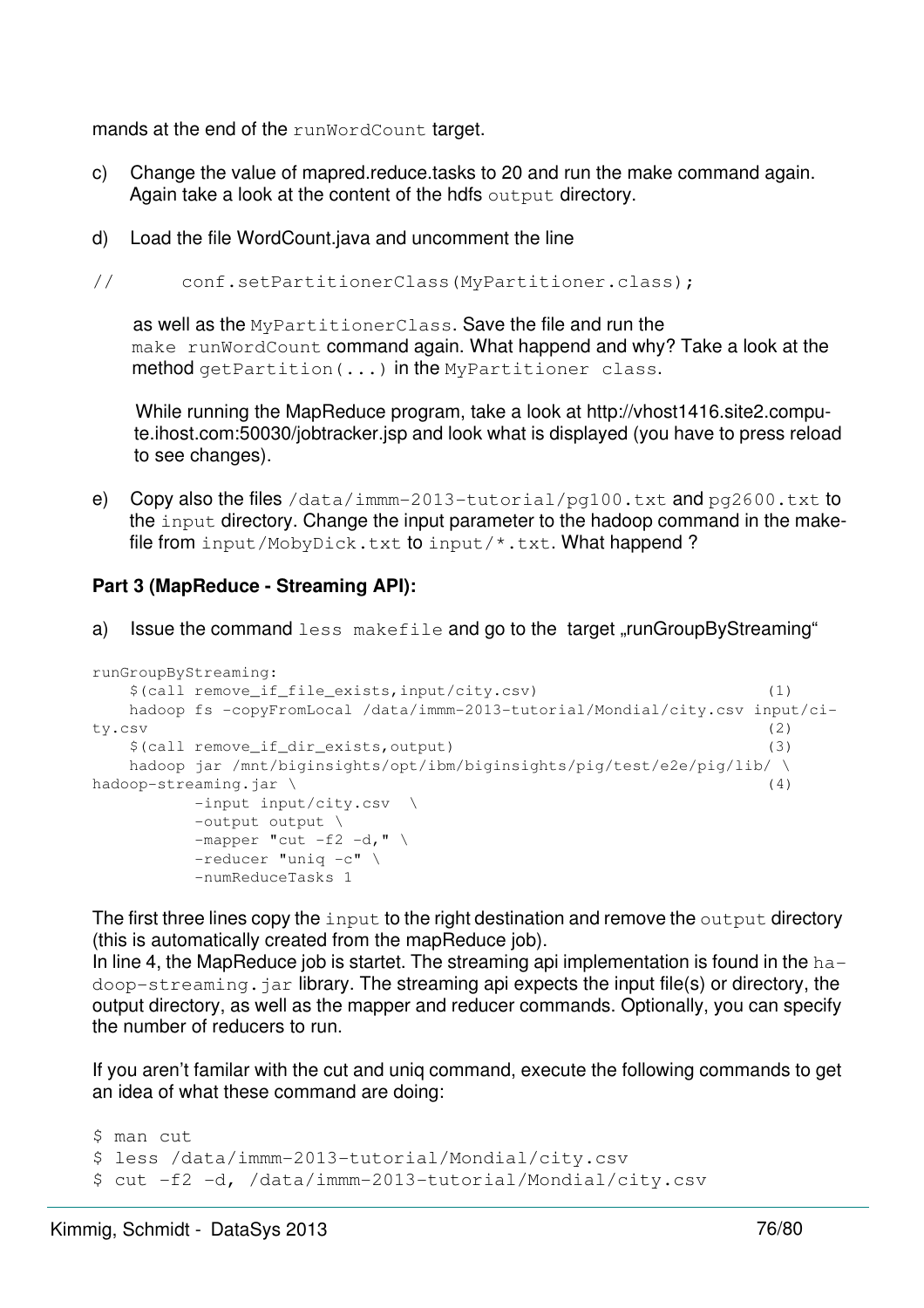\$ cut -f2,1 -d, /data/immm-2013-tutorial/Mondial/city.csv

#### and

```
$ man uniq 
$ less /data/immm-2013-tutorial/unique-testdata.txt
$ uniq /data/immm-2013-tutorial/unique-testdata.txt
$ uniq -c /data/immm-2013-tutorial/unique-testdata.txt
```
- b) Analyze the above hadoop streaming command with the given mapper and reducer. What do you expect as result?
- c) Execute make runGroupByStreaming

Inspect the output and then change the value of the parameter -numReduceTasks in the makefile to 0. Rerun the make runGroupByStreaming command and inspect the output. What happend ?

Next, change the value numReduceTasks back to a value greater zero but change the reducer parameter value to 'cat' (the cat command only displays the result of the prior mapper phase, but do not change anything). What is the difference to the previous output and why? How does the number of numReduceTasks affects the result?

- d) For profis: Copy the file /data/immm-2013-tutorial/cite75\_99.txt to your hdfs input directory. The file contains the information, which patent is cited by which other patent (the cited patent is in the second column). Write a MapReduce program (i.e. inside the makefile), that returns for each patent, the number of patents, that cites it.
- e) Extend this program, so that the 100 most cited patents are returned. Hint: take a look at the tail or head command (man tail, man head).

#### **Part 4 (Pig and Hive):**

- a) Copy the directory /data/immm-2013-tutorial/Mondial to the hdfs directory data. Write a pig script, that retuns all cities with more than 5 Million inhabitants, ordered by population descendant.
- b) Write a HiveQL Statement, which does the same job.

#### **Resources:**

- [1] hadoop hdfs commands: http://hadoop.apache.org/docs/stable/file\_system\_shell.html
- [2] Hadoop Hive, Language manual: https://cwiki.apache.org/confluence/display/Hive/LanguageManual
- [3] Pig Latin, Reference manual: http://pig.apache.org/docs/r0.7.0/piglatin\_ref2.html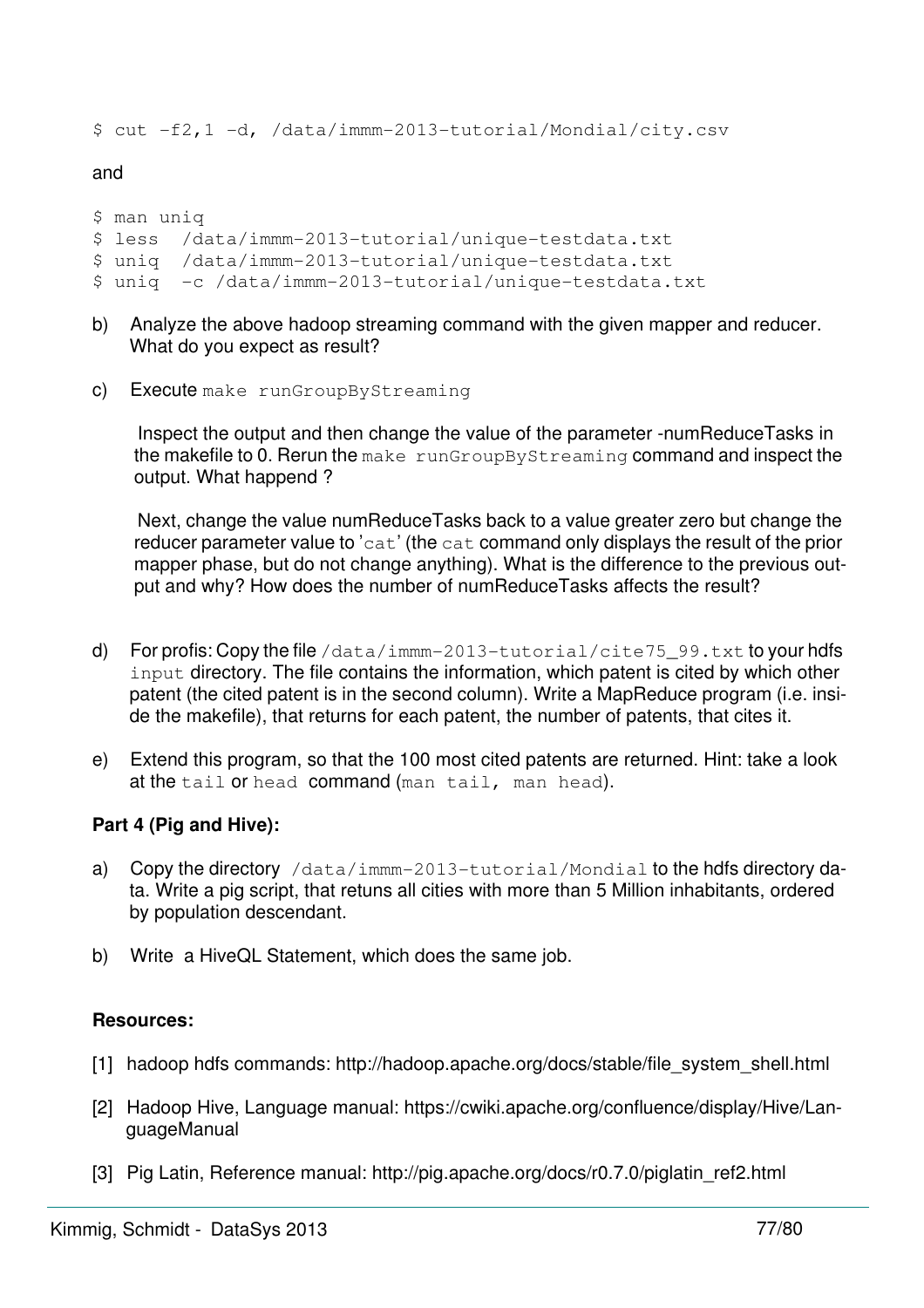- [4] Pig cookbook: http://pig.apache.org/docs/r0.7.0/cookbook.html
- [5] Programming in Pig. Sample chapter from the Book: Hadoop in Action, Manning, 2010: http://www.manning.com/lam/SampleCh10.pdf

### **Links:**

```
putty: http://www.putty.org/
```
cygwin: http://www.cygwin.com/

vncviewer: http://www.realvnc.com/download/viewer/

Bundle of useful programs: http://www.smiffy.de/immm-2013/

### **Configuration WinSCP:**:

| <b>WinSCP Login</b>                                                                   |                                                                                                                                                              | 2x                                                     |
|---------------------------------------------------------------------------------------|--------------------------------------------------------------------------------------------------------------------------------------------------------------|--------------------------------------------------------|
| Session<br>Stored sessions<br>Environment<br><b>Directories</b><br>SSH<br>Preferences | Session <sup>-</sup><br>File protocol:<br><b>SFTP</b><br>▼<br>Host name:<br>129.35.213.141<br>Password:<br>User name:<br><br>immm-user1<br>Private key file: | Port number:<br>$22 -$<br>$\mathbf{r}$<br>Select color |
| Advanced options                                                                      |                                                                                                                                                              |                                                        |
| About<br>Languages                                                                    | Save<br>Login                                                                                                                                                | Close<br>▼                                             |

After that, type "Login" and you should see a window with the directorory structure of the Hadoop node on the right side. Change to the "HadoopTutorial" directory, click on the File makefile, open the context menu (right click) and chose "Edit".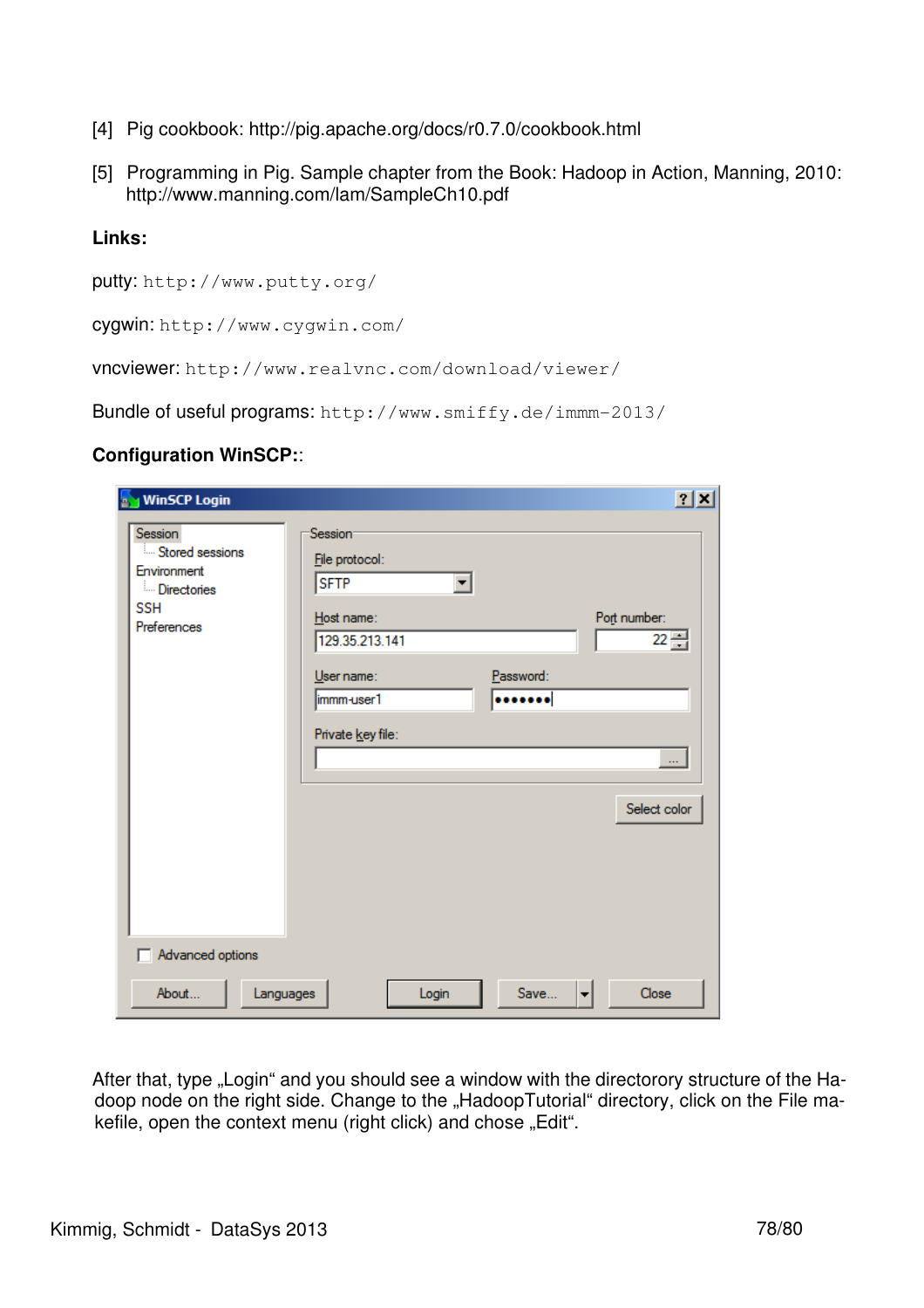



# **Appendix B: Hive - Exercise Guide**

### 0) **Loading data into HDFS**

copyFromLocal 'filsystem-path' 'hdfs-file-path';

# **1) Creating a table**:

CREATE TABLE tbl\_name (var1 type, var2 type)ROW FORMAT DELIMITED FIELDS TERMI-NATED BY ',' STORED AS TEXTFILE;Supported datatypes: STRING, INT, DOUBLE, ...

## **2) Loading data into a table**:

LOAD DATA INPATH 'hdfs-file' OVERWRITE INTO TABLE tbl\_name;

### **3) Looking at the the structure of a table**:

DESCRIBE tbl\_name;

### **4) Writing queries**:

Any SQL statement supported by HiveQL will do ?example: SELECT \* from tbl\_name WHERE name == 'SMITH';